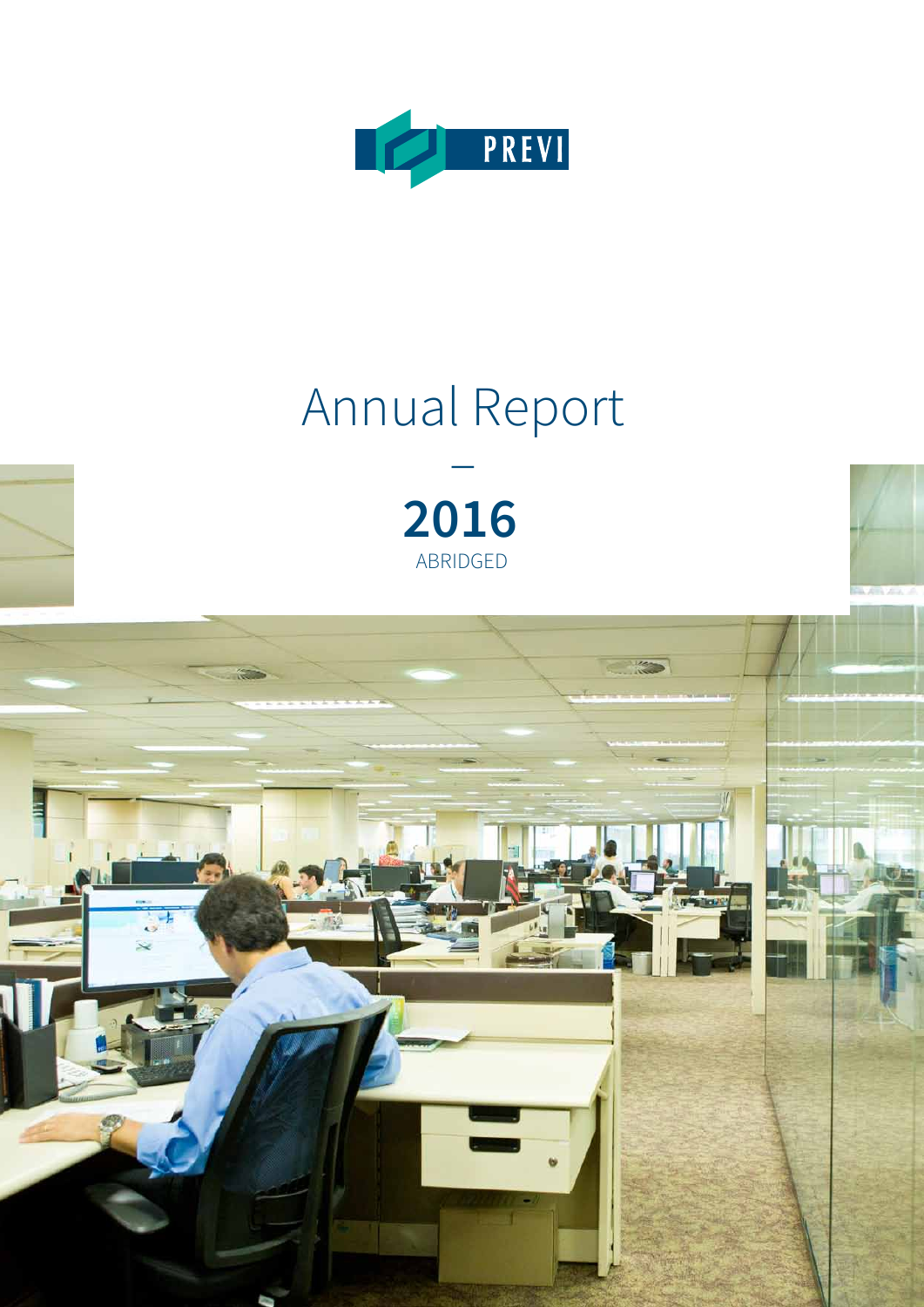

### Contents

Foreword 3 Statement by the Executive Board 4

#### Profile 5

Our performance in 2016 7 Mission, Vision and Values 11 Corporate governance 11

2016: headlines and performance 12

2016 figures 13 Headlines for the year 16

#### Transparency, engagement and accountability 18

Member relations 19 Retirement education 22 Internal stakeholders and people management 24

#### Benefit plans 26

*Plano 1* Overview 28 *PREVI Futuro* Overview 31 Death & Disability Plan (*CAPEC*) 34

Strategy and investments 35 Investment policies in 2016 36 Risk management 38 Key investment decisions in 2016 38 Investees 46 Corporate social and environmental responsibility and investments 48

#### Acknowledgments 50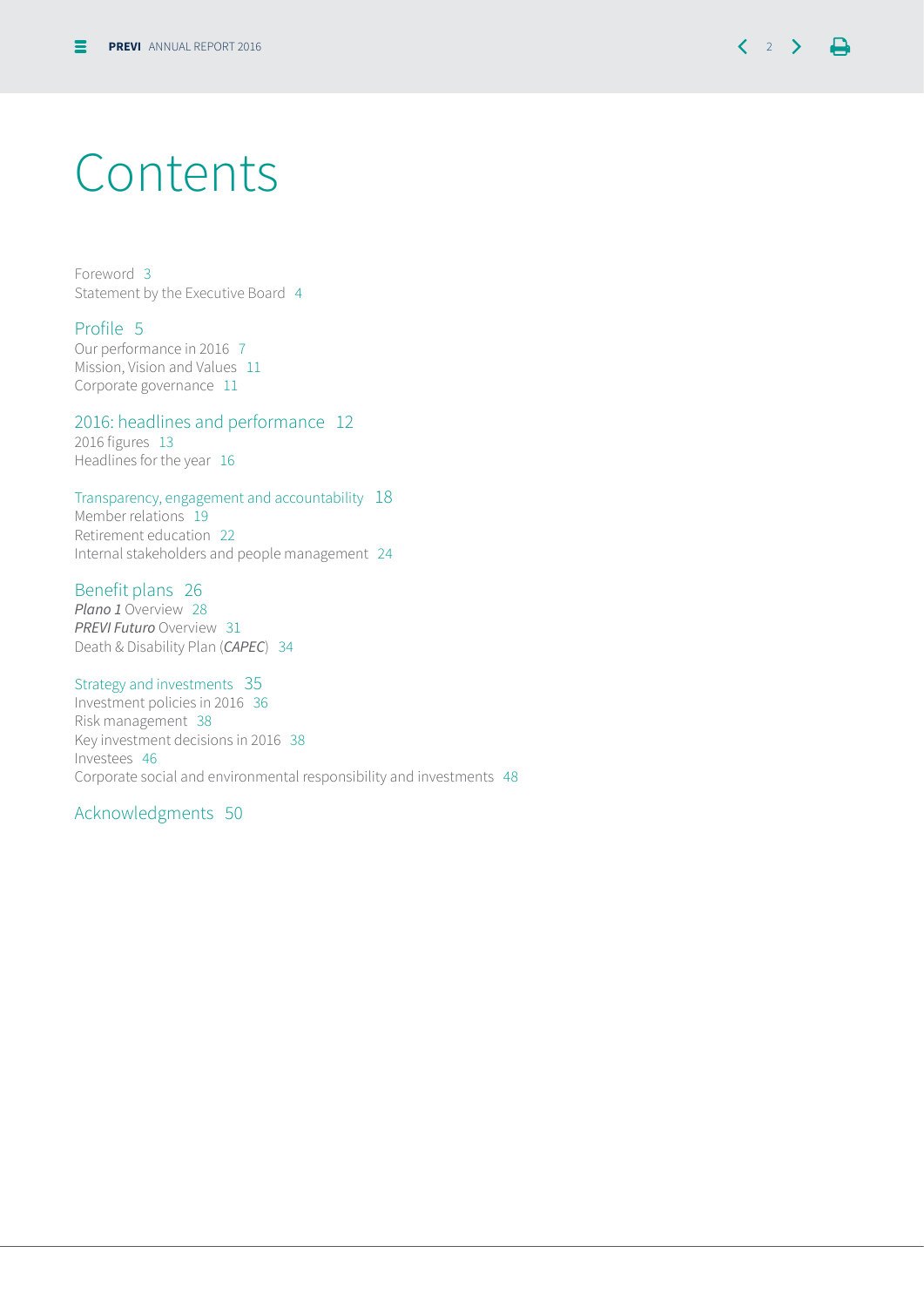## Foreword

This is a summary version of our Annual Report 2016, in which we provide a brief and transparent overview of key information about the performance of our benefit plans and investments in the year. The report describes our key achievements and strategic decisions in 2016, and our relations with members and other stakeholders. The complete Report, available at http://www.previ.com.br/quemsomos/relatorio2016/pt, further includes our Financial Statements with details on changes in reserves, expenditure and assets for *Plano 1*, *PREVI Futuro* and *Capec*.

#### **We hope you find this report informative.**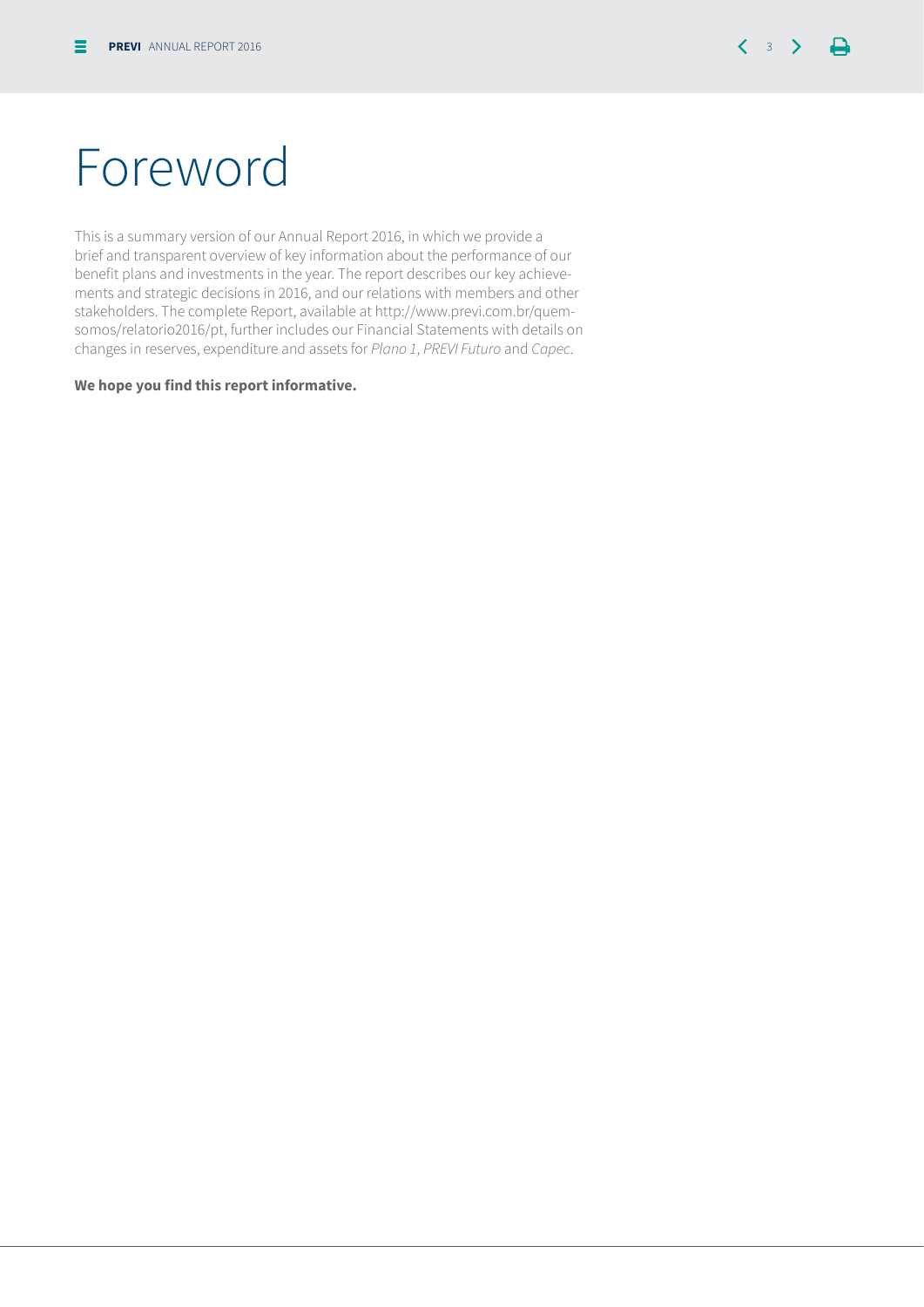

# Statement by the Executive Board

2016 was no doubt a complex and challenging year, just as recent years have been and the coming years are likely to be to a greater or lesser extent. In this context, having a balanced governance model and sound management underpinned by a highly capable technical team has made all the difference.

In our results for 2015, we asserted our belief that the deficit was due to temporary conditions. Last year fully demonstrated that our assessment was accurate and that the assets in our investment portfolio were certain to recover. For the first time in four years, *Plano 1* again had a surplus in the year without extraordinary influencing factors. While this was not sufficient to reverse the cumulative deficit from previous years, it did prevent the need to activate the deficit repair plan. This is a positive indicator that further strengthens the trust that members have always placed in PREVI.

Both *Plano 1* and *PREVI Futuro* recorded returns exceeding actuarial requirements in 2016, indicating they are on the right course. The way to these achievements has been paved by proper application of carefully planned investment policies, close oversight of key portfolio assets, and a collective effort to reduce administrative expenses. There is much to be done – there always is – in our unflagging pursuit of excellence and members' interests.

*Plano 1* expenditure on benefits payments will shortly peak. In addressing this challenge, we have continued to undertake cautious and gradual disinvestments as optimal opportunities arise in the market. An example of this was the disposal of CPFL Energia, a premium asset that was sold on very favorable terms and conditions. *PREVI Futuro* will continue in the accumulation phase of its life cycle and will pursue the best opportunities in the market to maximize investment returns.

In 2016 we made significant strides toward improved transparency: we created a results hotsite that is updated monthly with PREVI's key figures; we visited 12 state capitals to engage with members; and we provided responses on significant issues on our website that are accessible to all stakeholders. We believe in maintaining a two-way relationship with our members, who are entitled to be well informed about PREVI's future direction and to receive their benefits payments securely, efficiently and sustainably throughout their lifetime.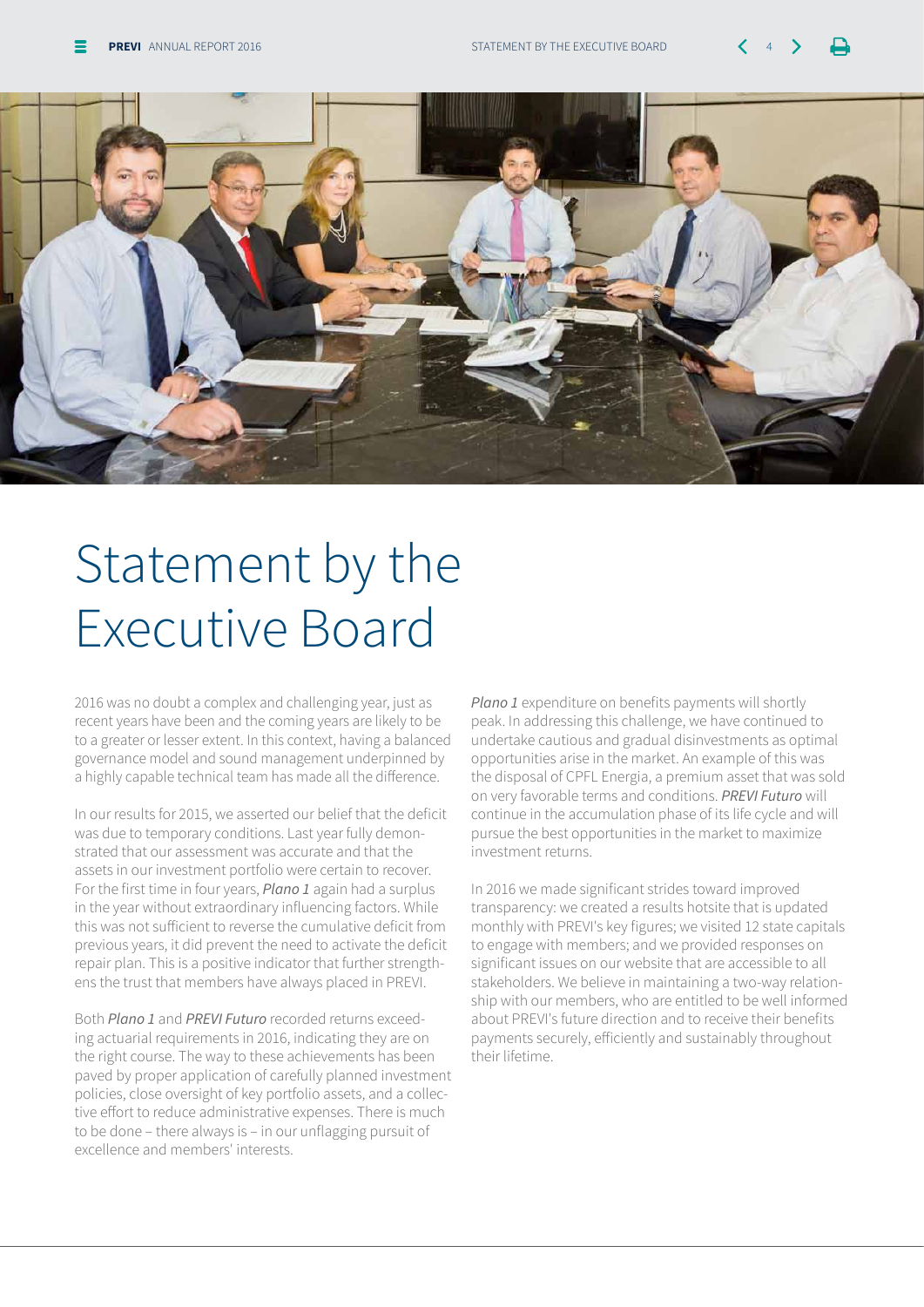



# Fund overview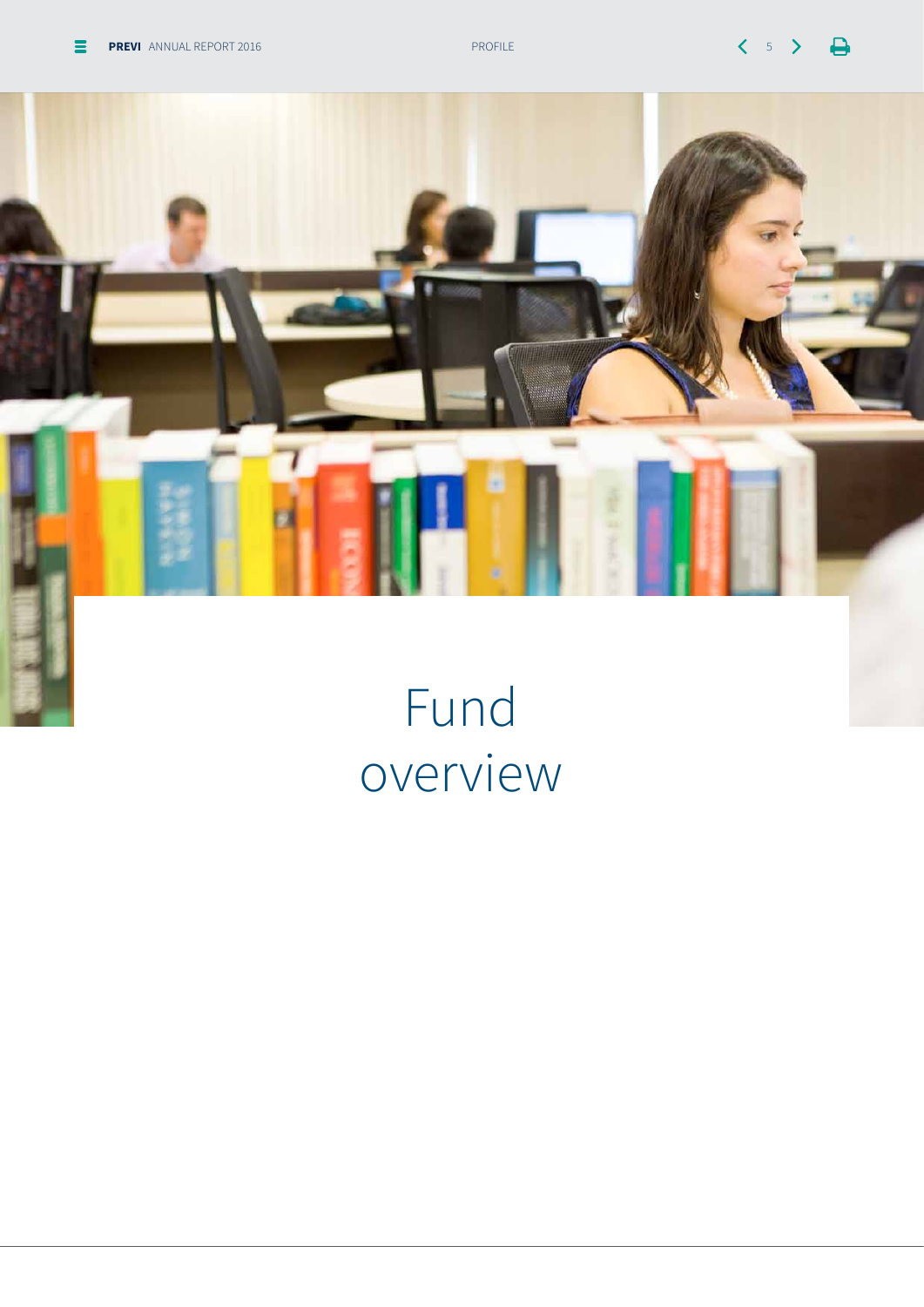*Caixa de Previdência dos Funcionários do Banco do Brasil* ("PREVI") is a non-profit, closed-end supplementary pension fund providing benefits additional to official social security to the employees and former employees of Banco do Brasil ("BB"), to PREVI employees and to their beneficiaries. Founded in 1904 as Caixa Montepio dos Funccionarios do Banco da Republica do Brazil, as the precursor of BB's official pension scheme, PREVI is today Brazil's largest private pension entity. Headquartered in Rio de Janeiro (RJ), PREVI provides benefits payments and services to more than 202,000 members, as well as managing plan investments and assets.

PREVI currently manages three plans: *Plano 1* and *PREVI Futuro*, which provide supplementary benefits in addition to official social security to members and their beneficiaries, and a death and disability benefit plan (*CAPEC*), which provides a lump-sum, contract-specific benefit payment. Learn more about each plan under Benefit Plans.

| Plan                | Characteristics                                                                                              | <b>Status</b>                                                                                                                                                                                                                                                                                                                                                                                                                                                                           |
|---------------------|--------------------------------------------------------------------------------------------------------------|-----------------------------------------------------------------------------------------------------------------------------------------------------------------------------------------------------------------------------------------------------------------------------------------------------------------------------------------------------------------------------------------------------------------------------------------------------------------------------------------|
| Plano 1             | A supplementary pension plan for BB<br>employees hired up to<br>December 23, 1997                            | Closed; not open to new members. A mature plan – approximately<br>90% of members have vested benefits                                                                                                                                                                                                                                                                                                                                                                                   |
| <b>PREVI Futuro</b> | A supplementary pension plan for<br>employees who joined Banco do Brasil<br>and PREVI from December 24, 1997 | Open to active employees and new hires. This plan is currently in<br>the accumulation phase                                                                                                                                                                                                                                                                                                                                                                                             |
| <b>CAPEC</b>        | A plan offering benefits upon<br>death or disability                                                         | Open for membership to all Banco do Brasil employees. Employees<br>of any age, whether actively employed or retired, and spouses/<br>partners (Death of Spouse plan) up to the age of 55, are eligible to<br>join the death and death of spouse benefit plans. For the survivor's<br>benefit, only those persons indicated in the death of spouse<br>benefit contract are eligible. For the invalidity benefit, only actively<br>employed employees up to 55 years of age are eligible. |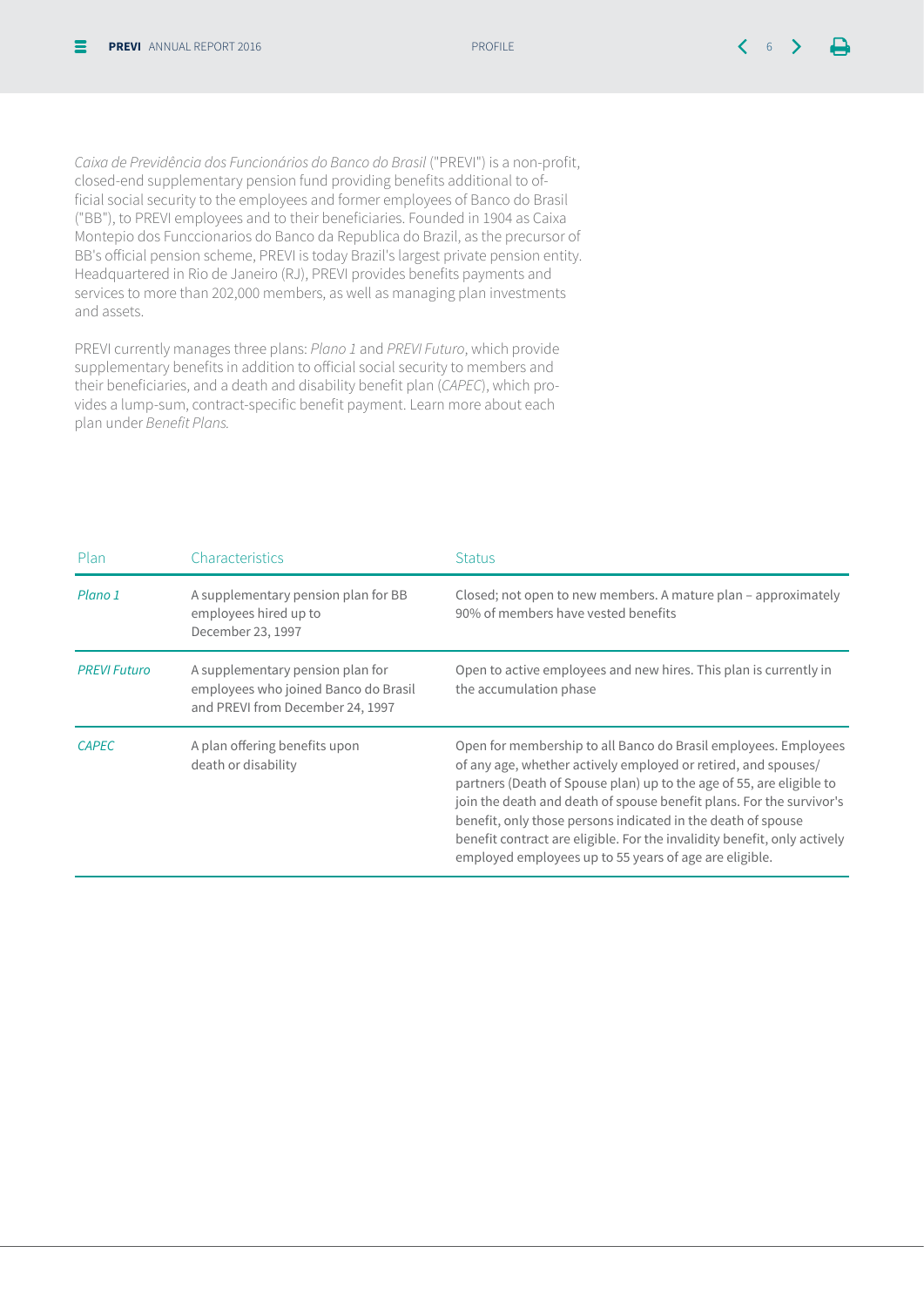### Our performance in 2016

Total members and pensioners



Participants by age group\* (in years)

![](_page_6_Figure_7.jpeg)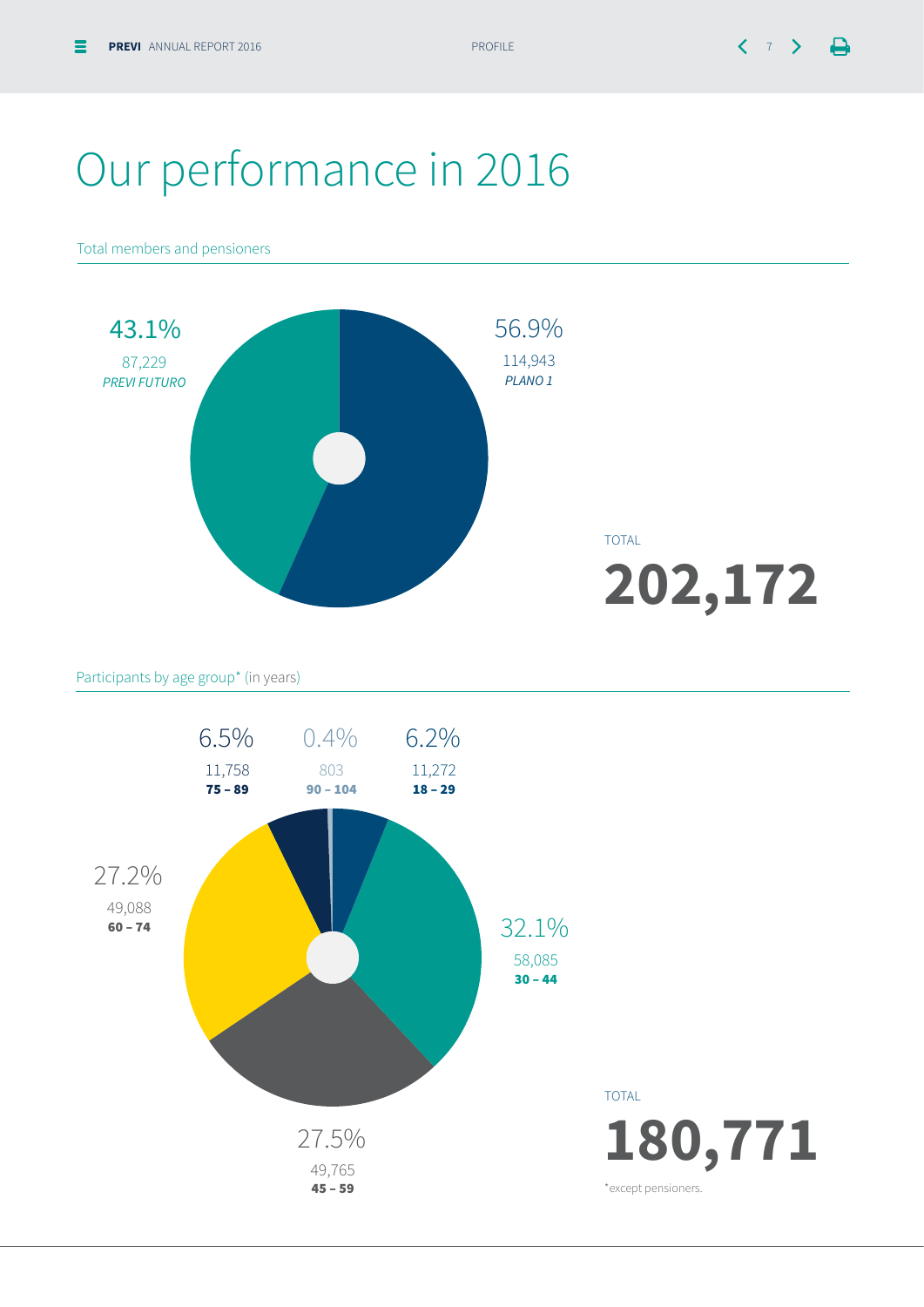#### Participants (by status)

| Plan                | Active | $\%$  | Retired | $\%$  | <b>Pensioners</b> | $\%$  |
|---------------------|--------|-------|---------|-------|-------------------|-------|
| Plano 1             | 11,862 | 5.9   | 82,369  | 40.7  | 20,712            | 10.3  |
| <b>PREVI Futuro</b> | 86,109 | 42.6  | 431     | 0.2   | 689               | 0.3   |
| <b>Total</b>        | 97,971 | 48.5  | 82,800  | 40.9  | 21,401            | 10.6  |
| % of PREVI total    |        | 48.5% |         | 40.9% |                   | 10.6% |

Total participants (by status)

![](_page_7_Figure_6.jpeg)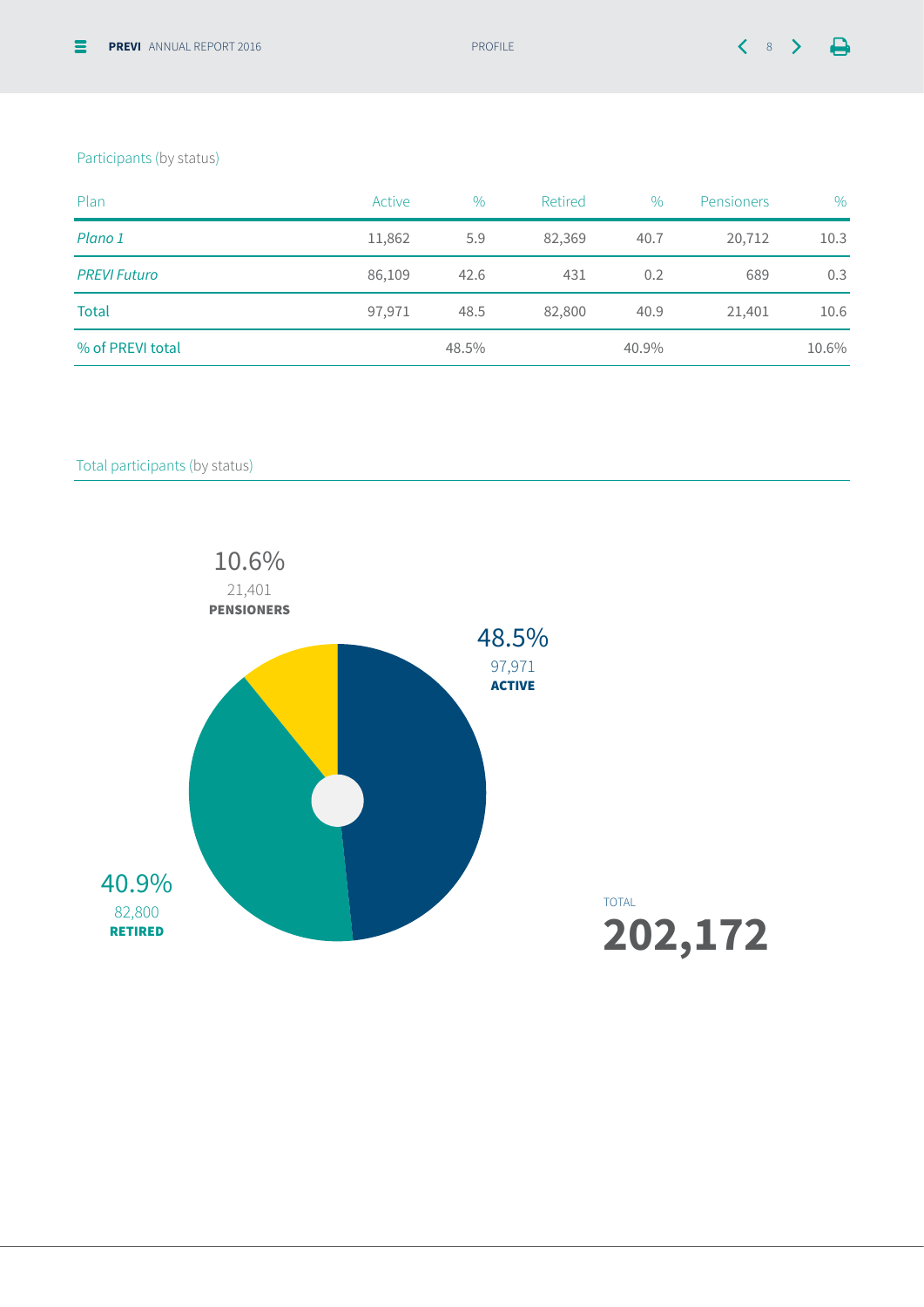#### Geographical distribution\* (number of members)

![](_page_8_Figure_4.jpeg)

#### Total PREVI assets

![](_page_8_Figure_6.jpeg)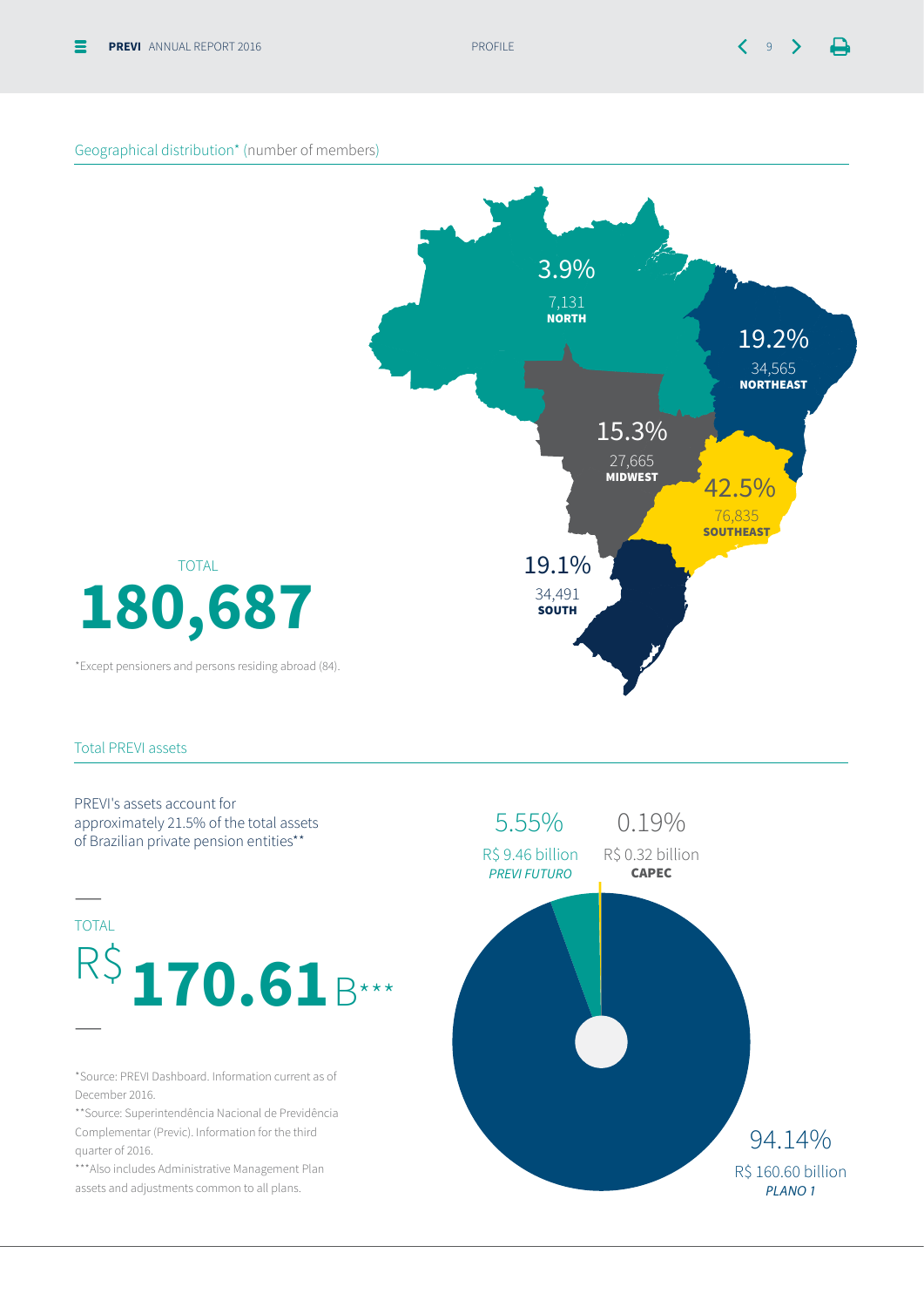## **562**

PREVI employees and employees seconded by Banco do Brasil are responsible for managing investments and benefit payments to members

![](_page_9_Figure_5.jpeg)

\*\*Source: Superintendência Nacional de Previdência Complementar (Previc). Information for the third quarter of 2016.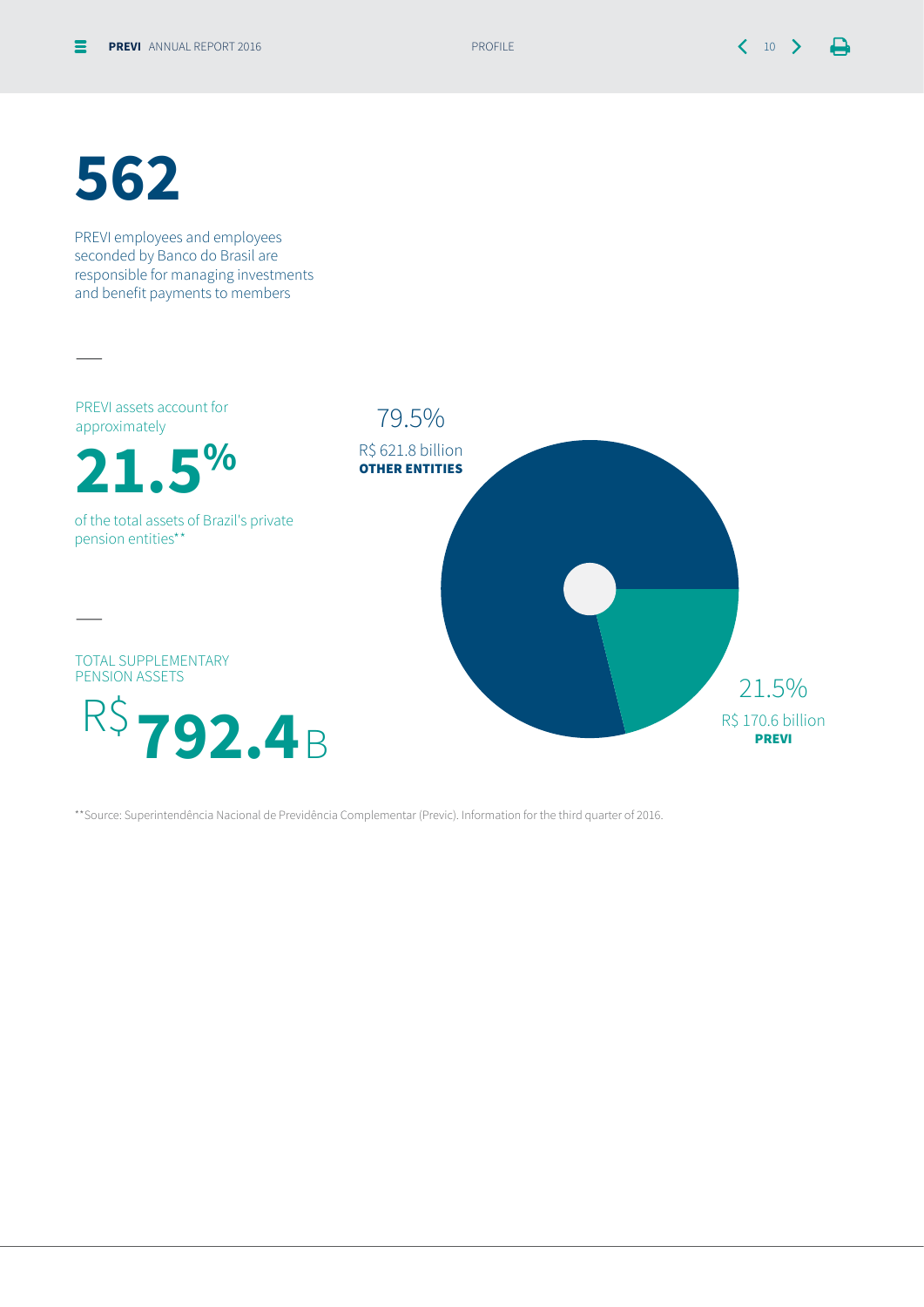### Mission, Vision and Values

![](_page_10_Picture_4.jpeg)

—

—

#### **Mission**

To provide efficient, secure and sustainable benefits payments to members.

![](_page_10_Picture_7.jpeg)

#### **Vision**

To be the best benefit plan manager in Brazil, a world-class organization, and a source of pride for members, sponsors and employees.

![](_page_10_Figure_10.jpeg)

#### **Corporate Values**

- Focus on members
- Ethics
- Respect
- Transparency
- Commitment
- Excellence

### Corporate governance

Under the oversight of Superintendência Nacional de Previdência Complementar (PREVIC), PREVI's management is recognized as setting the standard for good corporate practices in our segment, both in Brazil and abroad, and subscribes to international initiatives on investment and management such as the Principles for Responsible Investment (PRI).

PREVI's good governance practices were highlighted in the final report of the Parliamentary Inquiry Committee (CPI) investigating Brazilian pension funds. PREVI was summoned by the federal deputies on the Committee to clarify certain points about its management and investments. During the hearing, CEO Gueitiro Genso reaffirmed the resilience of PREVI's asset portfolio and the soundness of its management. To substantiate the CEO's address, a set of more than 80,000 documents was compiled on the internal processes and decisions taken in recent years. The Committee report released in April 2016 contained no recommendations for indictment of any PREVI managers, and stated that the Bank's decisions and technical analyses set a positive example for the private pension industry.

# **80,000**

the approximate number of PREVI documents submitted to the pension fund parliamentary inquiry, which was closed without any indictment recommendations for any members of PREVI management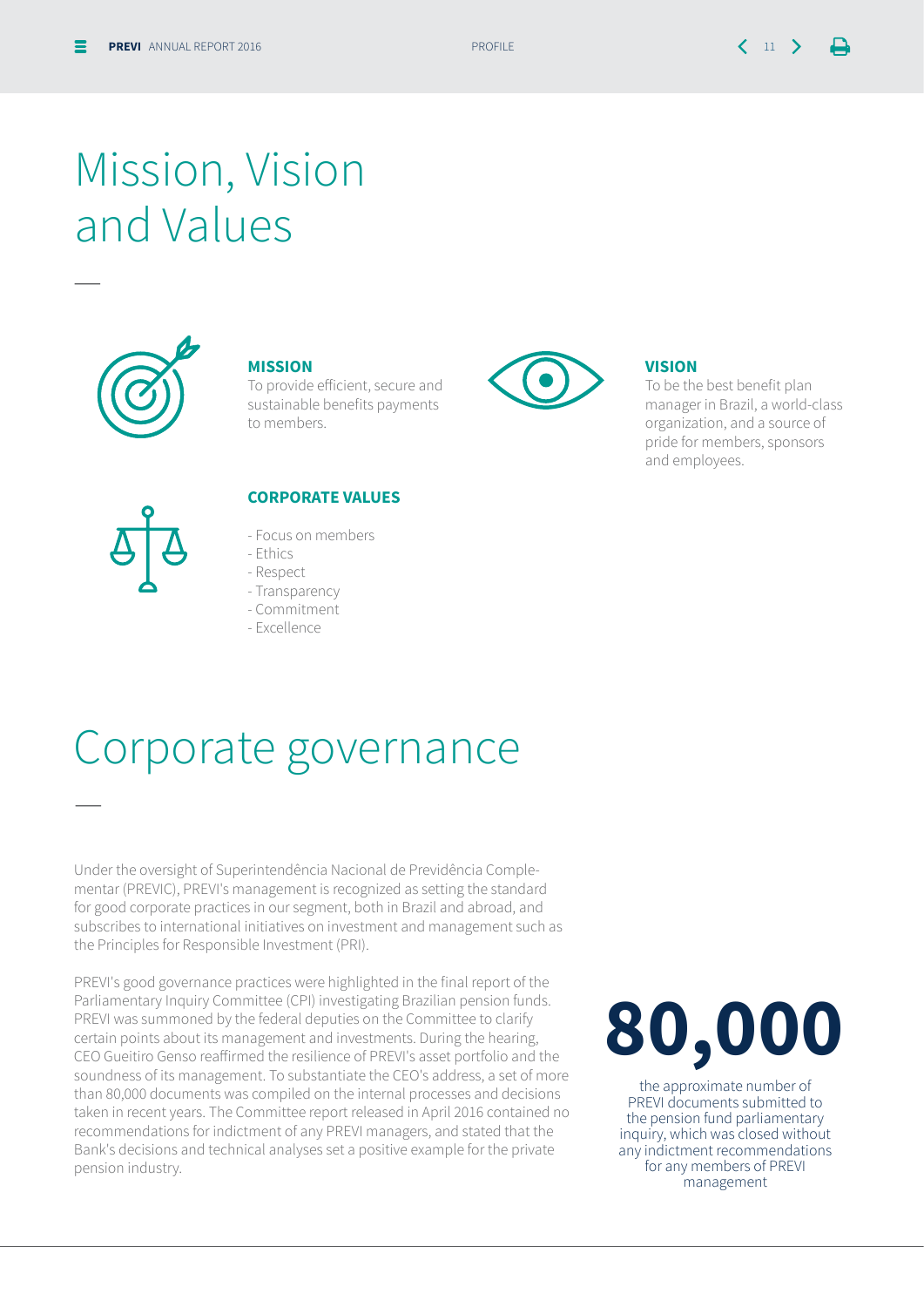$\Delta$ 

 $\mathcal{E}$ 

![](_page_11_Picture_2.jpeg)

# 2016: headlines and performance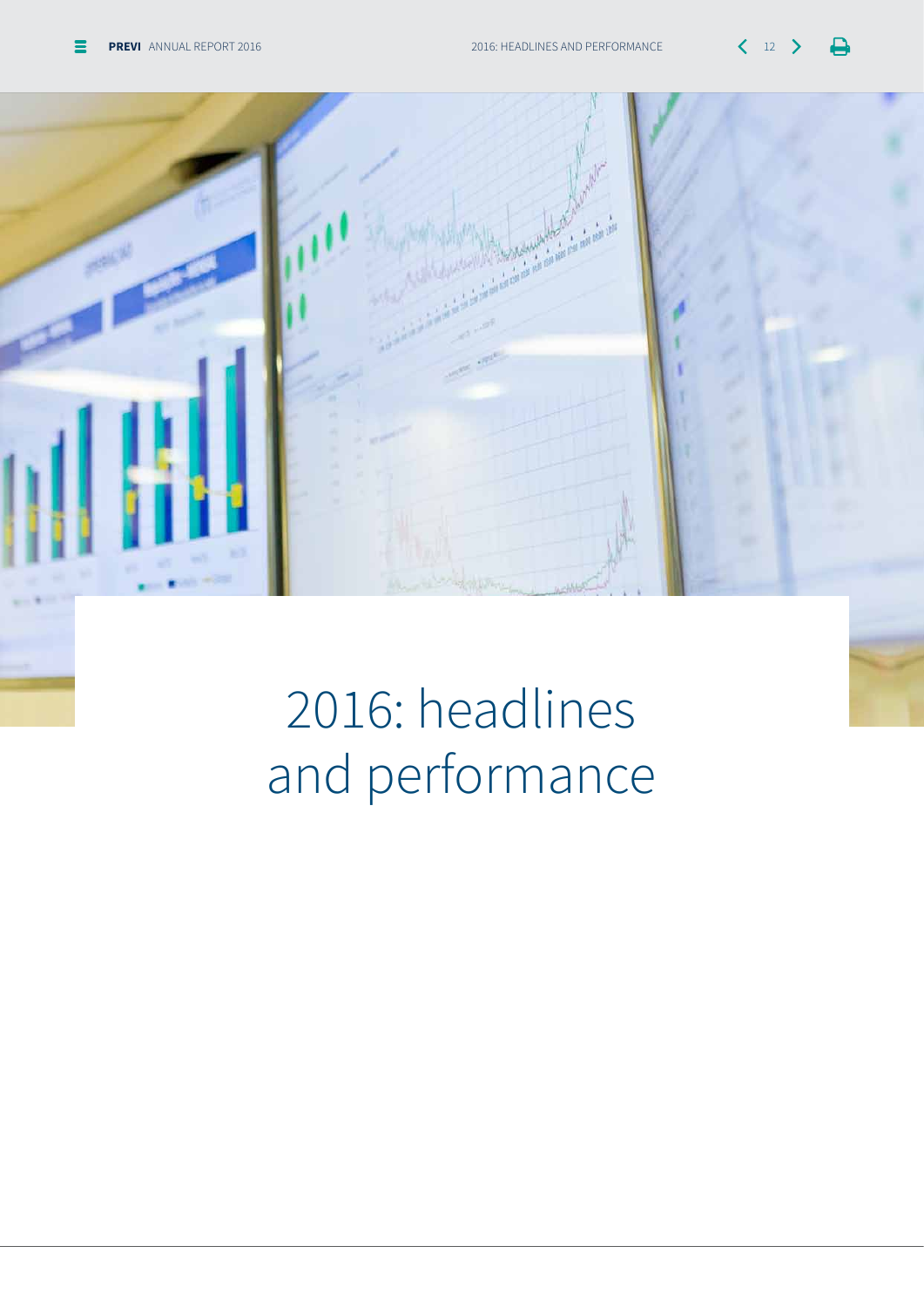Brazil's economy experienced significant turbulence in 2016 that was aggravated by the political and institutional instability arising from the impeachment of President Dilma Rousseff and the repercussions from the Federal Police operation Lava-Jato.

Despite the challenging conditions, PREVI had a positive year and recorded a surplus, although remaining in a cumulative deficit. Prudent management decisions, cost containment and strict application of Investment Policies helped to successfully mitigate the negative effects of the economic slowdown and political crisis. Results for 2016 have confirmed that our strategy was sound. *Plano 1* recorded cumulative returns on investment of 15.03%, driven primarily by the fixed income and variable income segments (which account for approximately 90% of plan assets). *PREVI Futuro* posted total returns of 22.52%. Both outperformed the actuarial target for the year (11.91%).

> While the economy is yet to resume growth, active and sound investment management have ensured positive performance

> > —

—

![](_page_12_Figure_6.jpeg)

![](_page_12_Picture_7.jpeg)

actuarial target for 2016. Both *Plano 1* and *PREVI Futuro* outperformed the target

### 2016 figures

Returns, historical series (%)

![](_page_12_Figure_11.jpeg)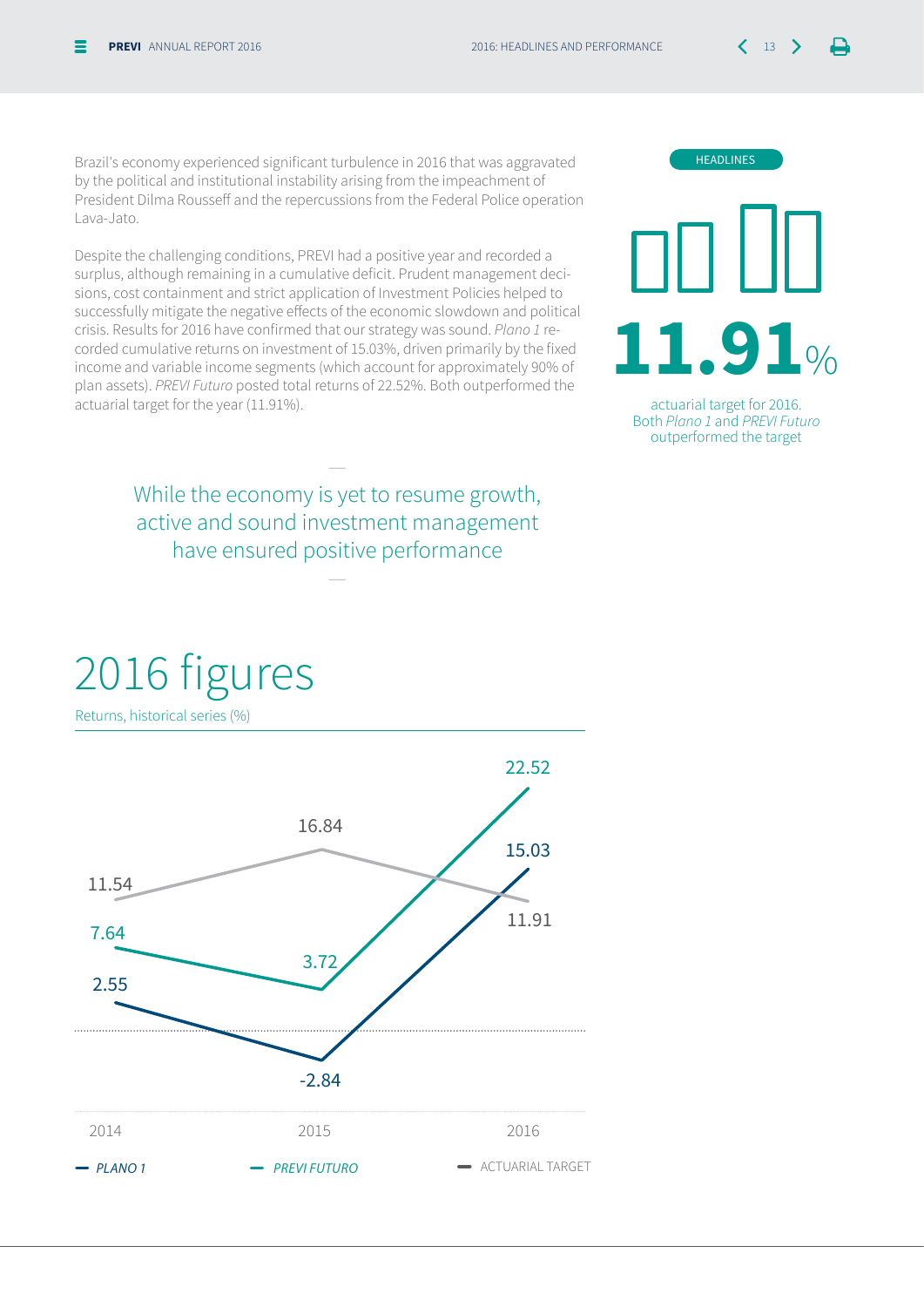![](_page_13_Picture_2.jpeg)

#### Total assets, historical series by plan (R\$ billion)

![](_page_13_Figure_4.jpeg)

| 5.71        | 6.82                 |                     |
|-------------|----------------------|---------------------|
| 0.20        | 0.26                 | 0.32                |
| 2014        | 2015                 | 2016                |
| $-$ PLANO 1 | - <b>PREVIFUTURO</b> | $\rightarrow$ CAPEC |

#### Total investments, historical series\* (R\$ billion)

|          | 532.27   | 586.47    |
|----------|----------|-----------|
| 506.54   |          | $+10.18%$ |
| $+7.32%$ | $+5.07%$ |           |

| 159.91        | 145.96               | 157.16                                                         |
|---------------|----------------------|----------------------------------------------------------------|
| $-2.41%$      | $-8.72%$             | $+7.73%$                                                       |
| 5.59          | 6.67                 | 9.26                                                           |
| $+25.3%$      | $+19.3%$             | +38.83%                                                        |
| 2014          | 2015                 | 2016                                                           |
| <b>PLANO1</b> | - <b>PREVIFUTURO</b> | OTHER PRIVATE PENSION ENTITIES<br>$\qquad \qquad \blacksquare$ |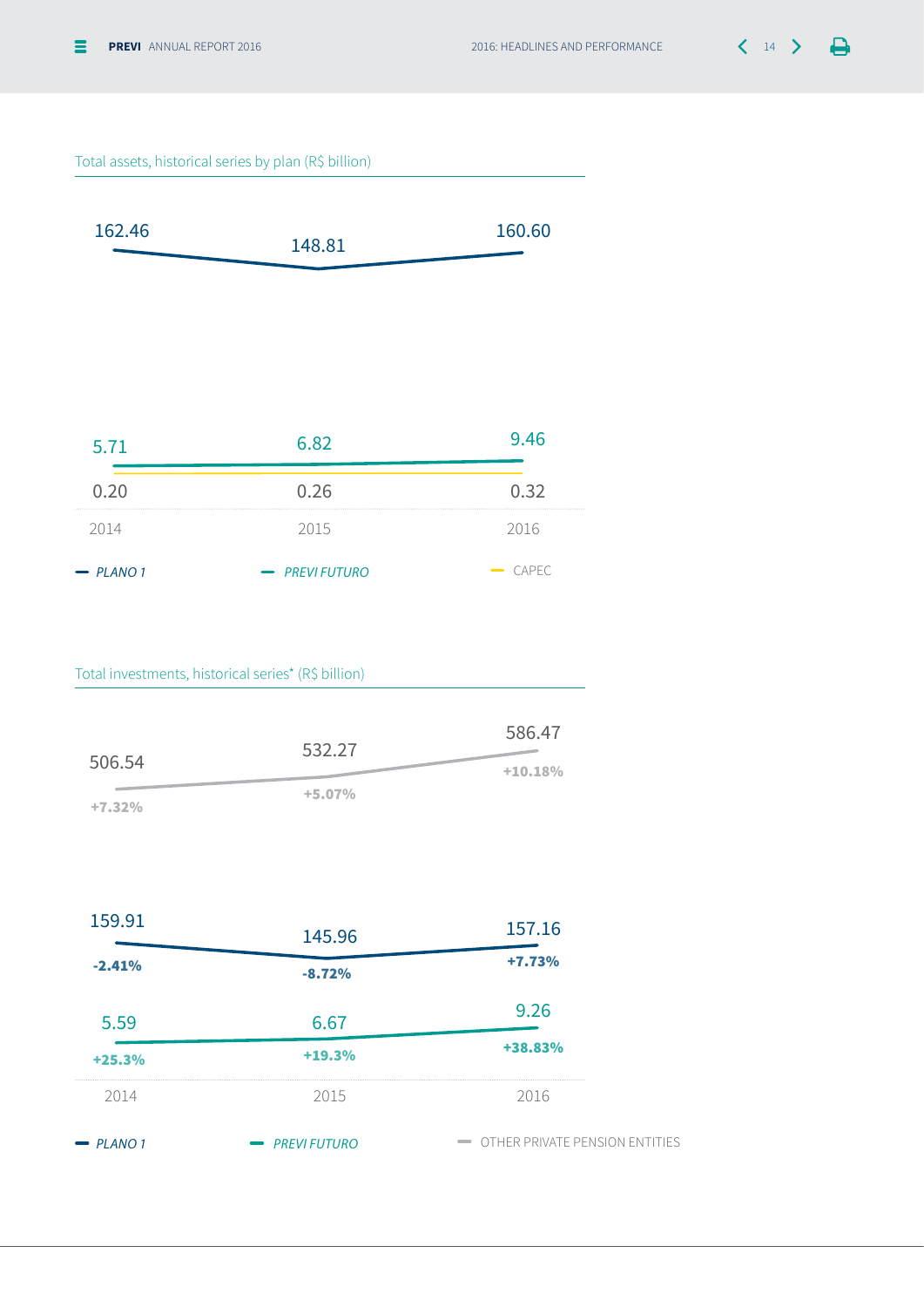$\Box$ 

![](_page_14_Figure_3.jpeg)

\*Source: Superintendência Nacional de Previdência Complementar (Previc – 3rd Quarter 2016). \*\* Not including CAPEC investments.

*Plano 1*: benefits paid, historical series (R\$ billion)

![](_page_14_Figure_6.jpeg)

#### PREVI's\*\* share out of total private pension entities, historical series (%)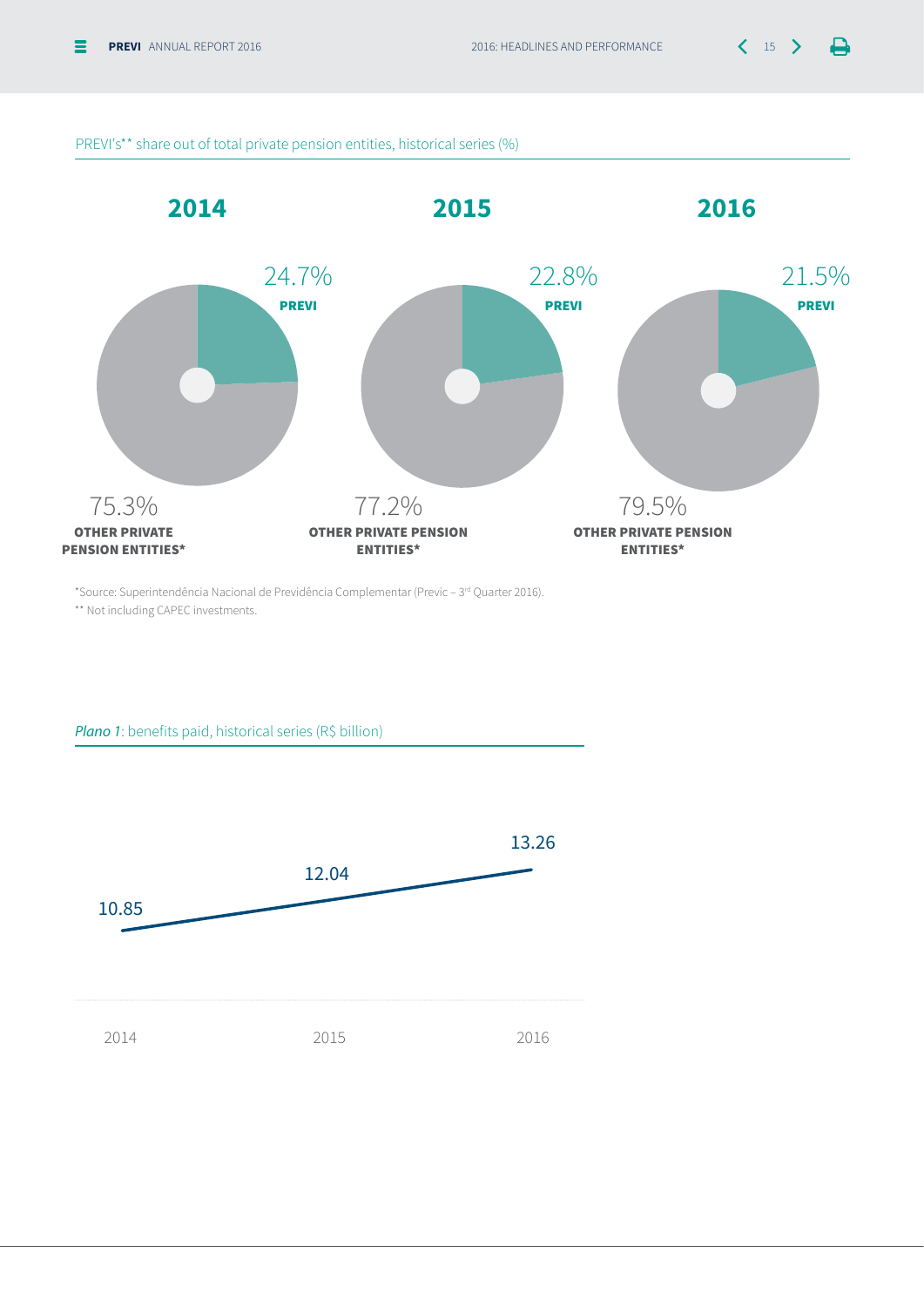![](_page_15_Picture_2.jpeg)

#### *PREVI Futuro*: benefits paid, historical series (R\$ million)

![](_page_15_Figure_4.jpeg)

### Headlines for the year

#### Plan Results Hotsite: greater transparency

—

PREVI launched a results hotsite to ensure that information on our financial results and the performance of our investments is timely available . Monthly data is published on plan returns, changes in assets and recent market trends. The Plan Results Hotsite (www.previ.com.br/resultado) was a highlight in a year in which transparency significantly enhanced communications between PREVI and our stakeholders (read more in Transparency, engagement and accountability).

#### Extraordinary Voluntary Retirement Plan (PEAI)

Launched by Banco do Brasil in November, the Extraordinary Voluntary Retirement Plan (PEAI) was targeted at employees who retired due to age or contribution record under the Government social security system up to December 31, 2016; employees who met the requirements and had applied for retirement due to age or contribution record under the Government social security system up to that date, but were to terminate their employment on a later date; and employees who became eligible to retire under the PREVI benefit plan up to December 31, 2016. A total of 9,409 employees (including 42 PREVI employees) joined the PEAI plan, which required an extra effort to meet the inflow of new retirees. During the joining phase of the retirement plan, a range of informative content about the initiative was published through PREVI's communication channels to answer questions from interested employees (including the different treatments for *Plano 1* and *PREVI Futuro* members).

#### New Operational Model and IT Architecture Upgrades

In 2016, PREVI completed the implementation of a New Information Technology (IT) Operational Model, in a process that began in 2015. This new model introduced improvements to the governance and customer service process and the concept of Bimodal IT into Information Technology Management, with one component focused on maintaining operations and another component on the development of new solutions. Implementation of the New Operational Model across PREVI helped to deliver improved productivity, greater transparency in

BB employees (including 42 PREVI employees) joined PEAI **9,409**

headlines

![](_page_15_Picture_13.jpeg)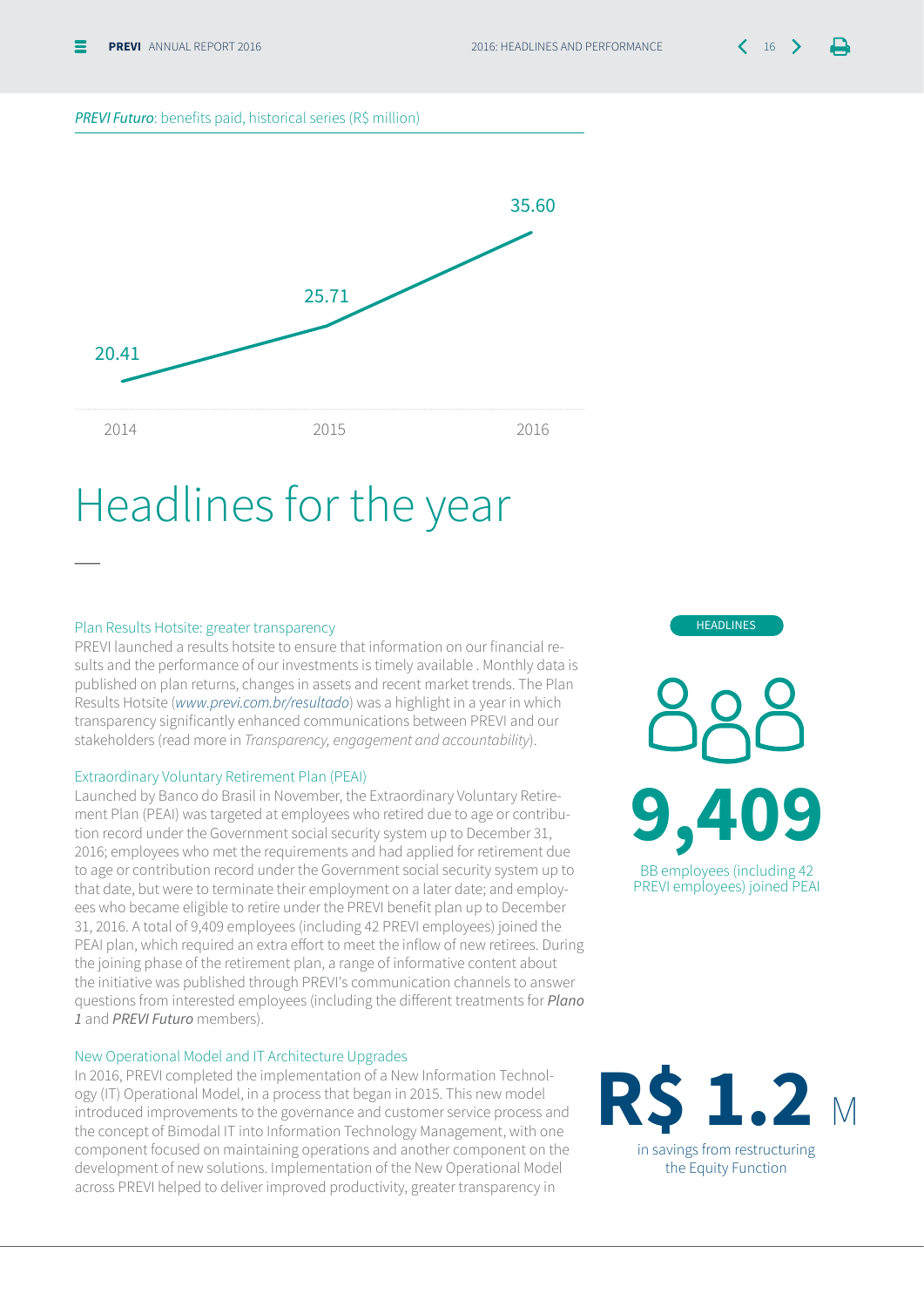planning and demand forecasting, and better internal controls, which will ultimately translate into greater efficiency and quality of service to members.

Building on this process, an IT Architecture Upgrade program was launched in April 2016 to detail PREVI's technological improvement requirements and establish a structured planning process for initiatives within business functions. The goal of the program is to improve operational efficiency and reduce costs by ensuring the IT department is aligned with PREVI's strategic goals. Read more in Transparency, engagement and accountability.

#### Restructuring of the Equity Investment Function

The Equity Investment Function's restructuring process was completed in August. Changes to date are indicative of the significant transformation planned over the coming years, including a gradual downsizing of the variable income portfolio of *Plano 1*. Two functions (Corporate Governance and Non-controlling Equity Holdings (GEGOP) and Equity Holdings (GEPAR) have been merged into one, generating annual savings of R\$ 1.2 million.

#### PREVInir awarded at South American HR Conference

PREVI's integrated management program for health and quality of life – PREVInir – was presented with the Esarh Award 2016 at the South American Conference of Human Resources. The award recognizes and encourages best practice in People Management, Social Responsibility and Workplace Relations; with a case study titled "*PREVInir: living better; working better*", PREVInir was awarded in the Workplace Relations category. Learn more about the program (which celebrated its 10<sup>th</sup> anniversary in 2016) in Transparency, Relations and Accountability.

#### Approval of Benefit Supplement Ceiling

Following internal discussions lasting several years, a Benefit Supplement Ceiling was establish for *Plano 1* members by a decision of the PREVI Governing Board in November. The ceiling will correspond to the remuneration received by a director at Banco do Brasil, the highest position attainable by career employees. For the ceiling to be implemented, the relevant regulation needs to be amended and approved in accordance with legal procedures involving the sponsor (BB), control bodies and PREVIC.

#### Fourth Corporate Citizenship certificate

In November 2016 PREVI received a Corporate Citizenship certificate for the fourth consecutive year from the Rio de Janeiro State Regional Accounting Board (CRC-RJ). The accolade recognizes the efforts of businesses of all sizes, segments and regions in Brazil to improve the quality of financial, social and environmental disclosures in their annual reports. PREVI was the first pension fund in Brazil to publish a Social Responsibility Balance Sheet in 1998, and since 2011 we have combined financial and sustainability information in a single document in accordance with Global Reporting Initiative (GRI) guidelines.

#### PREVI Members' Education

In September 2016 PREVI launched PREVI Members' Education, a program geared to members who are opinion makers or are actively engaged in unions. The program is designed to teach members the context of retirement pensions and available plans, products and services, encouraging them to disseminate information and helping to build our reputation across our network of stakeholders.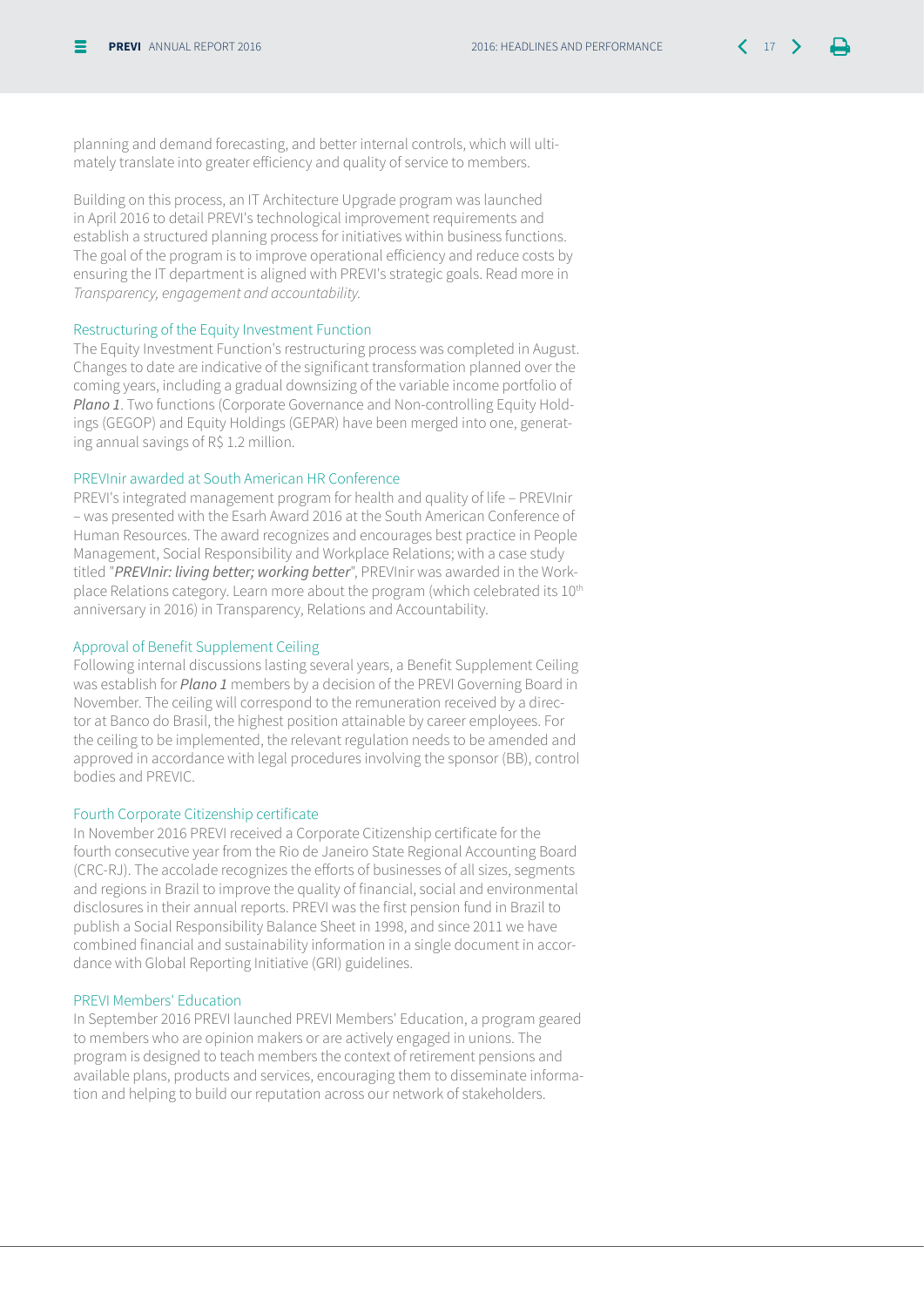$\Delta$ 

Transparency, engagement and accountability

RANSPARE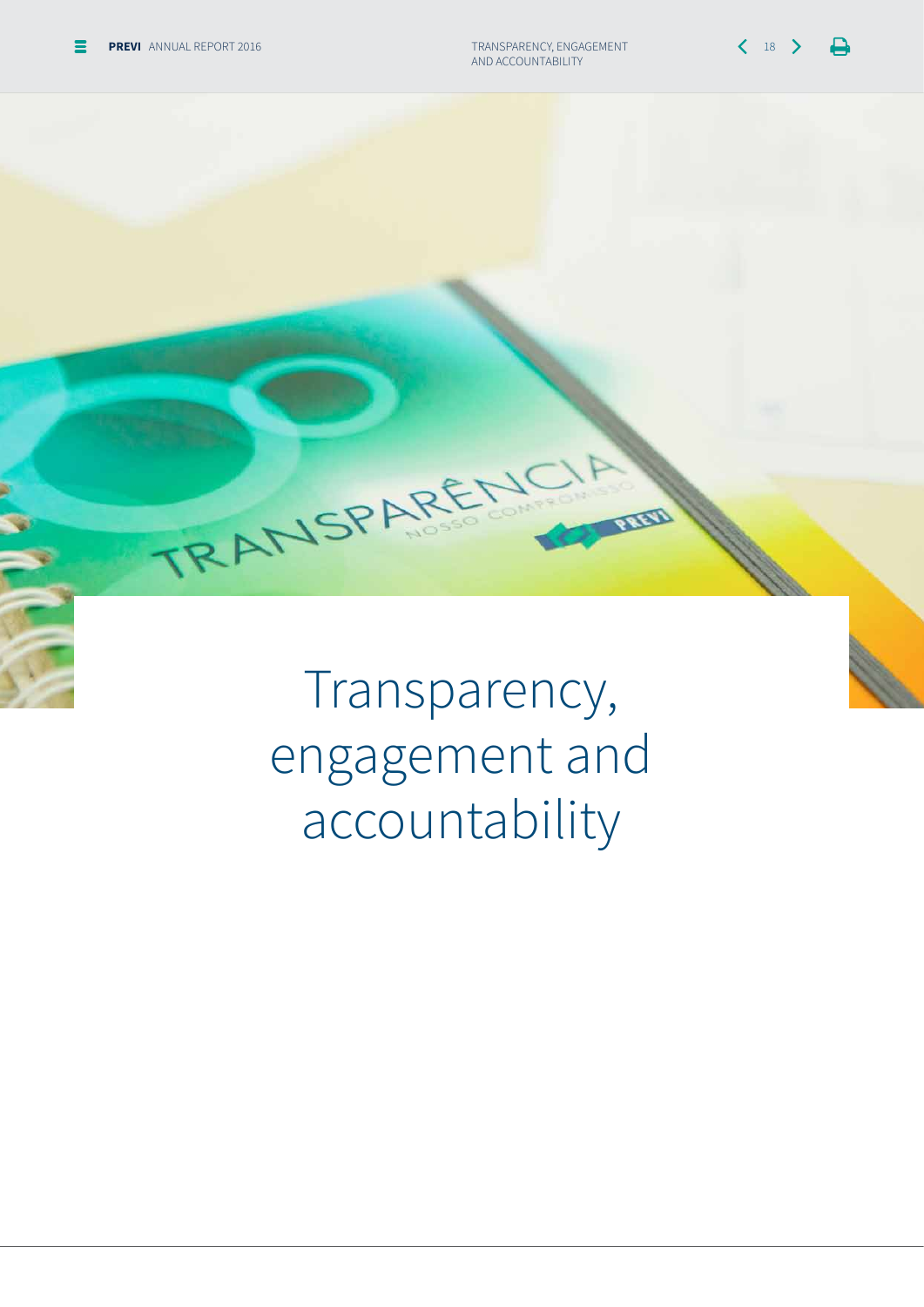In 2016 more than ever, we undertook significant efforts to build a positive institutional reputation among stakeholders. In a year marked by negative media coverage of the private pension fund segment, we sought to provide an immediate response to any questions raised about our investments and our governance processes. This included press releases addressing misinformation about investment decisions, troubled companies in which PREVI holds interests, and details about cases in which PREVI has been implicated in Federal Police and Pension Fund Parliamentary Inquiry investigations. This information has been widely disseminated through our communication channels, including *Revista PREVI* and our website, www.previ.com.br.

### Member Relations

#### Presentation of results

—

All PREVI functions worked together to develop and implement a wide range of initiatives involved in presenting our results for 2015. A dedicated hotsite with key performance indicators for the year was made available to all users on our website. Launched in March concurrently with the presentation transmitted on the PREVI website, the hotsite has been updated monthly with information about plan results, assets and returns (read more in Profile). Historical information about performance and other indicators is also available online on a specially designed dashboard (www.previ.com.br/painel); in addition, Performance Newsletters (http://www.previ.com.br/menu-auxiliar/noticias-e-publicacoes/desempenho/) provide quarterly information about investment performance.

In 2016, a series of results presentations were also delivered by CEO Gueitiro Genso with other directors in attendance. Our head office in Rio de Janeiro hosted three meetings: an exclusive meeting for PREVI employees, a second meeting for unions and a third meeting for all members. Events were also held in Brasília, Belo Horizonte, São Paulo, Salvador, Recife, Fortaleza, Curitiba, Porto Alegre, Florianópolis, Belém and Goiânia, which account for 85% of members. PREVI's CEO attended all meetings in person for the first time. Other reporting initiatives included articles on our website, in *Revista PREVI*, on the BB Intranet and in Conecta; publication of our annual report; special feature videos aired on TVBB; and meetings with business editors at large media organizations.

2016 highlights

#### PREVI's CEO attended the meetings for the first time in

**12** state capitals

—

**3,417** members attended presentations

**80%**

—

of respondents to a survey about the events rated them as "excellent" or "good"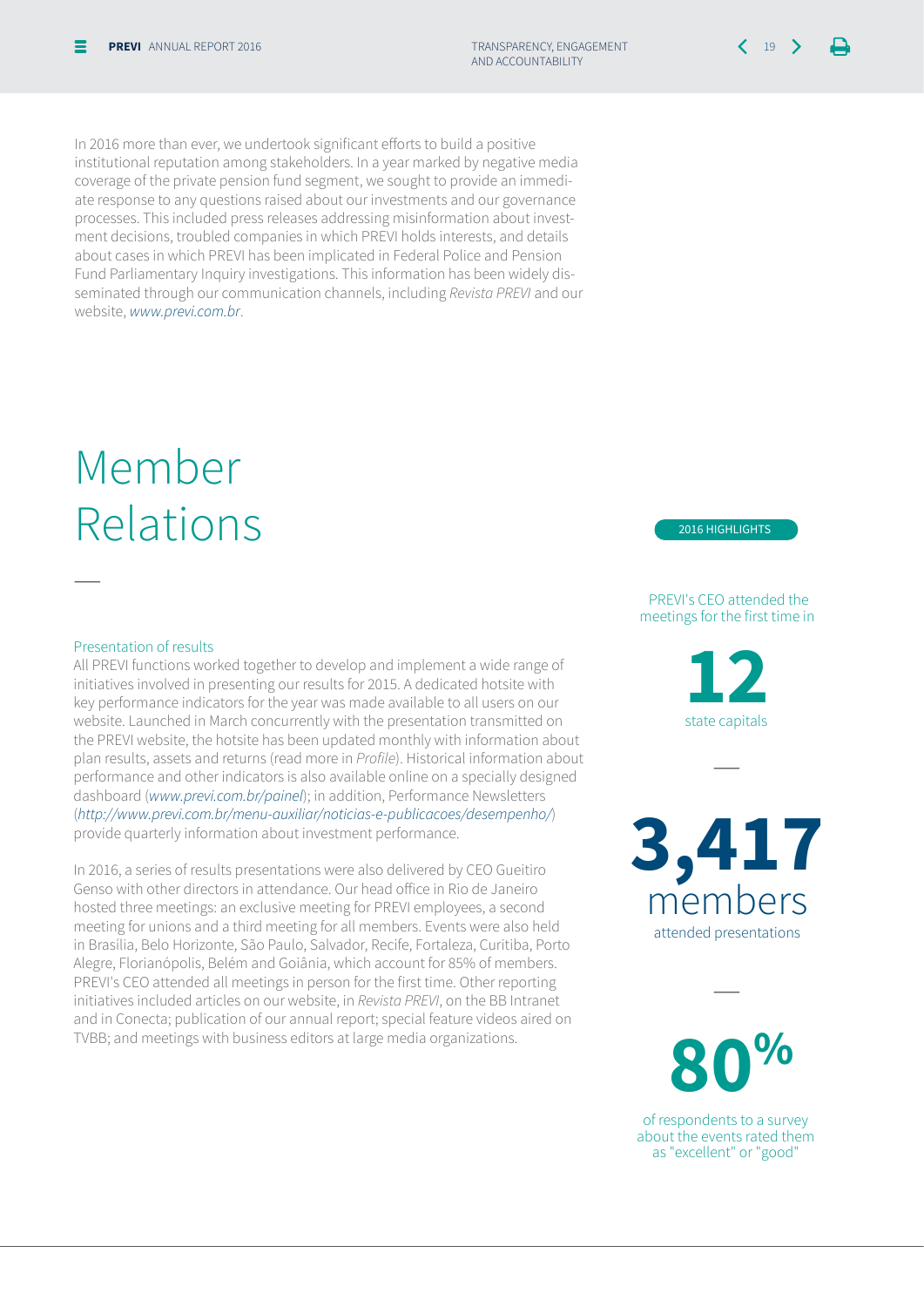#### PREVI & GEPES National Conference 2016

Held in March in Rio de Janeiro, the conference was an opportunity for PREVI employees and Regional People Management (GEPES) staff from Banco do Brasil to meet and discuss ways to better communicate information about the *PREVI Futuro* and *CAPEC* plans. In addition to preparing GEPES employees to present the PREVI plans to newly hired employees, this edition of the event also helped to equip BB Communications and Self Development (ECOAS) teams to provide information about PREVI plans.

#### *PREVI Itinerante*

Created in 2015, *PREVI Itinerante* provides a touring, on-site service at employee events and meetings. The program calendar was developed based on audience characteristics such as their benefit plans, status (active or retired), age and proximity to retirement. Campaigns are also run to encourage employees to join the *PREVI Futuro* and *Capec* plans.

#### *"De Olho nos Ativos"* Video Series

A video series titled "*De Olho nos Ativos*" was launched in 2016 to provide details about the management and financial health of some of PREVI's most important investments. The videos include casual interviews with the senior management of portfolio companies hosted by Equity Director Renato Proença. Nine companies were featured in the video series: Vale, BRF, Invepar, Banco do Brasil, Ambev, Neoenergia, Petrobras, Embraer, Itaú Unibanco and Ultrapar. The complete series of interviews can be viewed at http://www.previ.com.br/previ-mobile/noticias/serie-de-olho-nos-ativos.htm.

#### Member survey

In 2016 PREVI ran a member survey using quantitative and qualitative methods with the support of an independent organization. The first (quantitative) part of the survey was conducted through country-wide telephone interviews. In the second (qualitative) part, in-person interviews were held at four locations (Rio de Janeiro, Porto Alegre, Brasilia and Salvador). Conducted during the first half of the year, the survey measured member satisfaction with and perceptions of PREVI.

The survey included a quantitative component in which 937 and 926 members (active employees, retirees and pensioners, in proportionate numbers) across Brazil were interviewed respectively in the first and second half of the year. The results showed a general satisfaction rate of 83.79% in the first-half survey and 92.62% in the second-half survey. The survey in 2015 revealed a satisfaction rate of 80.70%, indicating the number of employees assigning ratings of between 7 and 10.

The same methodology was used in 2016, but the rating scale changed from 0 to 10 to a five-level scale ranging from "poor" to "very good". Benefit plans were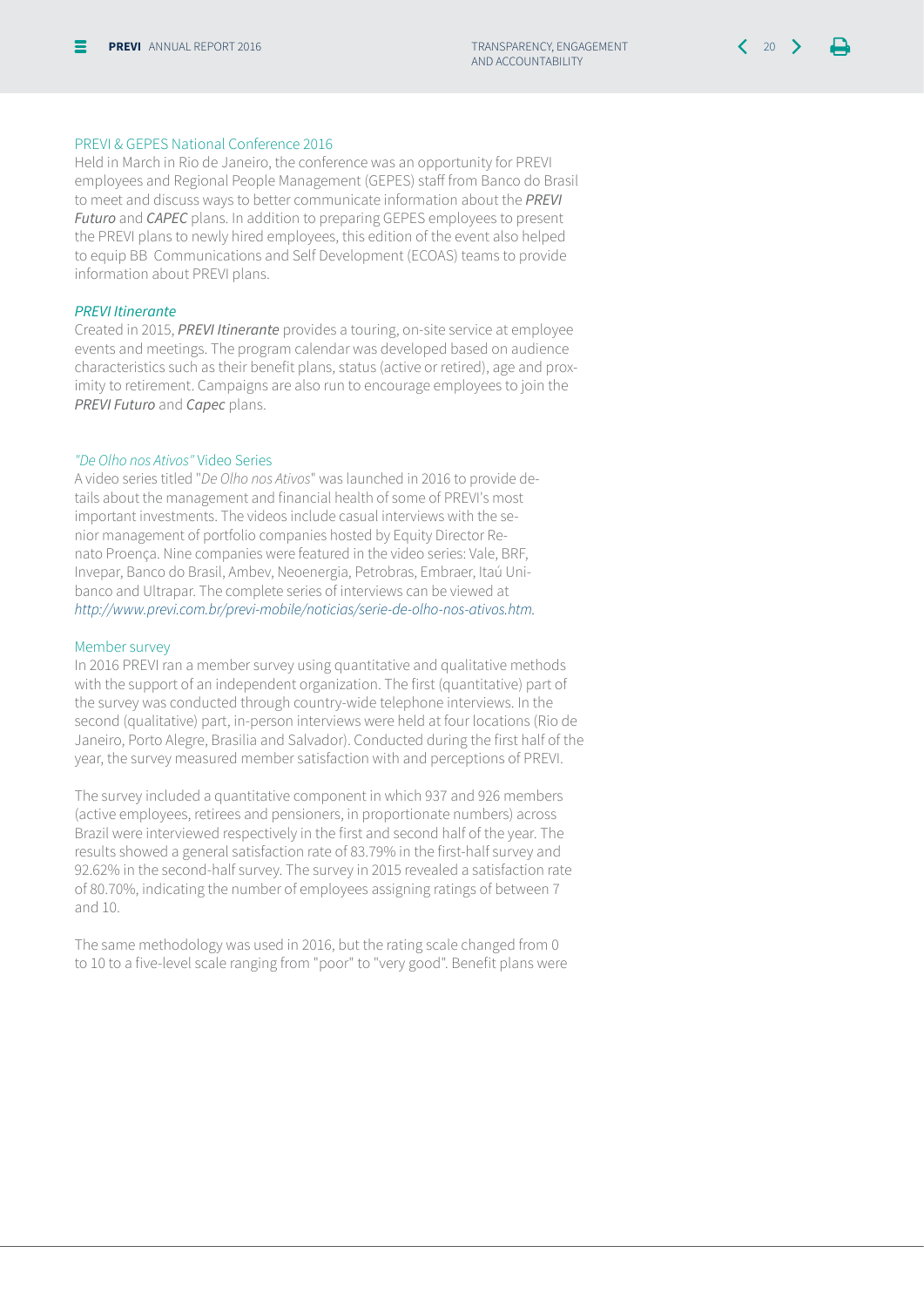rated as "very good" or "good" by 91.55% and 89.95% of respondents. In the reputation component of the survey for each half of the year, PREVI was perceived by members as Secure (90.99% and 94.94%); Efficient (95.27% and 97.42%); Transparent (76.29% and 83.96%); Sustainable (96.93% and 96.88%); and Reliable (92.56% and 94.78%).

The qualitative component in December, covering four state capitals, addressed issues related to transparency. The survey results provide inputs that inform communications and management initiatives.

#### Information about internal elections

2016 was election year at PREVI (read more in Profile); members directly elected candidates to hold positions as Social Security (on an extraordinary basis) and Planning directors. The entire election process received extensive coverage in our communication channels including regular online channels as well as special editions of *Revista PREVI* describing the competing platforms and voting procedures.

#### Visits Program

PREVI's Visits Program provides members with the opportunity to learn about how we manage our portfolio companies and real estate developments. The visit program calendar is published in advance on our website and interested members and pensioners can register by e-mail. The size of visiting parties varies depending on the location and the type of company or real estate development. In October, visits were held at Parque Cidade Corporate (an office building under development), Brasília (DF), and Shopping ABC, in Santo André (SP). In November, members visited the GRU Airport in São Paulo. The program concluded in December with a visit to Embraer's aircraft manufacturing facilities in São José dos Campos (SP).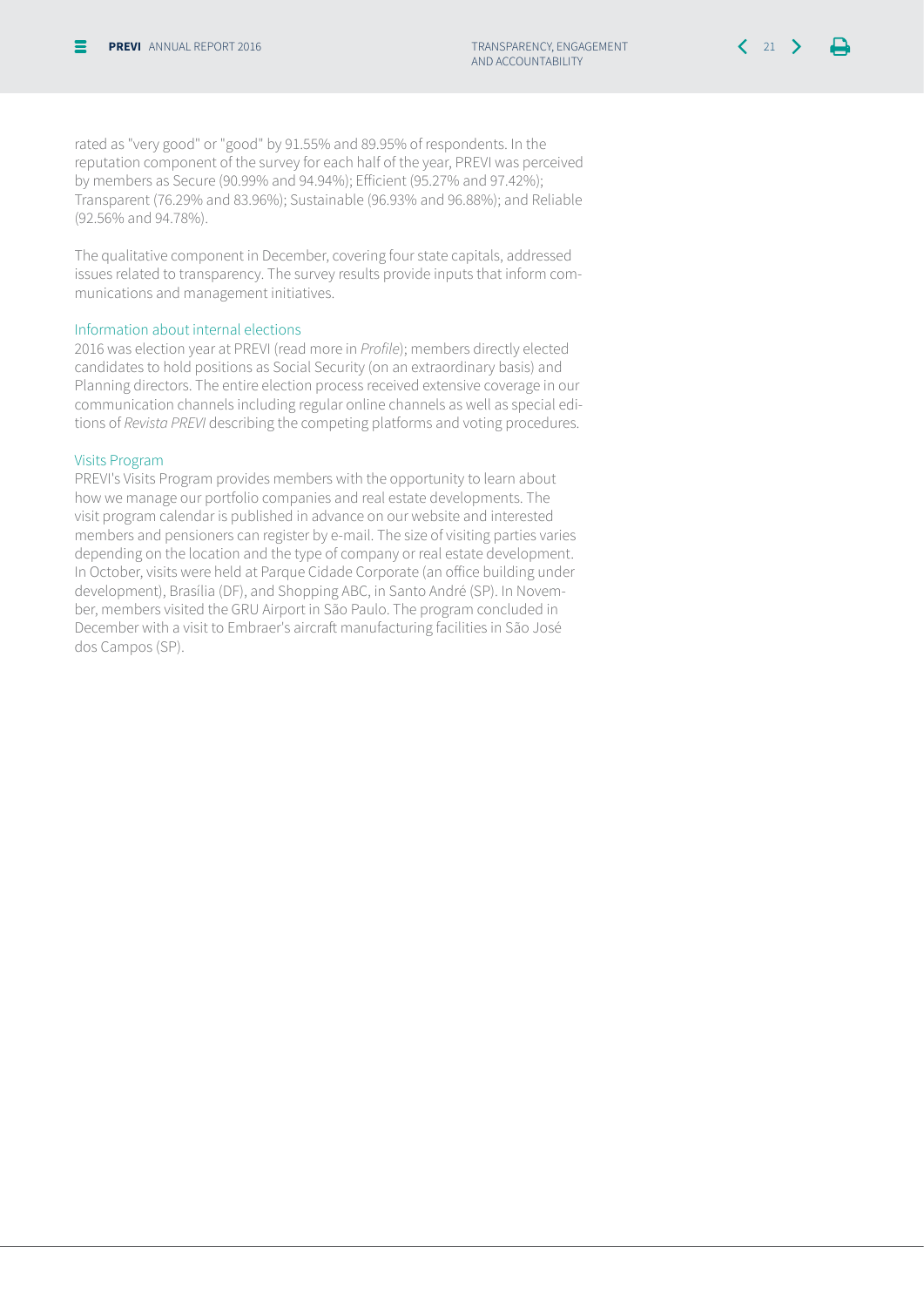—

### Retirement education

*Mais PREVI* is a retirement education program for PREVI members. It provides information about the basics of supplementary pension funds, how PREVI's pension plans work, how to prepare for retirement and details about tools such as Investment Profiles, voluntary additional contributions and maintaining the value of contributions. Campaigns encouraging employees to join the *PREVI Futuro* and *Capec* plans were also included in the in-person events. Both classroom-based and online training courses and lectures are provided on a continuing basis. The PREVI website provides a range of educational content as part of *Mais PREVI*, including videos designed for *Plano 1* and *PREVI Futuro* pensioners, an archive of reports about retirement education and a glossary of common supplementary pension terms. Further information about *Plano 1* is available at http://www.previ. com.br/plano-1/educacao-financeira-e-previdenciaria/. For information about *PREVI Futuro*, visit http://www.previ.com.br/previ-futuro/educacao-financeira-eprevidenciaria/.

#### *Mais PREVI*

figures 2016

people participated in the online courses "*Mais PREVI* – Learn more about Plano 1" and "*Mais PREVI* – Learn more about *PREVI Futuro"*

### **2,769 1,391 2,733**

people serviced through the *PREVI Itinerante* program during external events

including 127 for *PREVI Futuro*

![](_page_21_Picture_13.jpeg)

![](_page_21_Picture_14.jpeg)

contributions to the *PREVI Futuro*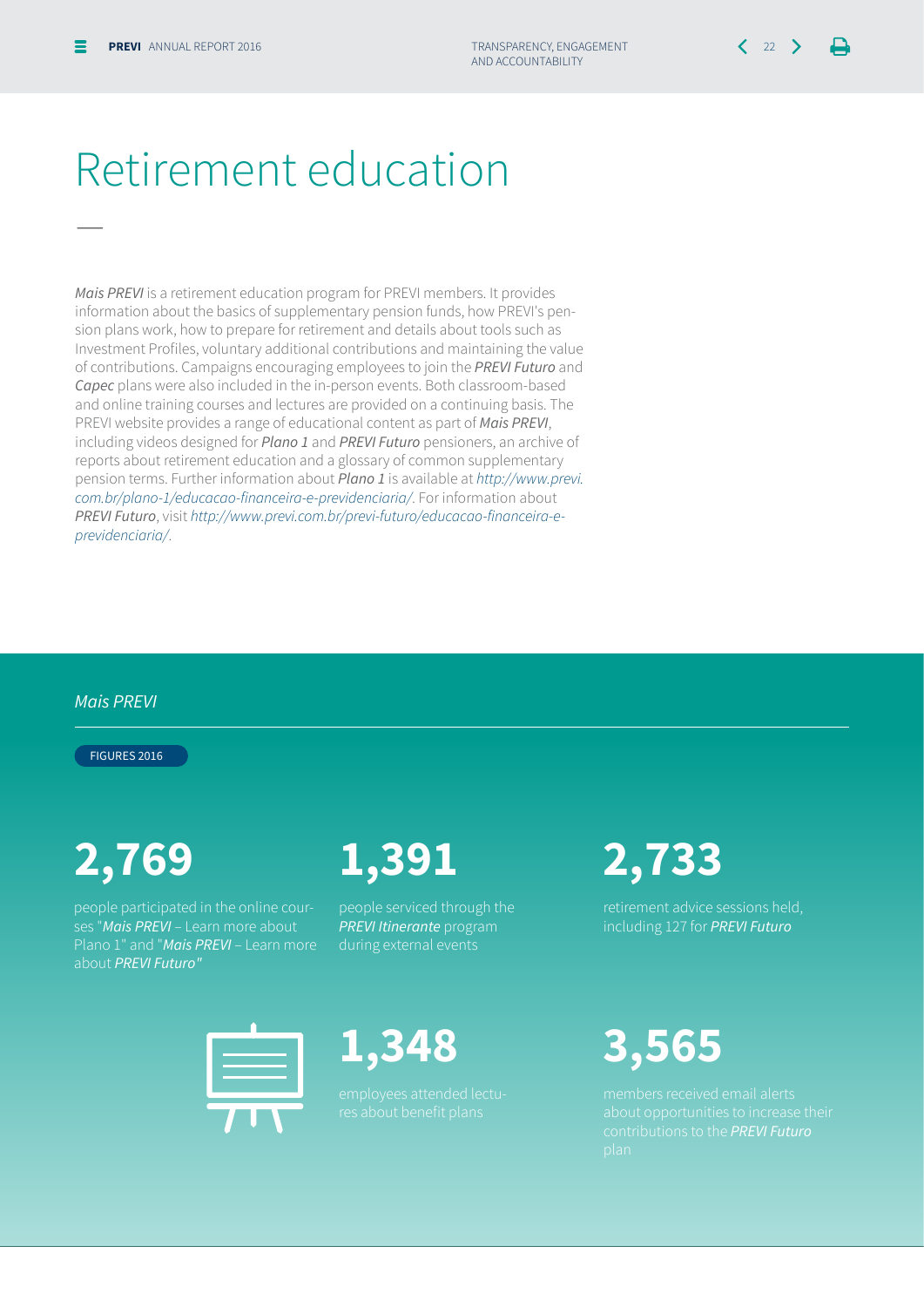#### Retirement Advice

Retirement Advice is a free, tailored service available to help members plan their retirement. Based on their personal information, members are provided with an explanation of the plan, simulated retirement scenarios and retirement benefit projections. Sessions are scheduled in advance via the Contact Us section on the PREVI website by selecting "I'm a member" and the subject "Retirement", or by calling 0800-031-0505 or 0800-729-0505.

#### Pensioner's Handbook

A new version of the Pensioner's Handbook was released in March 2016, with an overview of useful information for PREVI death and disability beneficiaries. The revised handbook reflects social security legislation developments in 2015, such as government-granted death pensions for children and siblings over 21 years of age with severe mental or intellectual disabilities and a lengthening of the period allowed to apply for the benefit. The handbook is available for download from the PREVI website at http://www.previ.com.br/plano-1/pensionistas/cartilha/ (for *Plano 1* members) and http://www.previ.com.br/previ-futuro/pensionistas/cartilha/ (for *PREVI Futuro*).

#### PREVI Members' Education

In 2016, PREVI initiated a classroom-based training program for members and employee associations. The program is designed to teach members the context of retirement pensions and available plans, products and services, encouraging these organizations to facilitate and disseminate information and helping to build our reputation across our network of stakeholders.

**HEADLINES** 

A survey in 2016 indicated that satisfaction with the Retirement Advisory service was

**100**%

—

**3,000** *Plano 1* and *PREVI Futuro*  advisory sessions held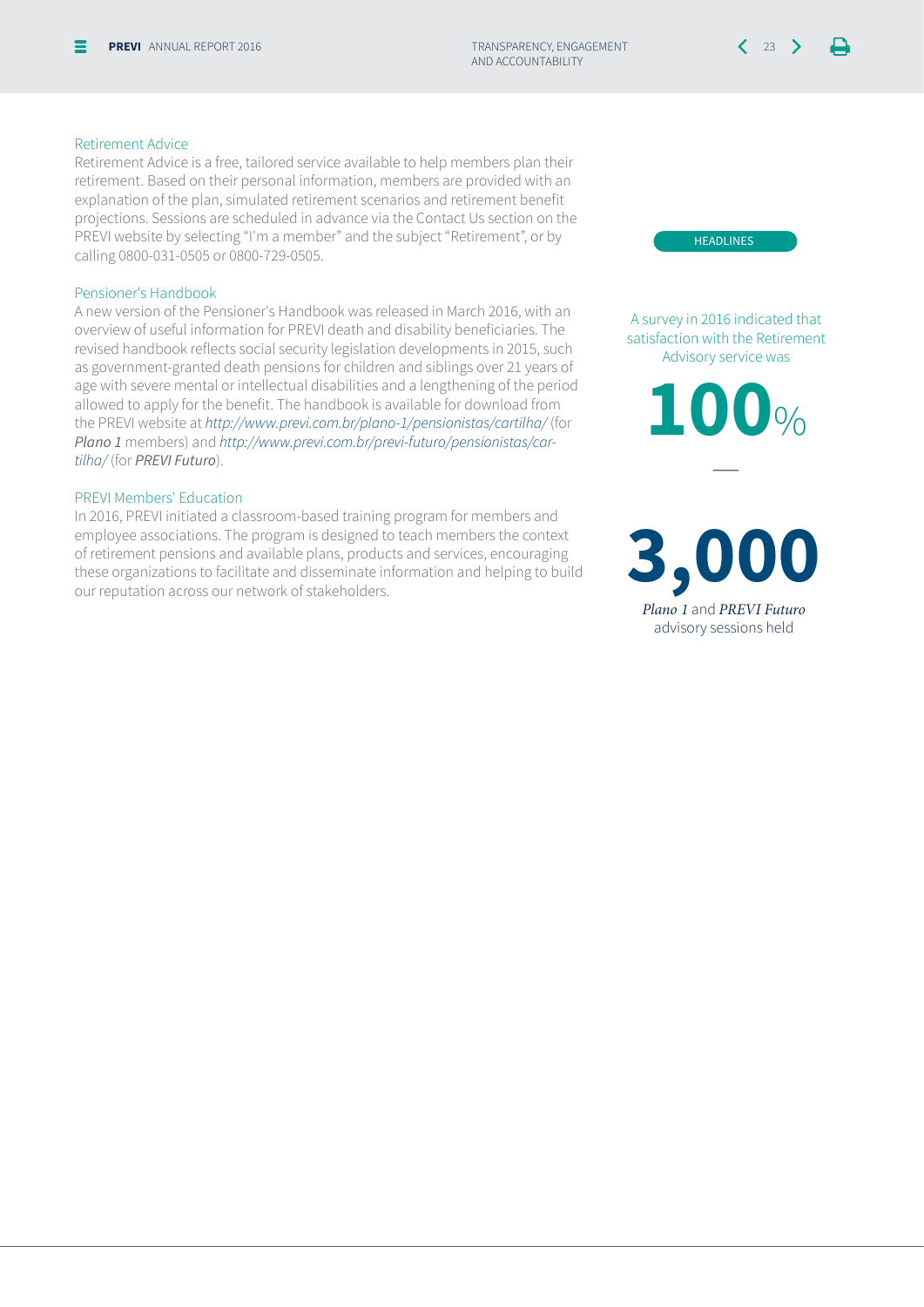## Internal stakeholders and people management

Significant changes have been implemented in recent years across several functions, including technology, career development and budget planning. In 2016, important progress was made in transforming the way IT is used across functions that has helped prepare the organization for the coming years. Strategically, the development of and investment in employees and a focus on cutting costs were prioritized. A challenge that has been identified is mapping internal management processes to create a knowledge base about each function and contribute to our stability and operational efficiency.

The restructuring of the human resources function in 2016 aims to achieve cost reduction, greater efficiency and synergies among the functions involved in people management processes.

PREVI has worked to maximize operational efficiency in recent years. This was reflected in a reduction of outsourced personnel from 200 in 2014 to only 80 in 2016. The impact of the Extraordinary Voluntary Retirement Plan (PEAI) at year-end 2016 – through which 42 employees voluntarily terminated employment – was also significant (read more in Benefit Plans). A reduction of the total management headcount in 2016 (down to 74 from 89 in 2015) it also due to personnel joining PEAI. These vacancies had not yet been filled as of December 31, 2016.

#### IT Transformation

—

Our IT systems required upgrading, and this led to an initiative being implemented within the Information Technology function to improve how we address requirements and technology upgrades designed to enhance the member experience and develop new products faster and at lower costs.

Planned and initiated in 2015, the Information Technology (IT) Operational and Governance Framework Review was completed in 2016 as planned.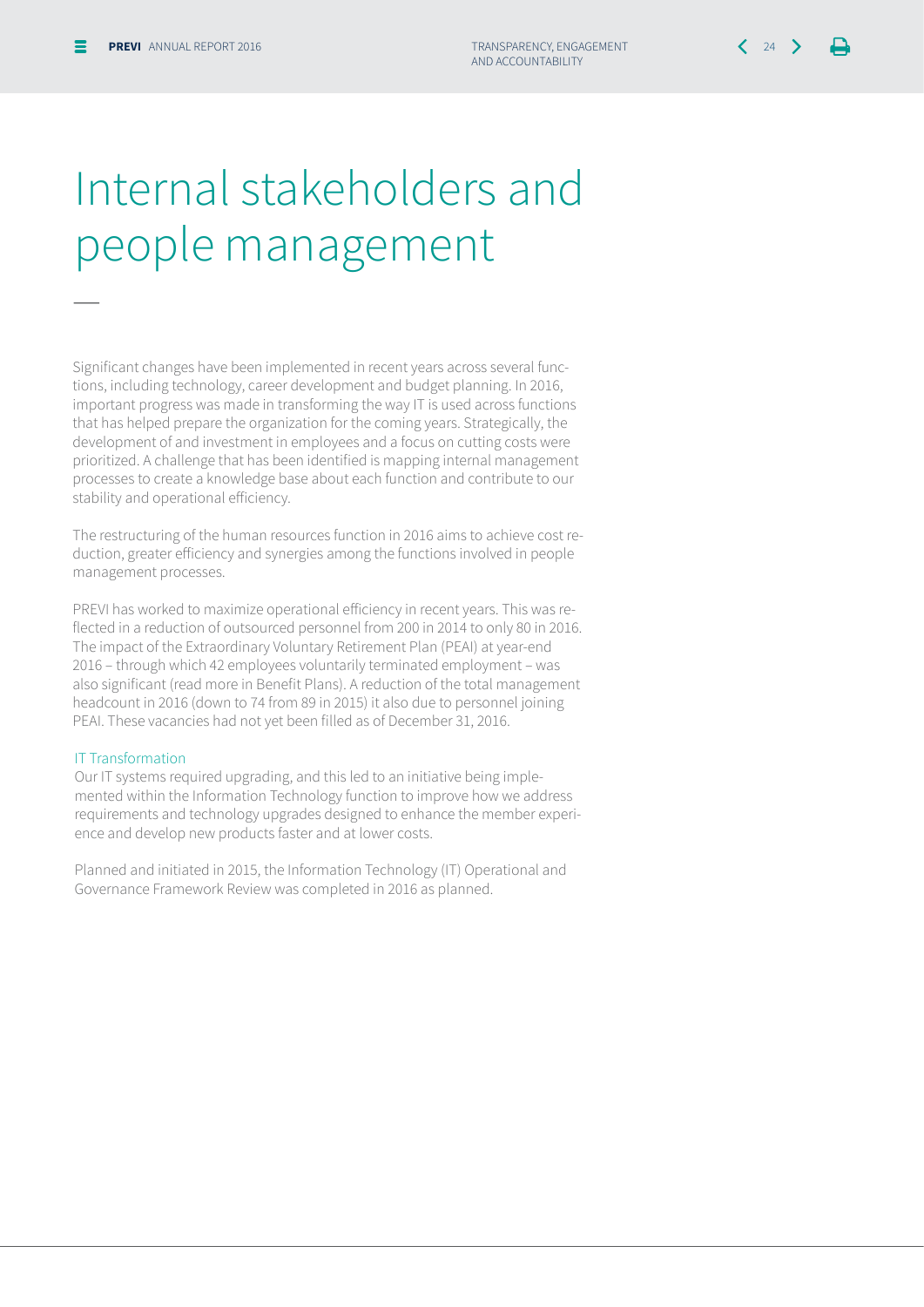#### Internal training and encouraging development

Prioritization of internal training in 2016 helped to improve focus on the specific business requirements of each function and the needs of each functional segment.

 As part of the implementation of our new Ethics Management System (read more in Profile), efforts were stepped up to disseminate the *Trilha Ética PREVI* training program available on the Education Portal, which provides information about diversity, standards of conduct and good practices. A training program on information security has also been created, with information on password protection and the secure use of computer equipment.

 The Higher Education Incentive Program was also maintained, offering undergraduate, graduate, MBA, master's and doctorate grants.

#### Organizational climate

The employee Climate Survey in 2016 used a new methodology to deliver the survey and evaluate findings, which will be supported by human resources consultants from Banco do Brasil. About 89% of internal stakeholders responded to the survey (above the average for other organizations), with 67% expressing positive ratings. An agenda of initiatives was created to improve the organizational climate.

#### *Fala PREVI* Advisory Committee

Created in 2015 as a group of employee representatives with direct access to the Executive Board, *Fala PREVI* gained Advisory Committee status in 2016. In March, 18 members were elected (11 members and seven alternates) to represent employees from each function. The committee follows discussions on the Development and Succession Program and proposes improvements to people management processes and the organizational climate.

#### *PREVInir* Program

Our *PREVInir* program celebrated its 10th anniversary in 2016. Since 2006, the program has delivered initiatives to improve quality of life in the workplace, with a focus on the physical, psychological and social well-being of employees. The *PREVInir* Program was presented with the Esarh Award 2016 by the South American Conference on Human Resources (read more in 2016: headlines and performance). The program has played an important role in preventing occupational diseases and has had a positive impact on employee satisfaction by creating a better organizational climate, which has translated directly into improved employee productivity and member service.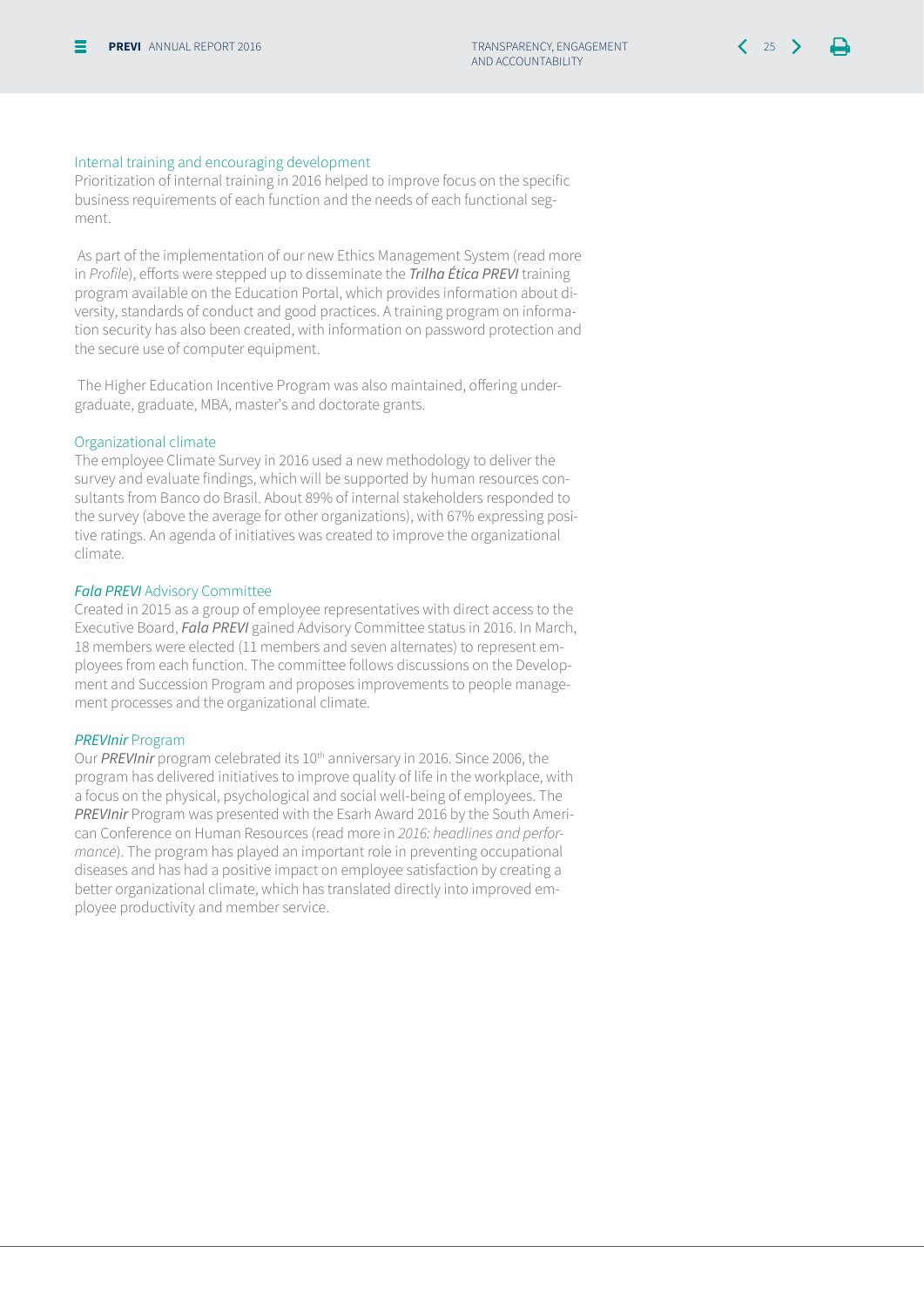![](_page_25_Picture_3.jpeg)

Benefit plans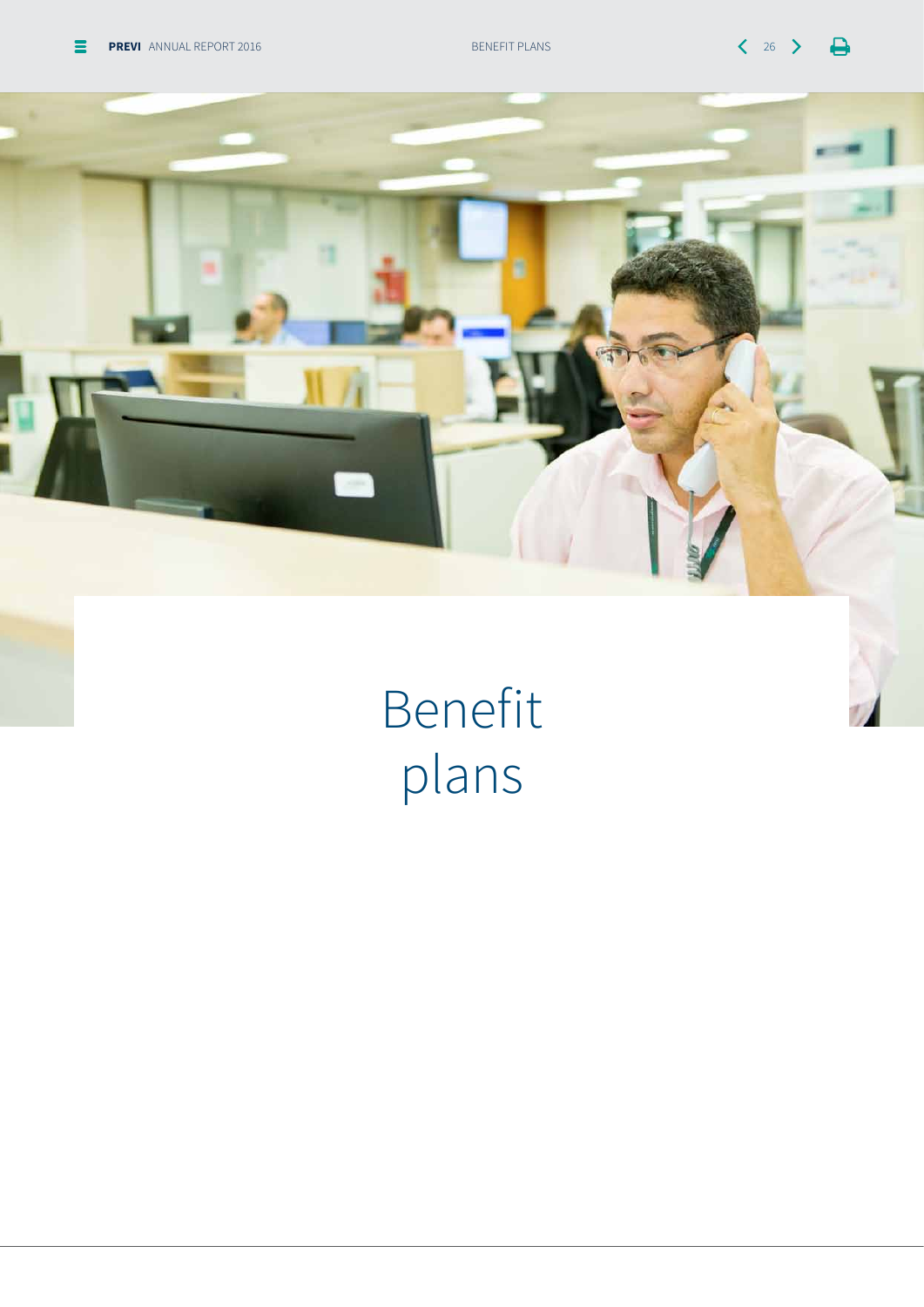2016 was a year of recovery for PREVI's benefit plans. Despite the challenges created by the adverse macro economic environment (read more in *2016: headlines*  and performance), plan returns exceeded the actuarial target for the year. *Plano 1* results as of November generated a sufficient surplus to repair the R\$ 2.9 billion deficit from 2015 without the need to institute special member and sponsor contributions.

*Plano 1* obligations are still growing and should peak in 2020 or 2021, when nearly all plan members will have vested benefits. Matching liquidity to the flow of benefit payments remained the primary focus of management during the year. In relation to *PREVI Futuro*, there were discussions on adjusting the percentage of funds allocated to the variable income segment\* and the risk appetite under the plan's Investment Policy. *CAPEC* recorded significant growth in membership, especially among employees who joined Banco do Brazil in 2016, as a result of promotion and relationship initiatives.

The Extraordinary Voluntary Retirement Plan (PEAI) resulted in thousands of employees applying for early termination of employment – but PREVI was prepared

—

—

#### Legal claims

2016 saw a decline in the number of pension-related legal claims brought by members. This was a result of precedents created in litigation involving private pension entities, such as the courts' newly established understanding that the Consumer Code does not apply to relationships between private pension entities and members. At the instruction of senior management, an effort was initiated to prevent and reduce litigation by disseminating the relevant court decisions. The goal is to demonstrate the risks to which members could be exposed by suing PREVI in court without having a complete understanding of their claims and their likelihood of success. Recourse to the courts is a right of members, but clarity is needed on the impacts of lawsuits on members' assets and the potential costs on attorneys' fees and other legal expenses.

\*In PREVI Futuro investment profiles, the variable income segment includes variable income securities, structured investments and investment in foreign jurisdictions.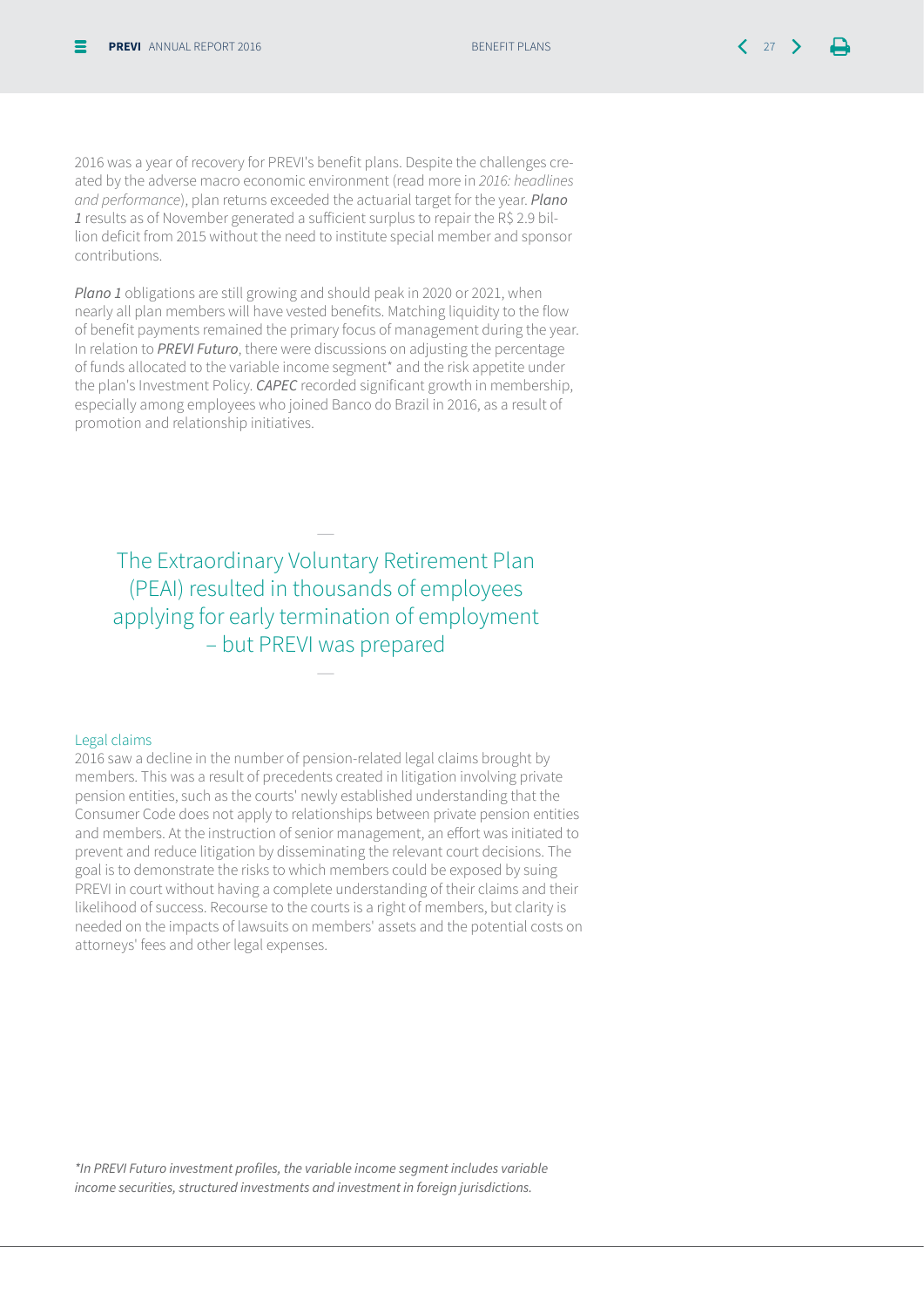### *Plano 1* Overview

*Plano 1* is a private pension plan for Banco do Brasil employees hired up to December 1997. It is classified as a mature plan – with more retirees than active employees – and is now closed to new members. Plan benefits include a retirement supplement for planned retirement (based on contribution time, early retirement, or by age) and unplanned retirement (disability), and a death pension supplement for beneficiaries.

Cumulative returns in 2016 were 15,03%, outperforming the actuarial target for the year. The Mathematical Reserve grew steadily month over month at rates that closely approximated the National Consumer Price Index (INPC), which is used to index benefit payments. Benefits payments were increased by 11,28%, increasing PREVI's expenditure on benefit payments to *Plano 1* members by approximately R\$ 75 million.

#### 2015 Deficit: recovery and solvency rules

In November 2015, the National Council on Supplementary Pensions enacted new rules (amending CGPC Resolutions 18/2006 and 26/2008) on reporting requirements, the use and allocation of surpluses and the repairing of deficits. Whereas the limits on surpluses and deficits were previously fixed at respectively 25% and 10%, under the amended rules the maximum deficit allowable for a benefit plan without requiring activation of the deficit repair plan varies with duration (the average benefit payment horizon). A benefit plan is required to repair the deficit if it exceeds a given limit defined by the following formula: 1% x (plan duration - 4) x mathematical reserve. A deficit recovery plan is required to be developed and approved the year following the reporting of the deficit and must address only the amount by which the deficit exceeds this limit.

The deficit reported for *Plano 1* in 2015 as a result of local and global economic conditions required the development of a recovery plan for a deficit equivalent to R\$ 2.9 billion. It is important to note that the current deficit is cyclical, not structural. The *Plano 1* investment portfolio is solid and diversified as needed to meet payment obligations to members. It includes assets that for several years on end provided significant dividends and returns exceeding actuarial targets. As a result of economic growth and effective management, *Plano 1* recorded surpluses between 2005 and 2012 that provided additional benefits to members (such as a contribution holiday between 2007 and 2013, special benefits since 2007 and a Special Temporary Benefit paid between 2010 and 2013).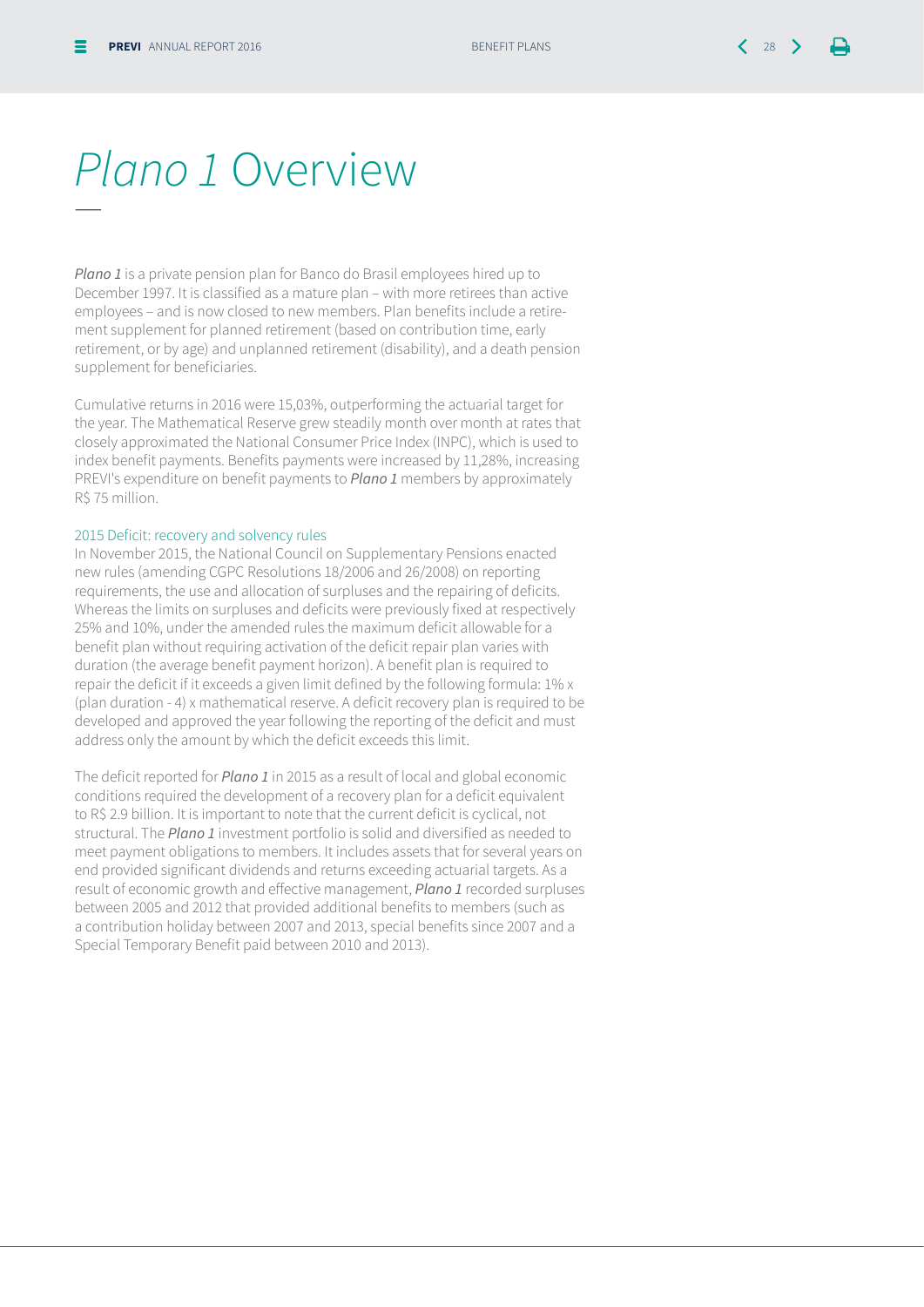The Deficit Repair Plan has been approved by the Governing Board, but will not require members to make any extraordinary contributions in 2017. This is because Normative Instruction 32, dated September 2016, allows net income recorded between the date of recording the deficit and the date of approval of the Deficit Repair Plan to be used as an alternative source of funding, provided the income derives solely from returns exceeding the actuarial target under the plan.

Therefore, the net income of R\$ 4.8 billion recorded by *Plano 1* between January and November 2016 (the last month for which a balance sheet was closed as of the date of approval of the Deficit Repair Plan) was used toward the Deficit Repair Plan for 2015. The net income was generated by cumulative returns of 15,86% as of November, which exceeded the actuarial target of 11.30% (INPC + interest of 5% p.a.) for that period. This is a testament to the capacity of the *Plano 1* portfolio to recover despite temporarily adverse conditions, and to PREVi's compliance with the new regulations, which are more consistent with the long-term approach required in managing investments in the pension segment.

![](_page_28_Picture_3.jpeg)

in net income between January and November

#### Membership

| <b>Total</b>                 | 116,863 | 115,929 | 114,943 |
|------------------------------|---------|---------|---------|
| <b>Pensioners</b>            | 20,154  | 20,385  | 20,712  |
| External retired employees** | 3,573   | 3,588   | 3,645   |
| External active employees*   | 760     | 712     | 594     |
| Retired                      | 68,395  | 72,586  | 78,724  |
| Active                       | 23,981  | 18,658  | 11,268  |
|                              | 2014    | 2015    | 2016    |

\*Includes self-sponsored participants, Deferred Proportional Benefit, Minimum Pension and participants which have not yet made an election. \*\*Includes self-sponsored participants, Deferred Proportional Benefit, and minimum pension.

#### Benefits paid (R\$)

|                    | 2014              | 2015              | 2016              |
|--------------------|-------------------|-------------------|-------------------|
| PREVI <sup>*</sup> | 8,394,631,290.07  | 9,432,736,801.82  | 10,350,474,387.57 |
| Government**       | 2,271,701,394.22  | 2,431,778,798.39  | 2,732,008,650.19  |
| Banco do Brasil*** | 185,430,808.85    | 180,887,700.46    | 184, 167, 606. 15 |
| <b>Total</b>       | 10,851,763,490.14 | 12,045,403,300.67 | 13,266,650,643.91 |

\*PREVI Benefits include PREVI Retirement Supplement, regulatory benefits, BET and benefits deriving from court decisions.

\*\*Includes amounts passed on by PREVI through payroll under the Prisma Agreement.

\*\*\*Banco do Brasil is responsible for paying benefits to PREVI's founding members, for obligations originating from labor claims, and other obligations.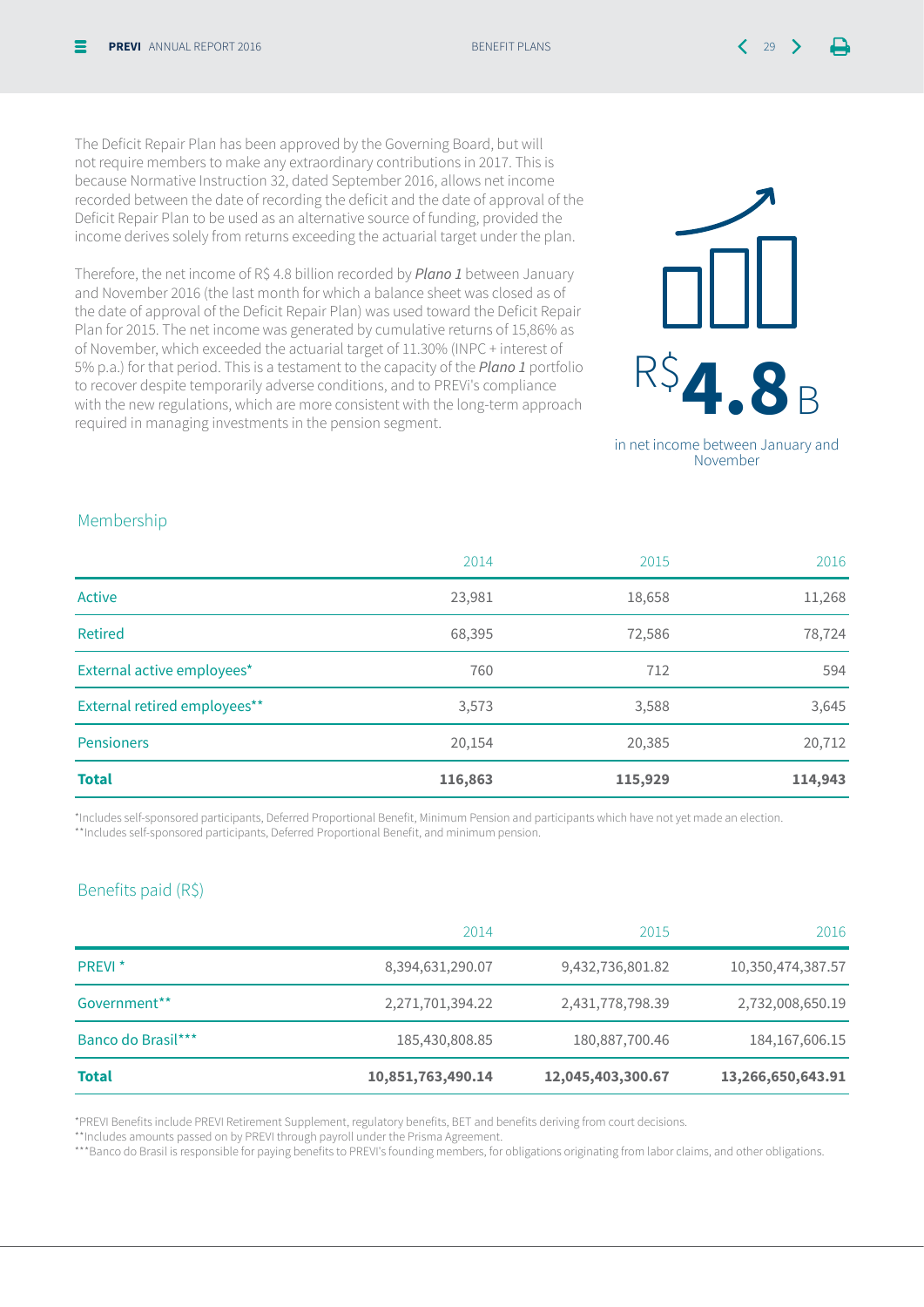#### *Plano 1*: changes in income (R\$ billion)

![](_page_29_Figure_4.jpeg)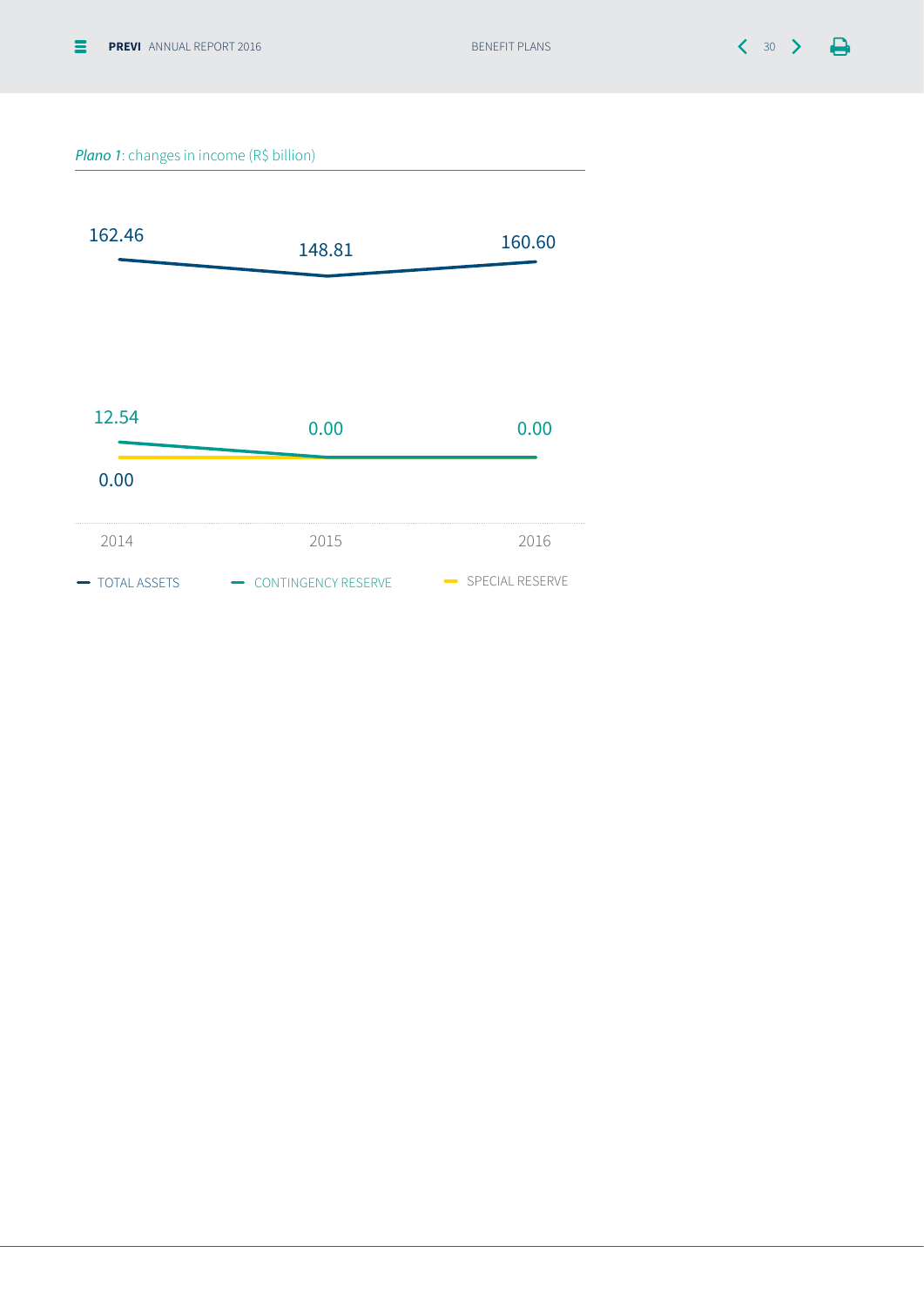—

### *PREVI Futuro* Overview

A voluntary supplementary pension plan offered to Banco do Brasil employees hired after December 24, 1997, *PREVI Futuro* providers three types of benefits: monthly retirement income, a supplementary disability benefit and pension on death. The plan is funded by monthly and annual contributions from members and the sponsor. No contributions are required of retirees.

PREVI works closely with BB to provide information about the plan to Bank employees, who can elect to join the plan at any stage of their careers. In 2016, new membership levels remained high thanks to initiatives implemented by the Pension function and plan communications initiatives geared not only to new employees, but also to employees who have been with BB for a long a period of time but have not yet joined *PREVI Futuro*. PREVI ended the year with a membership ratio of 95.22%.

The plan's primary investment segments (fixed and variable income, which account for more than 80% of the plan portfolio) yielded returns exceeding the benchmark levels in 2016. *PREVI Futuro* benefit payments were indexed by the cumulative INPC index between June 2015 and May 2016. Benefits granted up to June 30, 2015 increased by 9.819%; benefits granted after that date were indexed to the cumulative INPC index between the date they were granted and May 31, 2016.

![](_page_30_Picture_7.jpeg)

![](_page_30_Picture_8.jpeg)

 of employees joining BB also joined the plan; in December, all new employees joined the plan

—

 employees who had not yet **329**

joined the plan elected to join

—

**88**

former members rejoined the plan

#### Membership

| <b>Total</b>                 | 82,355 | 86,591 | 87,229 |
|------------------------------|--------|--------|--------|
| <b>Pensioners</b>            | 535    | 595    | 689    |
| External retired employees** | 17     | 28     | 33     |
| External active employees*   | 7,217  | 7,222  | 7,167  |
| Retired                      | 244    | 350    | 398    |
| Active                       | 74,342 | 78,396 | 78,942 |
|                              | 2014   | 2015   | 2016   |

\*Includes self-sponsored participants, Deferred Proportional Benefit, and participants which have not yet made an election.

\*\*Includes self sponsored participants and Deferred Proportional Benefit.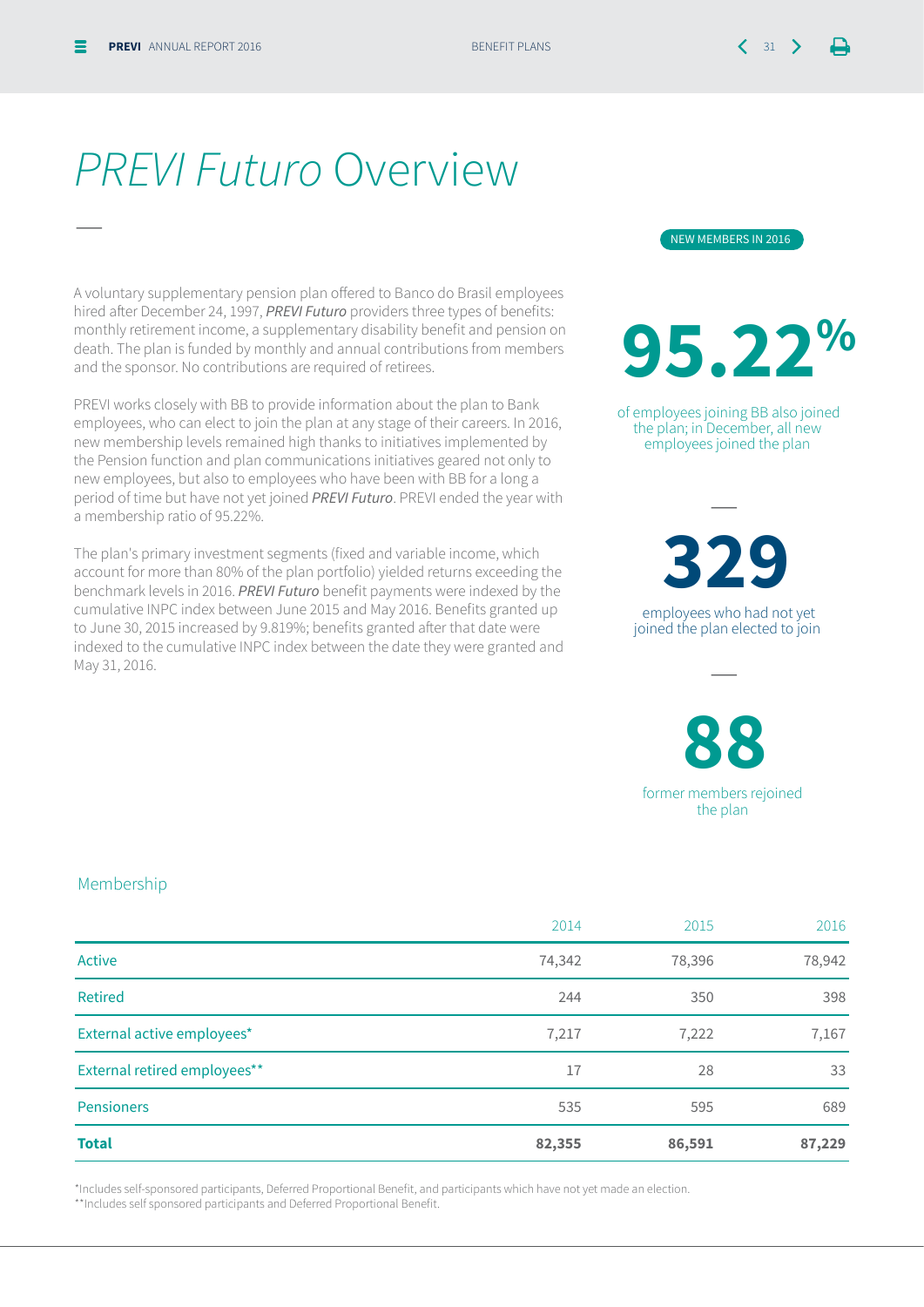#### Benefits paid (R\$)

|                    | 2014            | 2015          | 2016          |
|--------------------|-----------------|---------------|---------------|
| PREVI <sup>*</sup> | 6, 161, 631. 63 | 8,428,667.91  | 11,966,510.08 |
| Government**       | 14,243,282.67   | 17,279,076.09 | 23,611,929.99 |
| Banco do Brasil*** | 6,971.92        | 8,060.02      | 22,662.58     |
| <b>Total</b>       | 20,411,886.22   | 25,715,804.02 | 35,601,102.65 |

\*PREVI Benefits include PREVI Supplement (Risk Benefits) and the Deferred Proportional Benefit.

\*\*Includes amounts passed on by PREVI through payroll under the Prisma Agreement.

\*\*\*Banco do Brasil is responsible for paying benefits arising from labor claims.

![](_page_31_Figure_8.jpeg)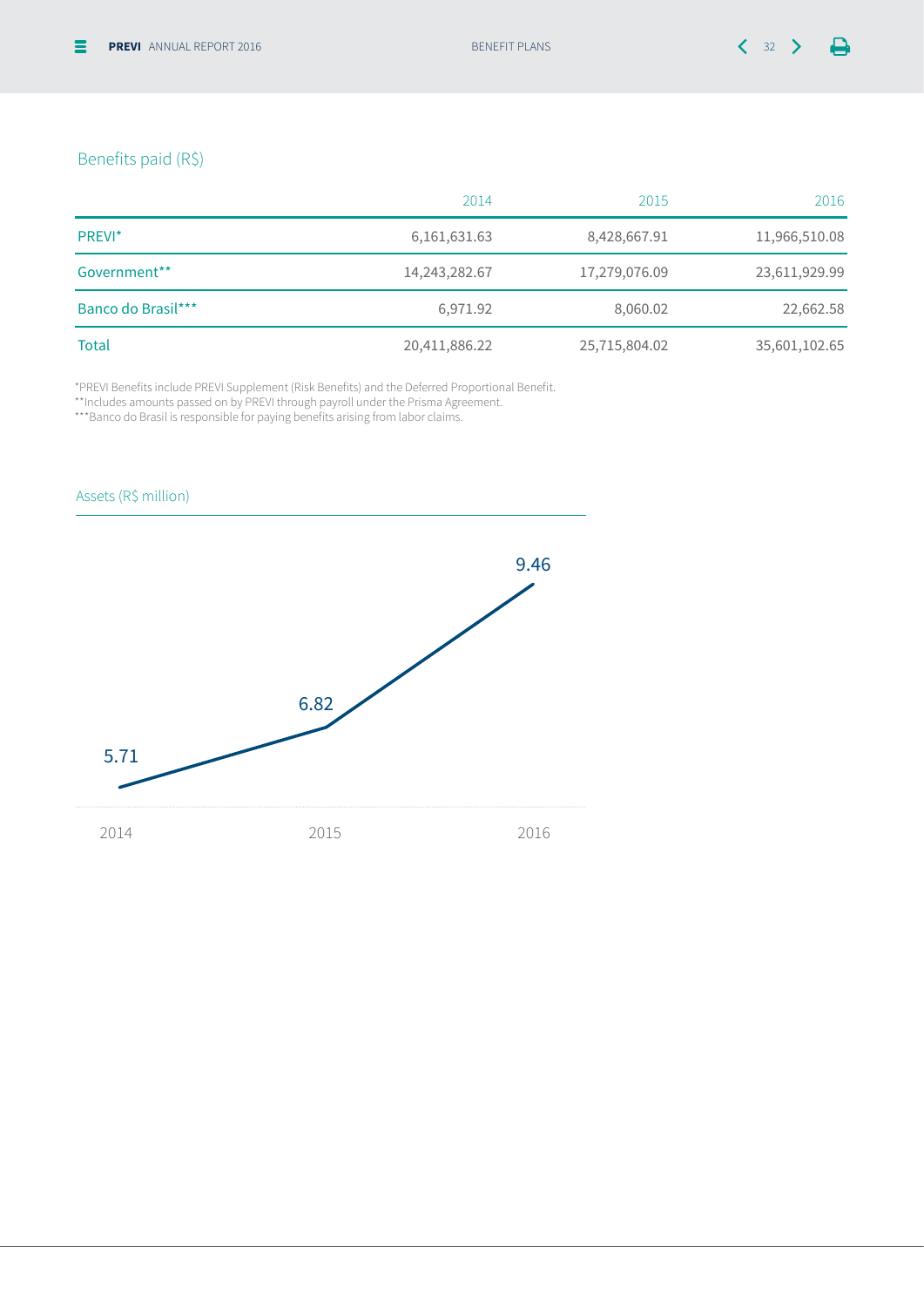$\mathbf{\mathsf{u}}$ 

#### **Headlines for the year**

#### In 2016,

### **45.15%**

of active PREVI Futuro members were eligible to make contributions

### **89.47%**

of employees contributed the

### **3.02%**

increase in sporadic 2C contributions compared with 2015

### **71.94%**

increase in sporadic 2C contribution

### R\$**386**,000

in average monthly 2C contributions, an increase of 30.41% compared with 2015

### **1,418**

#### Additional contributions

*PREVI Futuro* members may elect to make additional contributions to the fund, which increases their account balance and the amount of the benefit they will receive on retirement. These are termed as 2B and 2C contributions. The basic contribution is 7% of the employee's contribution salary\* and is matched by the employer; additional contributions can be made monthly or sporadically. The account balance is based on three factors: contribution time, accrued returns and contribution amounts. The larger and more frequent the contributions, the larger the balance.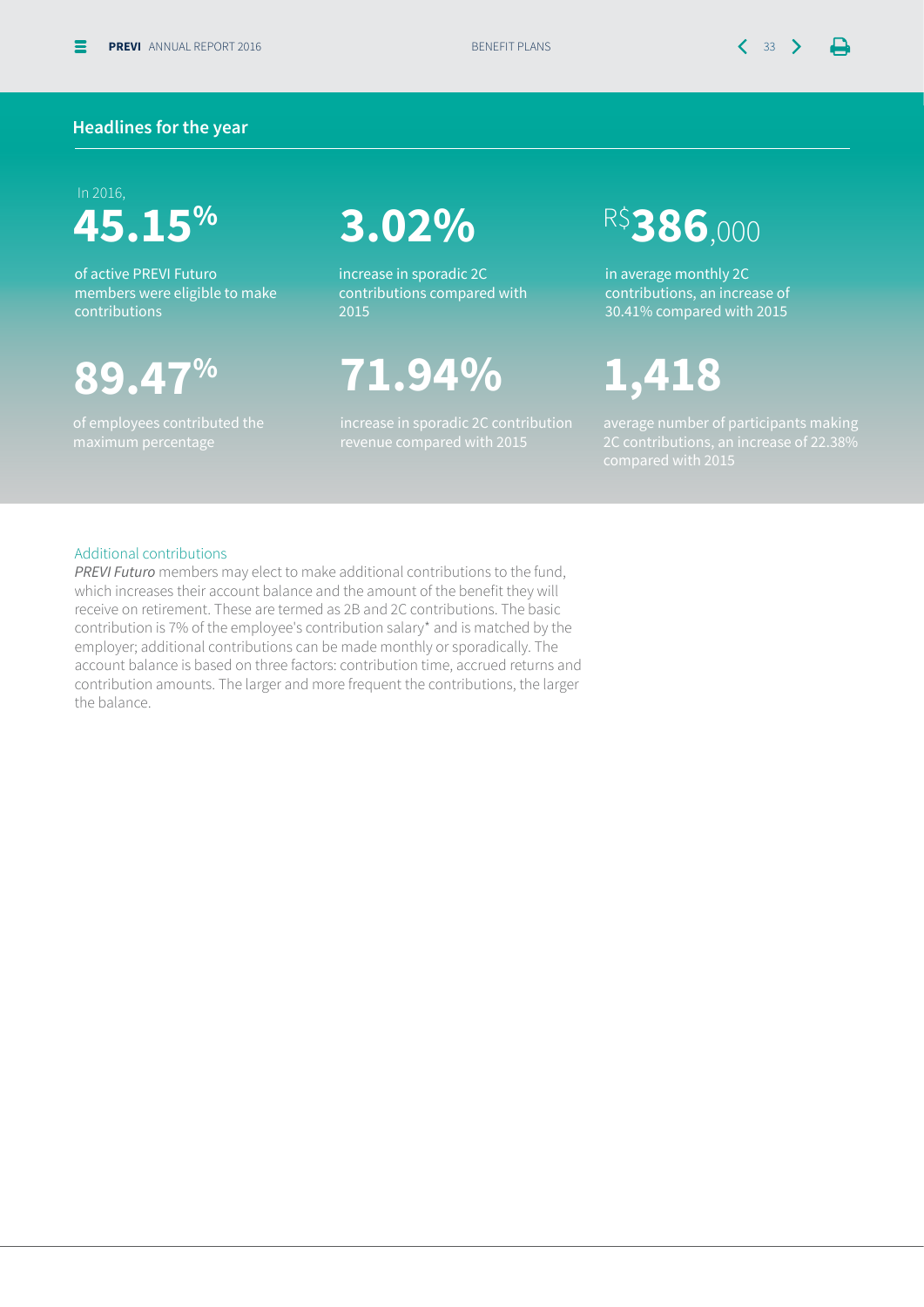—

Death & Disability Plan (*CAPEC*)

The Death & Disability Benefits Plan for Banco do Brasil and PREVI employees (*CAPEC*) provides a lump-sum benefit in the event of death or retirement for disability. The plan uses the entire amount of funds deriving from members' monthly contributions to pay benefits and administrative expenses. Only members contribute to the plan. The contribution amount varies with the type of contract, the type of benefit and age range. As a not-for-profit pension plan, *CAPEC* can offer members very competitive conditions compared to similar products available in the market.

Members: historical series

| <b>Total</b>        | 116,086 | 119,022 | 119,548 |
|---------------------|---------|---------|---------|
| Other*              | 884     | 931     | 978     |
| <b>PREVI Futuro</b> | 24,623  | 28,824  | 30,702  |
| Plano 1             | 90,579  | 89,267  | 87,868  |
|                     | 2014    | 2015    | 2016    |

\* Participants who were not members of *Plano 1* or *PREVI Futuro*.

#### *CAPEC* plan expenditure: historical series

| Year                 | 2014  | 2015   | 2016   |
|----------------------|-------|--------|--------|
| Amount (R\$ million) | 226.0 | 225.73 | 264.64 |
| <b>Beneficiaries</b> | 3,840 | 3,530  | 3,962  |

![](_page_33_Picture_9.jpeg)

people, including both new and senior employees (TOTAL)

![](_page_33_Picture_10.jpeg)

—

in 2016 elected to join the plan

![](_page_33_Picture_12.jpeg)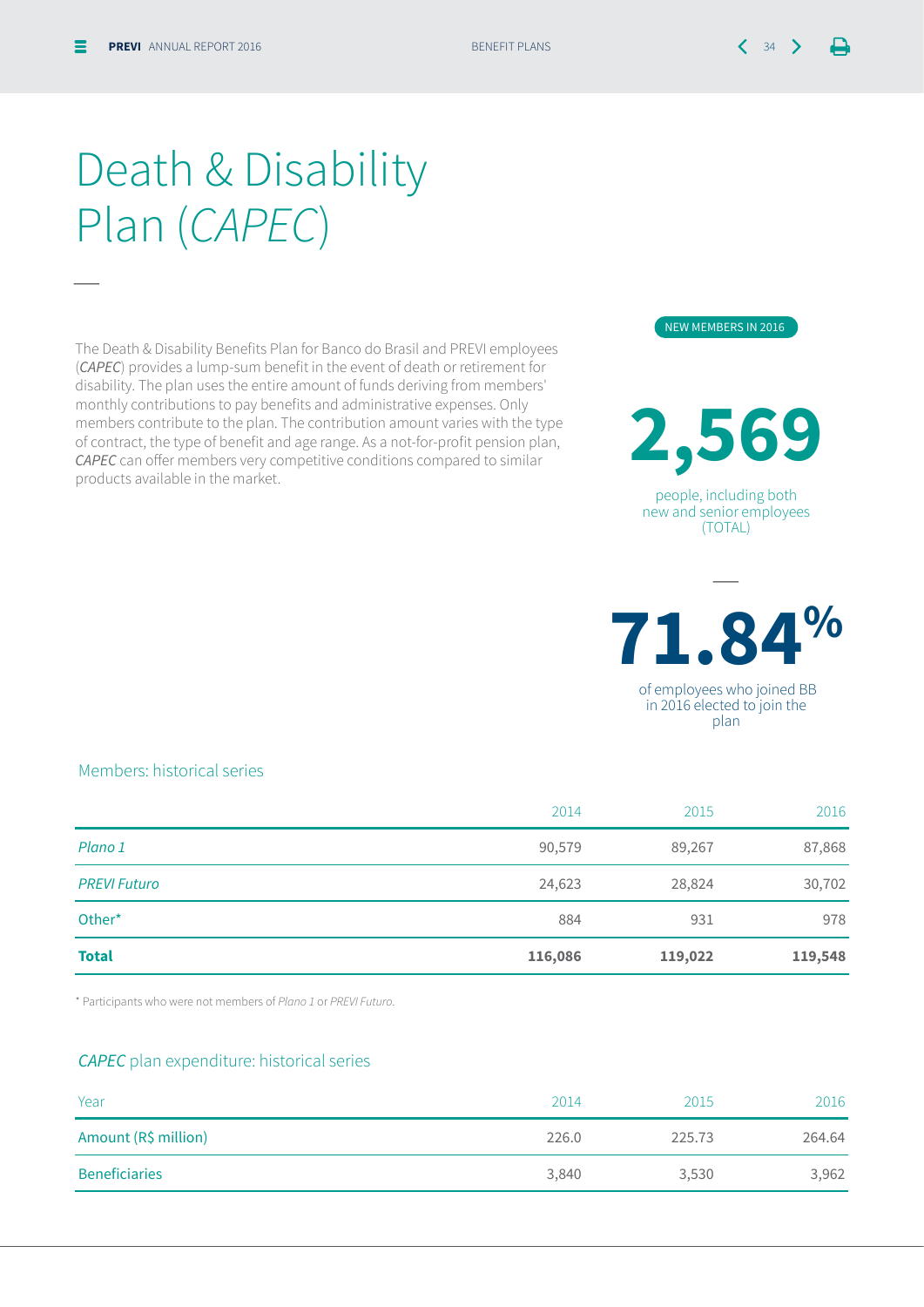$\Box$ 

![](_page_34_Picture_2.jpeg)

# Strategy and investments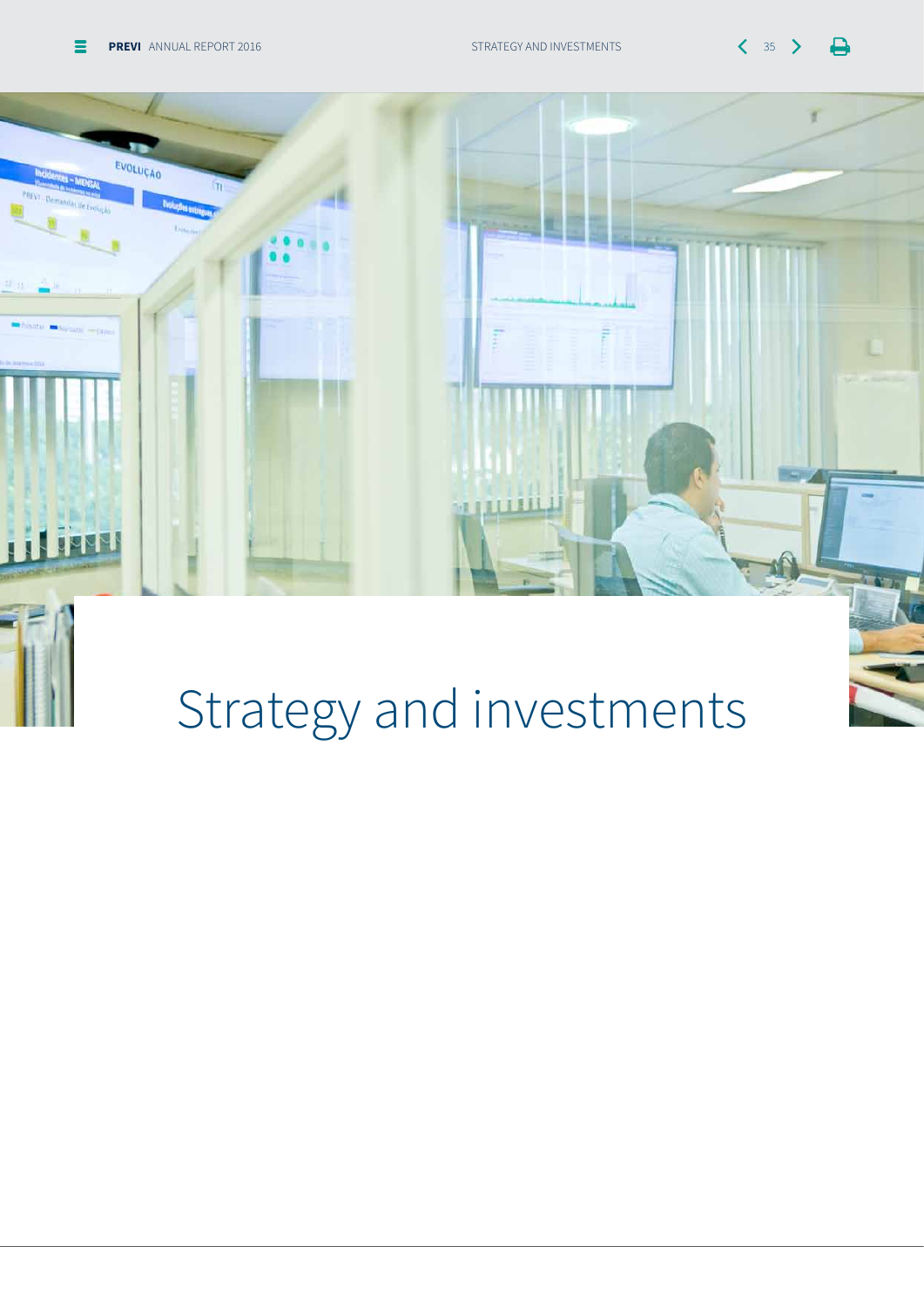Brazil's political and economic instability in 2016 tested PREVI's ability to actively manage investments while keeping the long-term horizon in sight. Strategic decisions were made assuming previous predictions, which was ultimately confirmed, that 2016 would be another year of low or even negative growth, with mild economic recovery predicted from early 2017. The resilience of the investment portfolio, with quality assets based on the real economy, was again demonstrated and reflected in the recovery of *Plano 1* and *PREVI Futuro* returns. Portfolio management focused on the need for caution and selectivity in decisions based on the scenarios predicted in the 2016-2020 Strategic Plan for each of the benefit plans. With the increasing need for liquidity to meet benefit obligations, our mediumand long-term planning includes a transition to a future with reduced variable income investment and without controlling interests.

> Positive performance in a challenging year is a testament to the resilience of PREVI's investment portfolio and the quality of its assets

> > —

—

### Investment Policies in 2016

—

Investment Policies for each benefit plan are developed by the Planning Department, reviewed and approved by the Executive Board and Governing Board, and implemented by the Investment Board. They are reviewed annually and plan for a horizon of seven years. Our Investment Policies for 2017-2023 included control points for the Executive Board and for the first time incorporated recommendations from the *PREVI Futuro* Advisory Board (the *Plano 1* Advisory Board has been participating in the process since 2015).

In 2016, the Planning Department actively participated in the integration between Tactical-Operational Planning and Strategic Planning (read more in Profile), which yielded Investment Policies that are better aligned with our strategic objectives and have been revised and approved in advance for other years. Special focus was given to the guidance laid down for *PREVI Futuro*, which has a higher level of exposure to risk than *Plano 1*.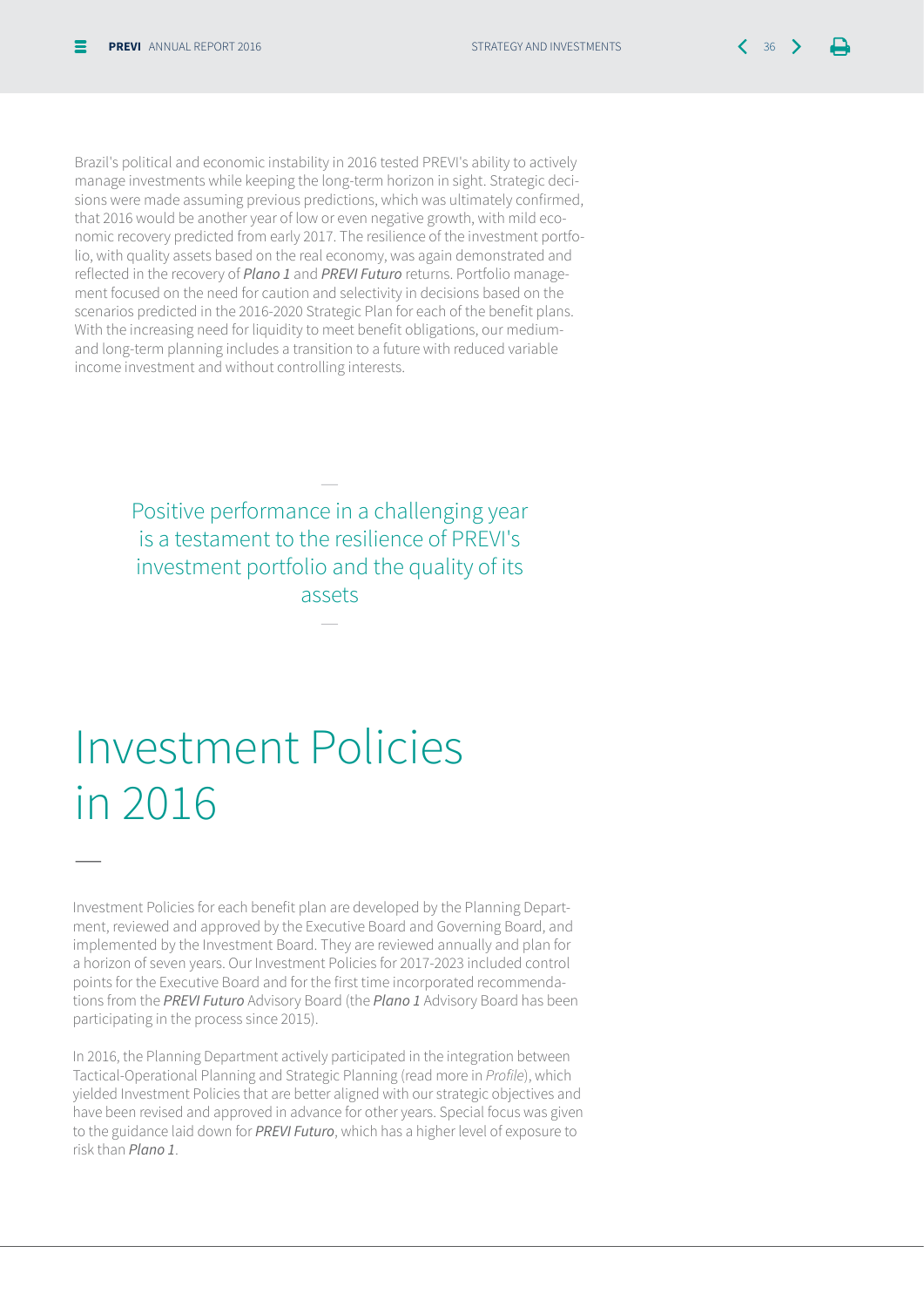#### PLAN 1 – Macro allocation (% )

|                                       |                     | 2015                |                     | 2016                |                     | 2017                |
|---------------------------------------|---------------------|---------------------|---------------------|---------------------|---------------------|---------------------|
| Segments                              | Minimum<br>exposure | Maximum<br>exposure | Minimum<br>exposure | Maximum<br>exposure | Minimum<br>exposure | Maximum<br>exposure |
| Variable income                       | 53.45               | 61.45               | 47.90               | 55.90               | 41.75               | 49.75               |
| Fixed income                          | 27.75               | 35.75               | 32.20               | 40.20               | 39.85               | 47.85               |
| <b>Real Estate</b>                    | 5                   | 7.5                 | 5                   | 7.8                 | 5                   | 7.5                 |
| <b>Transactions with participants</b> | 1.2                 | 5.2                 | 1.7                 | 5.7                 | 1.5                 | 5.5                 |
| <b>Structured investments</b>         | $\mathbf{0}$        | 1.6                 | $\mathbf{0}$        | 1.6                 | $\theta$            | 1                   |
| Foreign investments                   | $\mathbf{0}$        | 0.5                 | $\mathbf{0}$        | 0.5                 | $\theta$            | 0.5                 |

#### PREVI FUTURO – Macro exposure (%)

|                                       |                     | 2015                |                     | 2016                |                     | 2017                |
|---------------------------------------|---------------------|---------------------|---------------------|---------------------|---------------------|---------------------|
| Segments                              | Minimum<br>exposure | Maximum<br>exposure | Minimum<br>exposure | Maximum<br>exposure | Minimum<br>exposure | Maximum<br>exposure |
| Variable income                       | 0                   | 60                  | $\theta$            | 60                  | $\theta$            | 60                  |
| <b>Fixed income</b>                   | 21                  | 95                  | 21                  | 95                  | 21                  | 95                  |
| <b>Real Estate</b>                    | $\mathbf{0}$        | 8                   | $\theta$            | 8                   | $\mathbf{0}$        | 8                   |
| <b>Transactions with participants</b> | 5                   | 15                  | 5                   | 15                  | 5                   | 15                  |
| <b>Structured investments</b>         | $\Omega$            | 5                   | $\theta$            | 5                   | $\theta$            | 5                   |
| Foreign investments                   | 0                   |                     | $\theta$            |                     | 0                   |                     |

### *CAPEC* – Macro allocation (%)

|              |       | 2015                |              | 2016                |              | 2017                |
|--------------|-------|---------------------|--------------|---------------------|--------------|---------------------|
| Segment      | Index | Maximum<br>exposure | Index        | Maximum<br>exposure | Index        | Maximum<br>exposure |
| Fixed income | Selic | 100                 | <b>Selic</b> | 100                 | <b>Selic</b> | 100                 |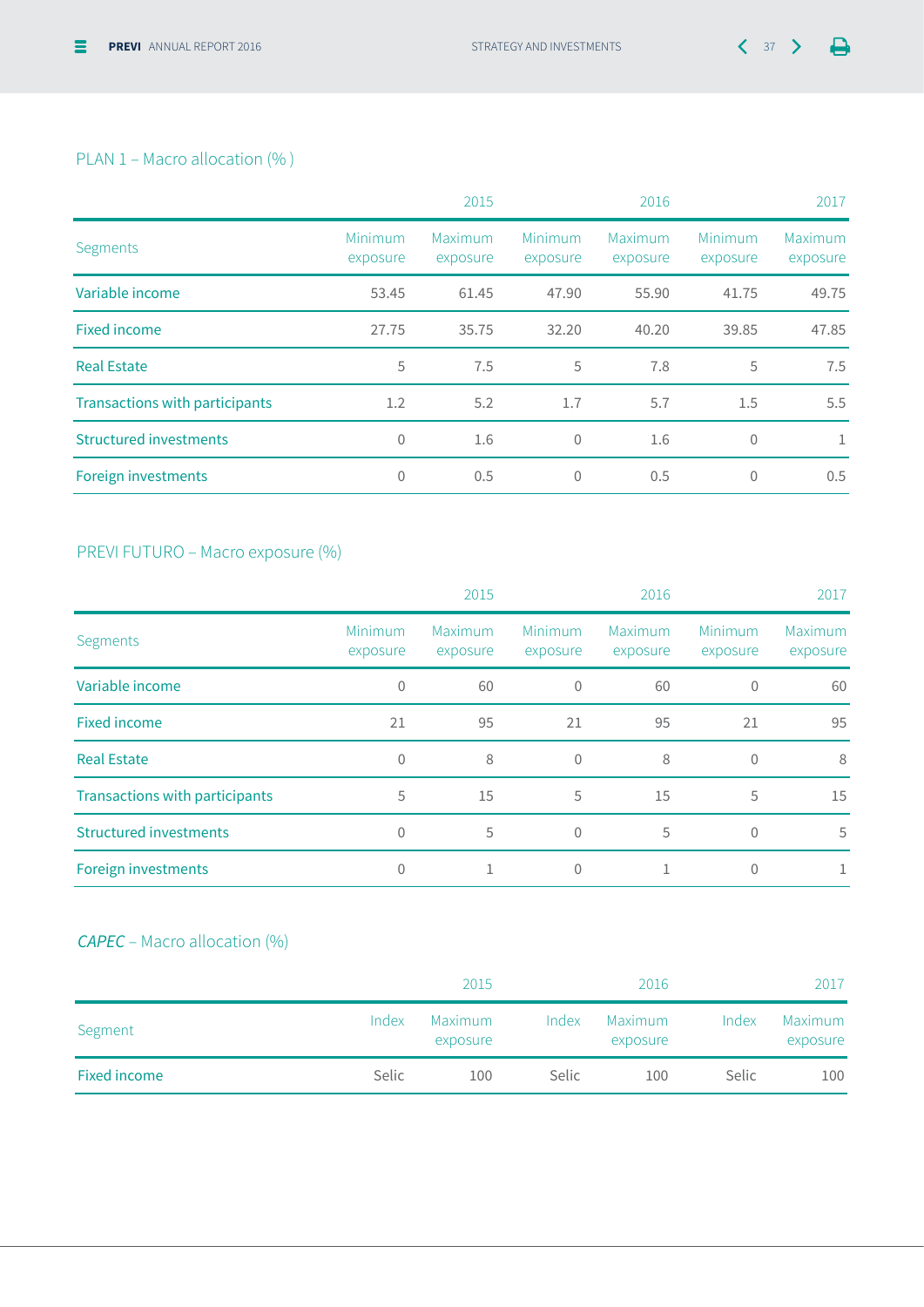—

—

### Risk management

The entire Risk Based Management cycle was reviewed in 2016. Performance was monitored and evaluated against a dashboard of key indicators that are updated monthly. A matrix of corporate risks has been developed and action plans to mitigate the most significant risks are planned for 2017.

### Key investment decisions in 2016

The year began amid a climate of heightened uncertainty, but confidence has improved slightly in recent months, reflecting initial fiscal adjustment and reform proposals presented by the Federal Government to National Congress. With inflation rates back on target, steady average commodity prices and the start of a downward trend in interest rates, markets have shown subdued optimism for 2017. In continuing conformity to the guidelines set out in our Investment Policies, PREVI prudently seized emerging opportunities in the market.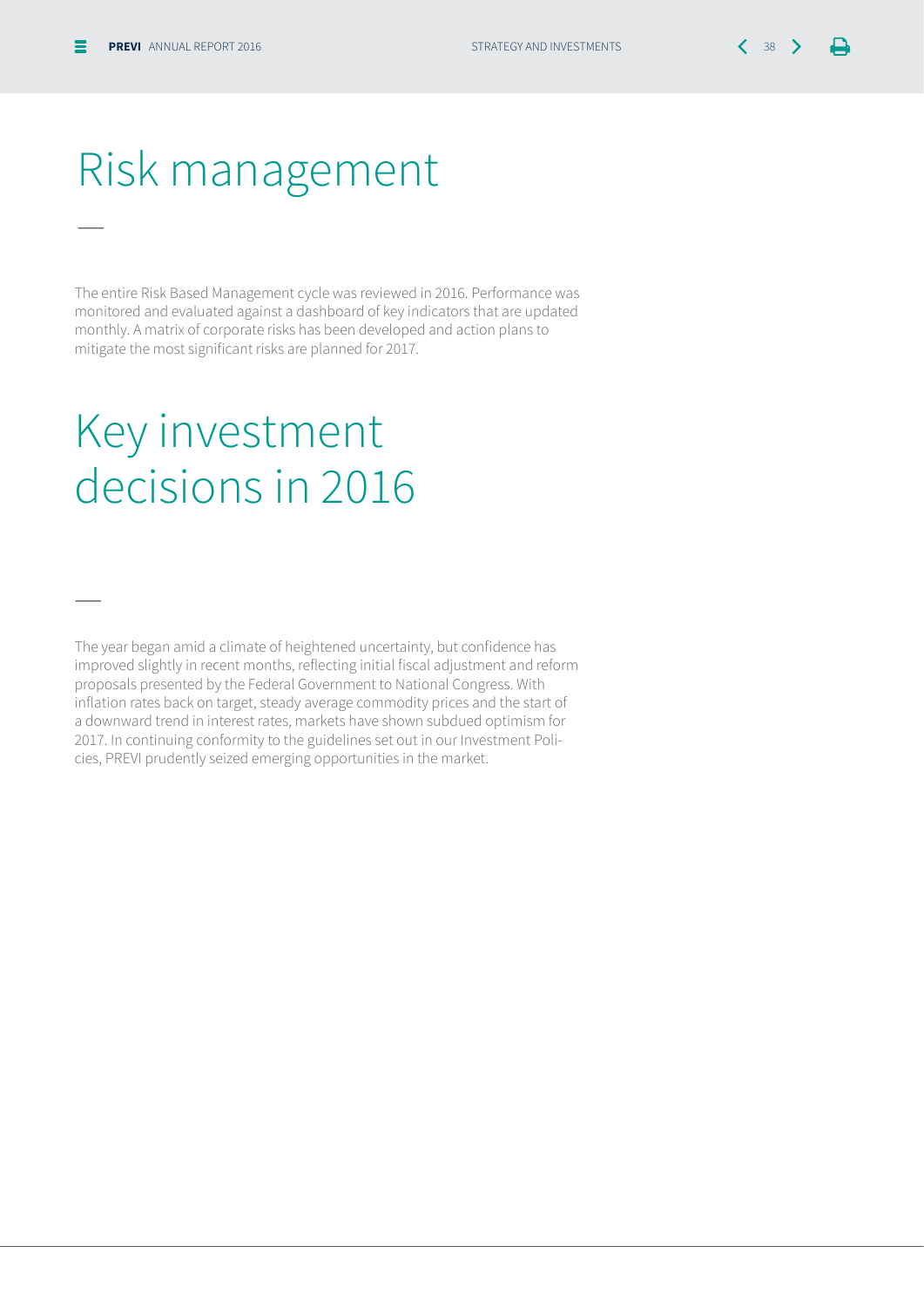### Returns by segment X relevant indicators: historical series (%)

#### *Plano 1*

| Segment                        |           |          | Year     |
|--------------------------------|-----------|----------|----------|
|                                | 2014      | 2015     | 2016     |
| Variable income                | $-4.43$   | $-17.20$ | 17.16    |
| <b>Fixed income</b>            | 13.08     | 14.68    | 15.51    |
| Transactions with participants | 12.28     | 16.28    | 14.26    |
| <b>Real Estate</b>             | 13.75     | 11.22    | 7.98     |
| Structured investments*        | $-4.45$   | $-35.05$ | 9.72     |
| Foreign investments            | $19.67**$ | 50.58    | $-15.52$ |
| <b>Total</b>                   | 2.55      | $-2.84$  | 15.03    |
| <b>Actuarial Plano 1</b>       | 11.54     | 16.84    | 11.91    |

#### *PREVI Futuro*

| Segment                        |            |          | Year     |
|--------------------------------|------------|----------|----------|
|                                | 2014       | 2015     | 2016     |
| Variable income                | $-2.63$    | $-13.53$ | 36.98    |
| <b>Fixed income</b>            | 14.13      | 11.93    | 18.66    |
| Transactions with participants | 11.66      | 15.83    | 13.94    |
| <b>Real Estate</b>             | 8.60       | 6.70     | 5.00     |
| Structured investments*        | $-5.78$    | $-43.87$ | 16.30    |
| Foreign investments            | $19.67***$ | 50.58    | $-15.52$ |
| <b>Total</b>                   | 7.64       | 3.72     | 22.52    |
| Actuarial                      | 11.54      | 16.84    | 11.91    |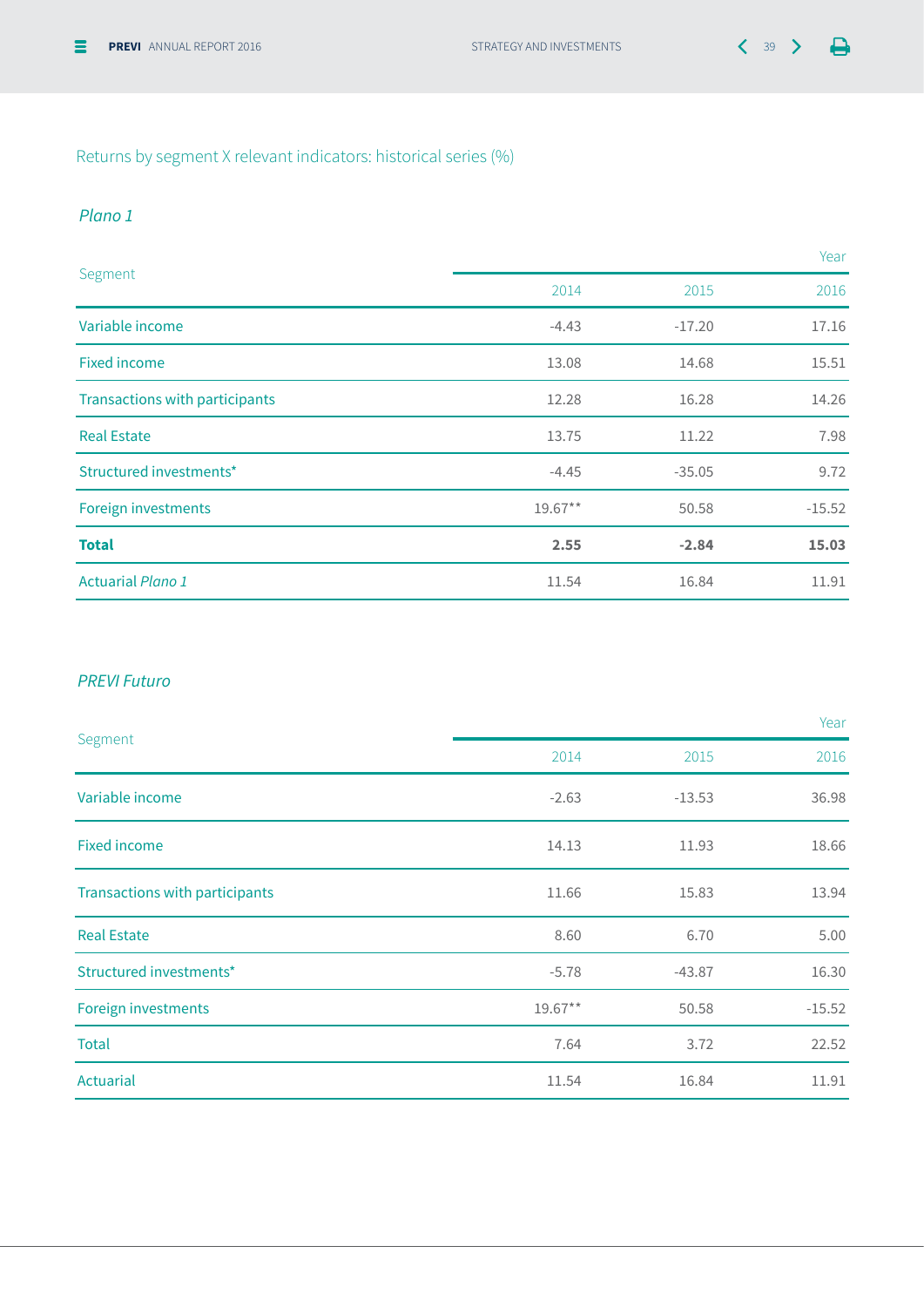| 40<br>٠ |  |
|---------|--|
|         |  |

| Indicator      | 2014    | 2015     | 2016  |
|----------------|---------|----------|-------|
| <b>IBrX</b>    | $-2.78$ | $-12.41$ | 36.70 |
| <b>IBrX-50</b> | $-2.65$ | $-13.09$ | 36.82 |
| <b>TMS</b>     | 10.90   | 13.27    | 14.02 |
| Ibovespa       | $-2.91$ | $-13.31$ | 38.94 |
| IGP-DI         | 3.78    | 10.70    | 7.18  |

### *Plano 1* investment allocations: historical series (R\$ billion)

| Segment                        | 2014  | $\frac{0}{0}$ | 2015  | $\%$  | 2016  | $\%$  |
|--------------------------------|-------|---------------|-------|-------|-------|-------|
| Fixed income                   | 53.76 | 33.61         | 59.40 | 40.69 | 63.39 | 40.33 |
| Variable income                | 89.70 | 56.09         | 70.19 | 48.09 | 77.14 | 49.08 |
| <b>Real Estate</b>             | 9.49  | 5.93          | 9.78  | 6.70  | 9.96  | 6.34  |
| Transactions with participants | 5.70  | 3.56          | 5.73  | 3.93  | 5.74  | 3.65  |
| Other*                         | 1.22  |               | 0.84  |       | 0.93  | 0.59  |

\* Structured foreign investment

### *PREVI Futuro* investment allocations: historical series (R\$ billion)

| Segment                        | 2014 | $\%$  | 2015 | $\frac{0}{0}$ | 2016 | $\frac{0}{0}$ |
|--------------------------------|------|-------|------|---------------|------|---------------|
| <b>Fixed income</b>            | 2.88 | 51.46 | 3.59 | 53.91         | 5.09 | 54.95         |
| Variable income                | 1.83 | 32.83 | 1.76 | 28.38         | 2.59 | 28.01         |
| <b>Real Estate</b>             | 0.12 | 2.28  | 0.37 | 5.69          | 0.40 | 4.27          |
| Transactions with participants | 0.62 | 11.15 | 0.84 | 12.59         | 1.07 | 11.56         |
| Other*                         | 0.12 |       | 0.09 |               | 0.11 | 1.23          |

\* Structured foreign investment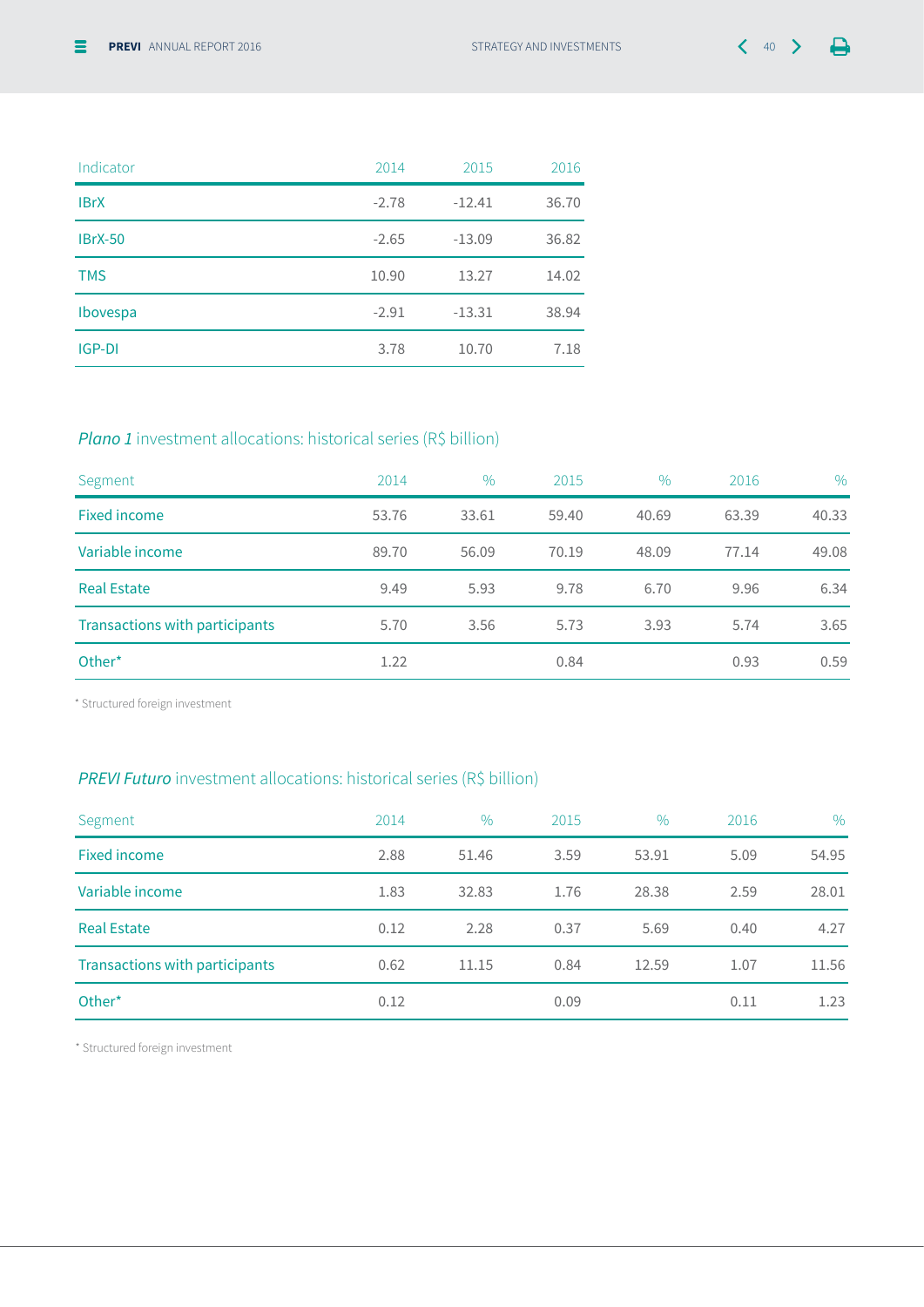interest rate (SELIC) at year-end 2016

**13.7**%

return on liquidation of Invepar debentures

**24.79**%

—

#### Fixed income

The fixed income market experienced significant volatility in 2016, a year that was punctuated by three distinctly different periods. The first quarter was characterized by the political crisis lingering from 2015, and uncertainty about the future of the economy. During this period, bond rates remained high.

As the political situation begin to settle and the new administration's economic cabinet became better defined, bond rates decline sharply, leading to a significant increase in the fixed income portfolios of benefit plans. Whenever bond rates drop, the value of our marked-to-market securities rises, and vice versa.

Finally, in the last quarter of 2016, bond rates fluctuated widely in a period of heightened volatility. In this context of bond rate variation, PREVI explored market opportunities to invest in federal bonds and private securities (debentures and financial bills) carrying low credit risk.

#### 2016 Returns (%)

![](_page_40_Figure_8.jpeg)

\*The benchmark index defined in the Investment Policies for *Plano 1* and *PREVI Futuro*.

#### Fixed income and the Market indicators of Market indicators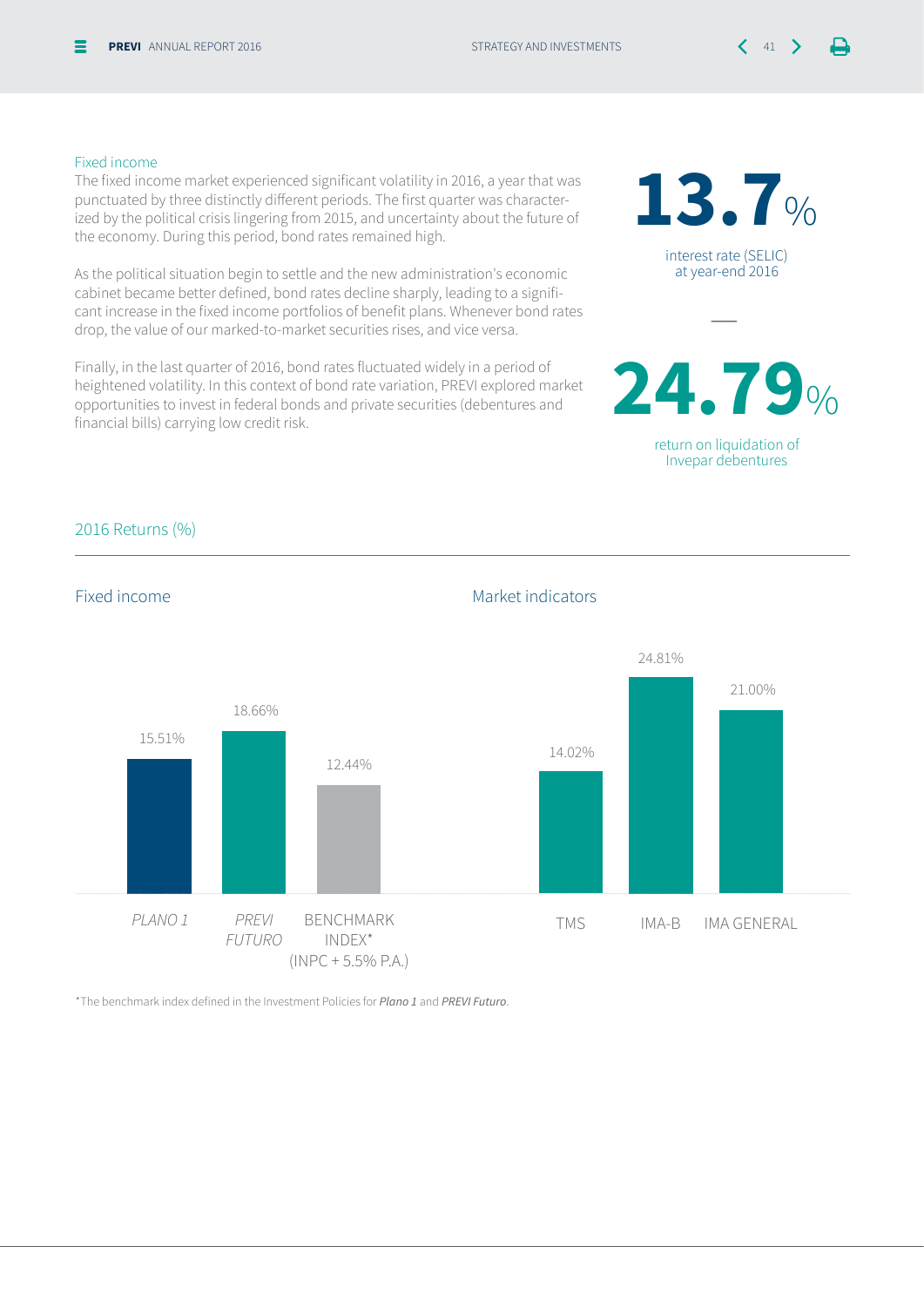#### Variable income

The variable income segment showed recovery in 2016 from the weaker performance in 2015. The recovery was especially important for *Plano 1*, in which variable income assets account for half of plan investments. This segment yielded the highest returns out of all segments in the plan portfolio in 2016, as well as providing R\$ 1.25 billion in dividends.

Despite the improvement seen in this market, PREVI maintained a cautious approach to investment management. Gradual equity disinvestment targets were met with the sale of stakes in CPFL Energia – in a deal concluded on terms and conditions that were very favorable to PREVI (read more in *Investees*) – and Jereissati Telecom. In relation to minority interests, PREVI pursued disinvestment opportunities for *Plano 1* in accordance with the relevant Investment Policy, and seized opportunities presented by the market for *PREVI Futuro*.

![](_page_41_Figure_6.jpeg)

2016 Returns (%)

\*The benchmark index defined in the Investment Policies for *Plano 1* and *PREVI Futuro*.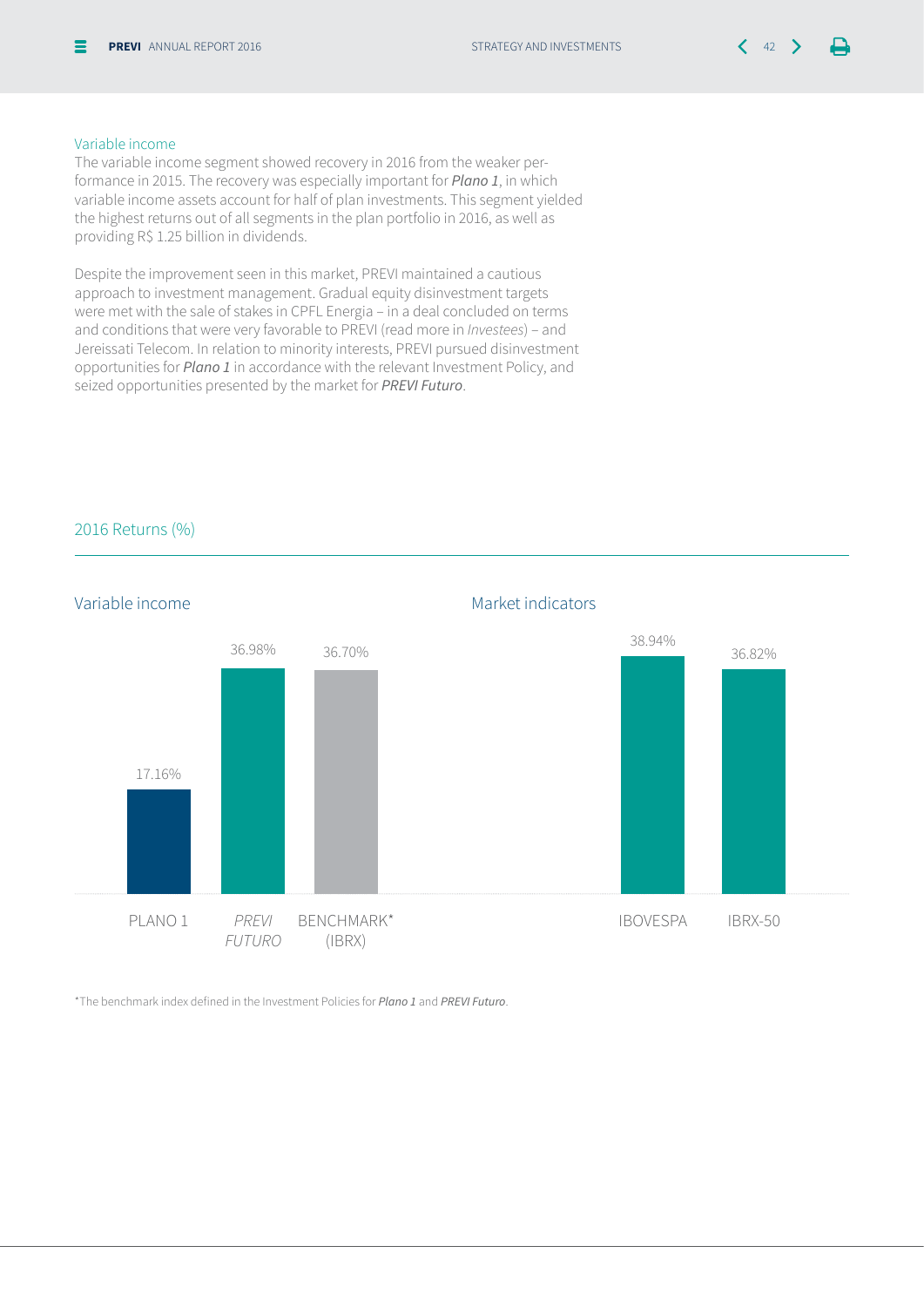#### Real Estate

Following an extended positive cycle that set new records between 2000 and 2014, returns in the real estate industry have been less than the actuarial target in recent years, largely as a result of the stabilization of property prices. However, the financial results for the real estate portfolio have continued to show consistent nominal growth, which is highly important in securing the liquidity needed to pay benefits. Our efforts in 2016 were focused on keeping vacancy rates low, with commercial property vacancy rates currently at 10.45%, well below the market average of 25%. The effects of the adverse economic conditions were mitigated through careful selection and development of facilities managers, asset improvements, cost optimization and tenant retention efforts.

#### 2016 Returns (%)

![](_page_42_Figure_6.jpeg)

\*The return target defined in the Investment Policies for *Plano 1* and *PREVI Futuro*.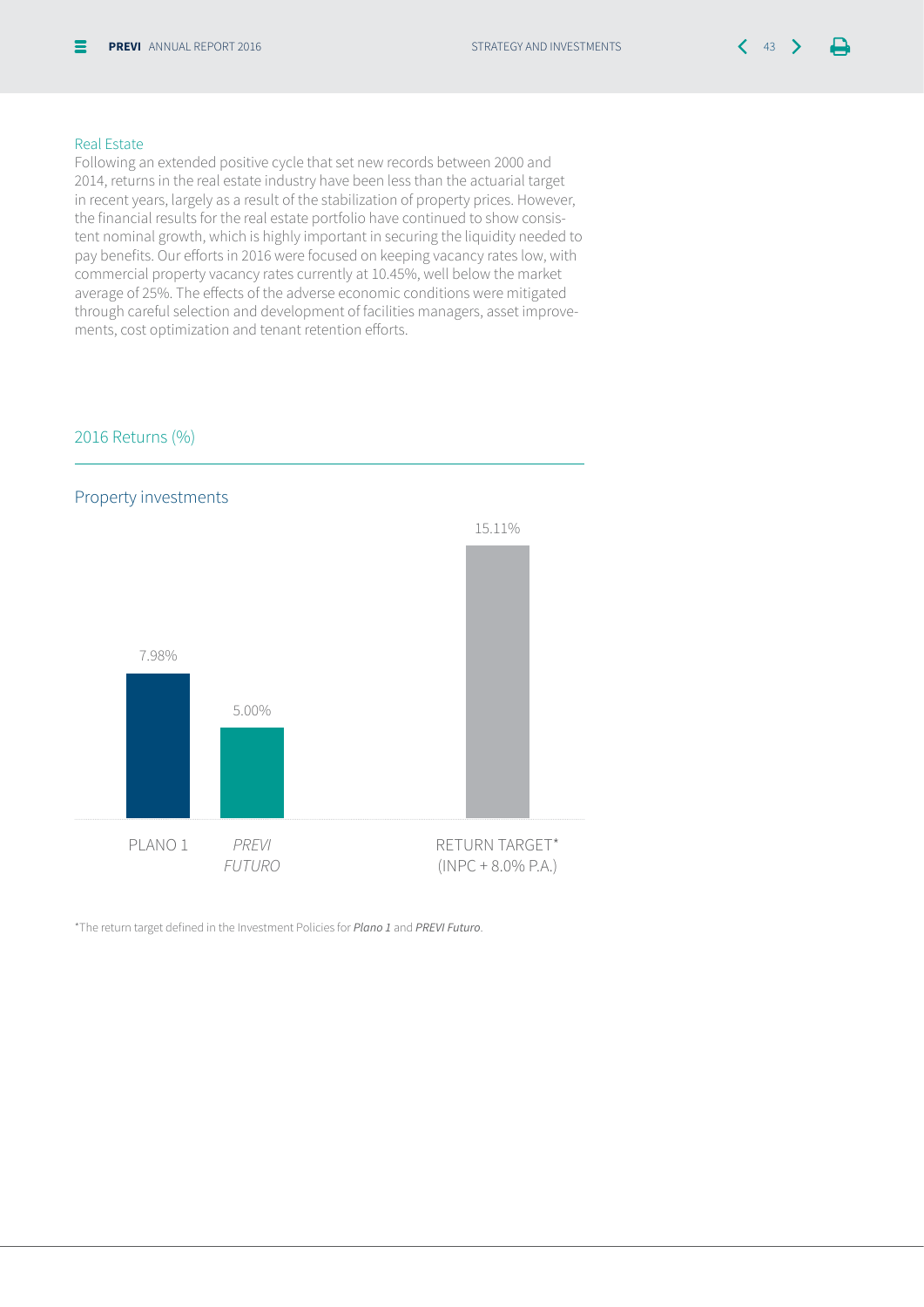#### Structured investments

This category includes investments in equity funds, venture capital and private equity.

PREVI has invested in this segment since 2006 and in 2016 delivered positive returns for both *Plano 1* and *PREVI Futuro*.

#### Foreign investments

There were no significant developments in relation to PREVI's foreign-jurisdiction investments in 2016. Returns during the year were negative as a result of the weakening of the US Dollar against the Brazilian Real, although the MSCI World Index (which measures investment fund performance in 23 developed economies accounting for approximately 85% of capital market investments in those countries) rose during the period despite the global political and economic instability. The impact was mitigated by this segment's negligible weight in PREVI's portfolio. Our current strategy is to await a more favorable window for further investments, which have already been approved by our Governing Board.

#### 2016 Returns (%)

#### Structured investments

![](_page_43_Figure_10.jpeg)

\*The return target defined in the Investment Policies for *Plano 1* and *PREVI Futuro*.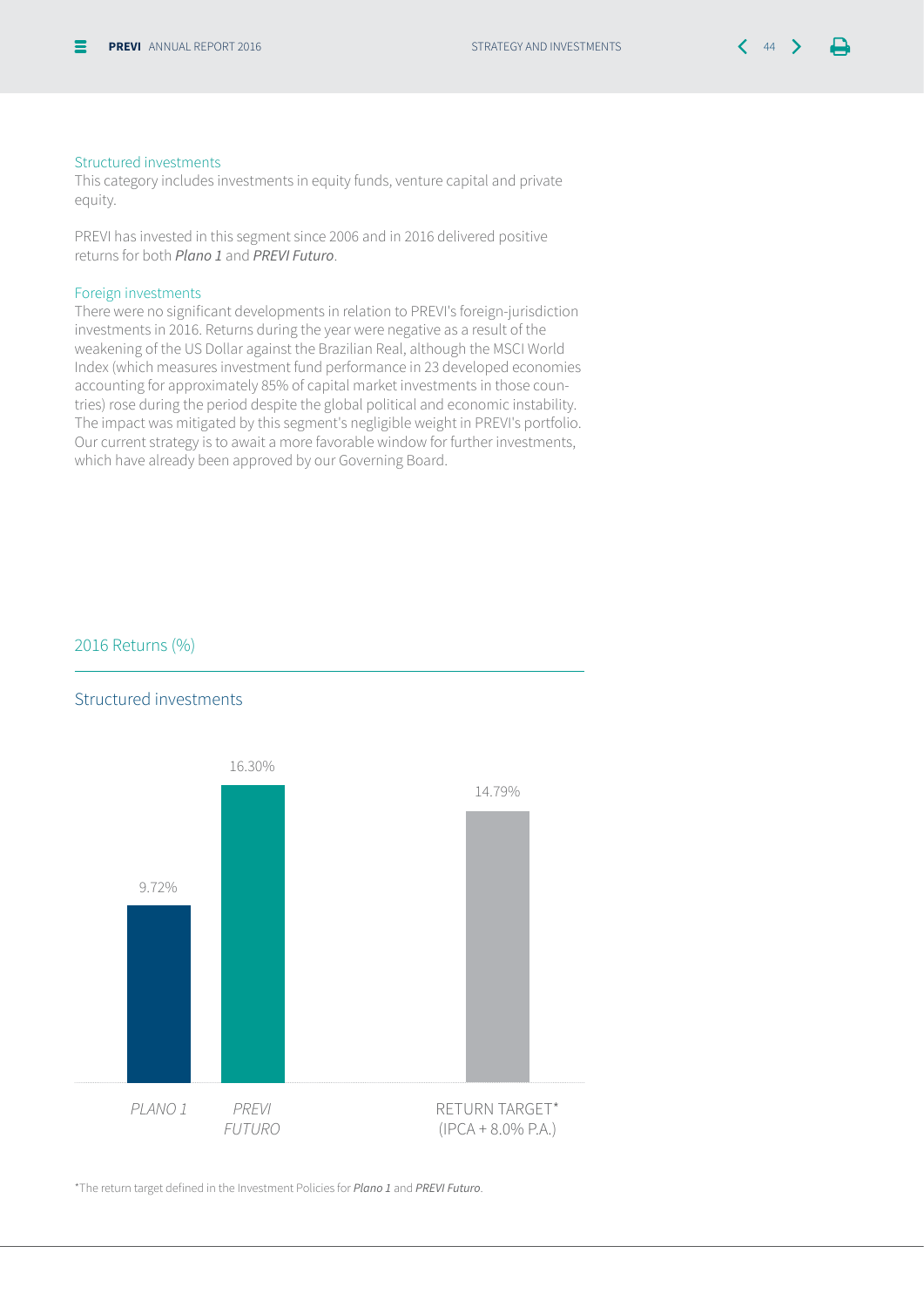#### 2016 Returns (%)

#### Foreign investments

![](_page_44_Figure_5.jpeg)

\* MSCI World Index + Foreign-Exchange Rate

### Investees

—

Below is a list of our investees, our percent interest and their benchmark indexes.

Benchmark indexes are a tool to measure asset performance in a given dimension, such as sustainability or corporate governance. Positive performance against these benchmarks generally indicates a management approach that is more focused on a company's sustainability. The following indexes are listed: Corporate Sustainability Index (ISE); Special Corporate Governance Stock Index (IGC-X); BM&FBovespa Corporate Governance Trade Index (IGC-T); Special Corporate Governance Stock Index — Novo Mercado (IGC-NM); Special Tag-Along Stock Index (Itag); Carbon Efficient Index (ICO2) and Manufacturing Industry Index (INDX).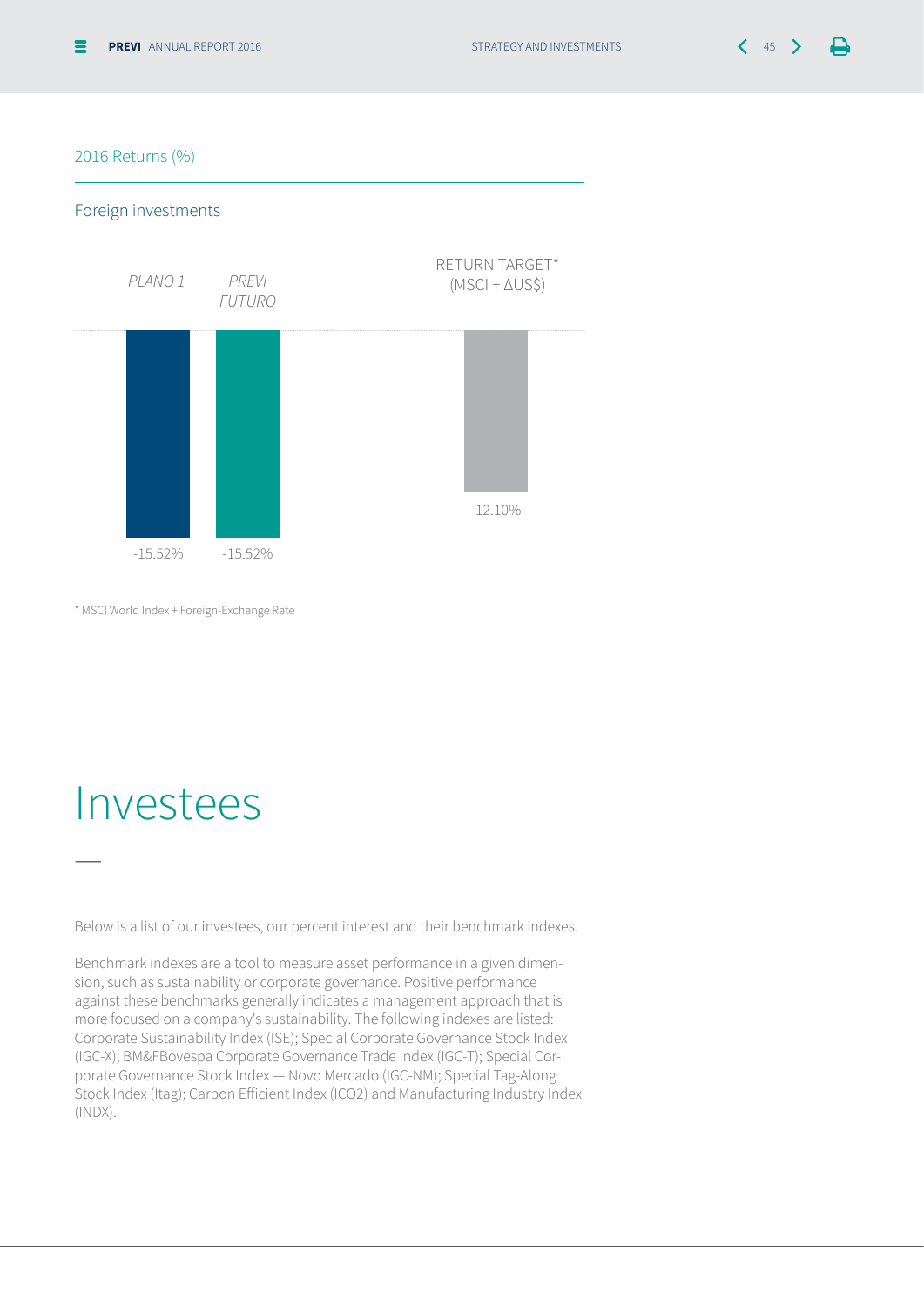| $\Lambda$ C<br>ч. |  |  |
|-------------------|--|--|
|-------------------|--|--|

| Company                | Segment           | <b>PREVI</b><br>Interest (%) | Constituent of ISE/IGC?               |
|------------------------|-------------------|------------------------------|---------------------------------------|
| 521 Participações      | Electric utility  | 100.00                       |                                       |
| Afluente Geração       | Electric utility  | 2.29                         | $\overline{\phantom{0}}$              |
| Afluente Transmissão   | Electric utility  | 2.29                         | $\frac{1}{2}$                         |
| Ambev                  | Food & Beverage   | 1.94                         | $\overline{\phantom{0}}$              |
| <b>Banco Bradesco</b>  | <b>Banks</b>      | 1.40                         | IGC-X, ISE, IGC-T and Itag            |
| <b>Banco do Brasil</b> | <b>Banks</b>      | 9.81                         | IGC-X, ISE, IGC-T, IGC-NM<br>and Itag |
| <b>BRF</b>             | Food & Beverage   | 10.66                        | IGC-NM, IGC-T, IGC-X, Itag<br>and ISE |
| Coelba                 | Electric utility  | 2.29                         |                                       |
| Cosern                 | Electric utility  | 1.54                         |                                       |
| Embraer                | Aircraft industry | 4.80                         | IGC-X, ISE, IGC-T, IGC-NM<br>and Itag |
| <b>Forjas Taurus</b>   | Industrial goods  | 0.37                         | $\overline{\phantom{0}}$              |
| Frasle                 | Industrial goods  | 12.93                        | IGC-X                                 |
| Gerdau                 | Steelmaking       | 0.14                         | IGC-X, IGC-T and ITAG                 |
| Invepar                | Infrastructure    | 25.56                        |                                       |
| InvitelLegacy          | Telecom & IT      | 19.99                        |                                       |
| Itaú Unibanco          | <b>Banks</b>      | 1.59                         | IGC-X, ISE, IGC-T and Itag            |
| Itaúsa                 | <b>Banks</b>      | 2.04                         | IGC-X, ISE, IGC-T and Itag            |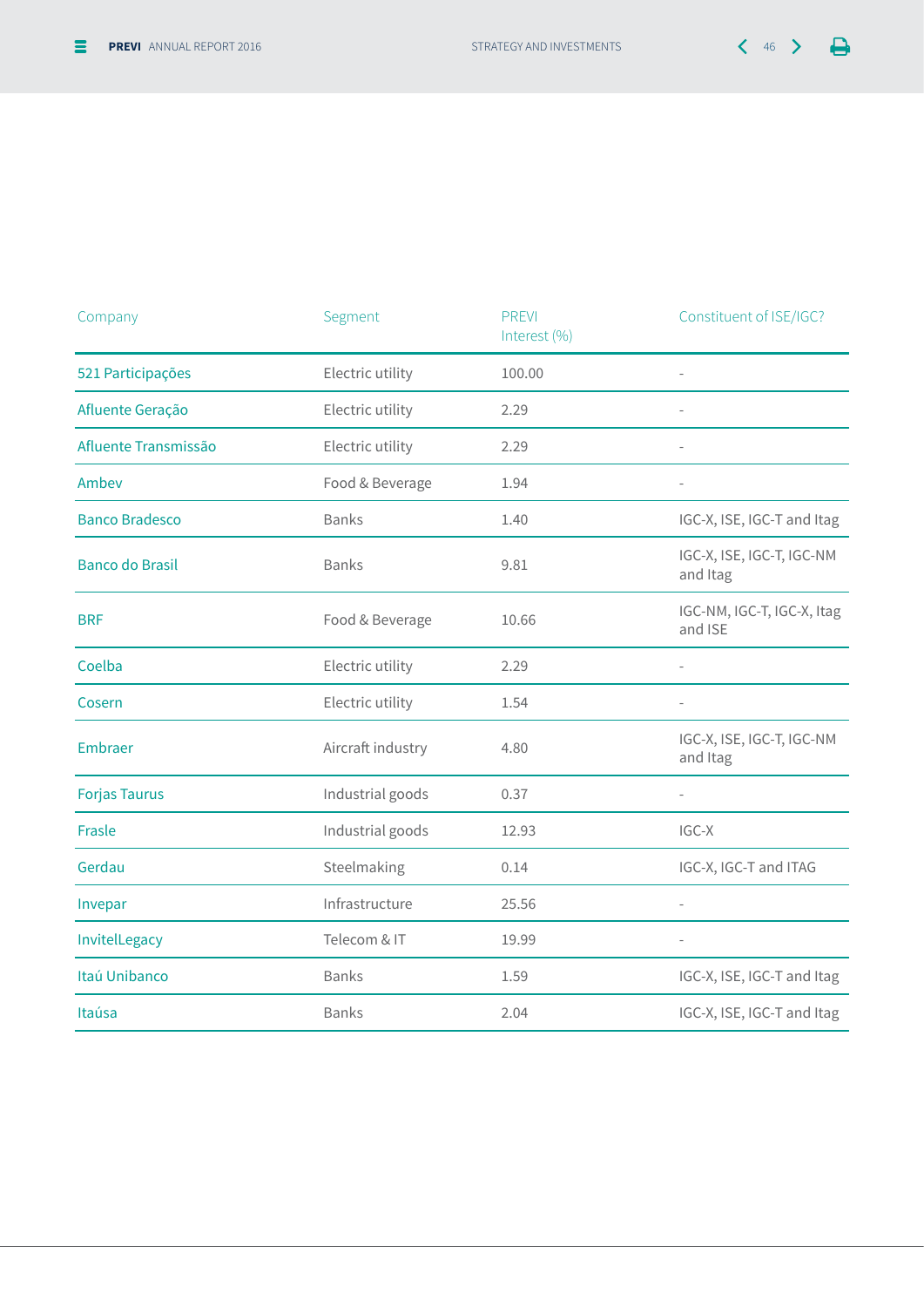![](_page_46_Picture_2.jpeg)

| Company                       | Segment                        | <b>PREVI</b><br>Interest (%) | Constituent of ISE/IGC?                 |
|-------------------------------|--------------------------------|------------------------------|-----------------------------------------|
| Jereissati Participações      | Telecom & Shopping<br>Centers  | 18.88                        |                                         |
| <b>Kepler Weber</b>           | Industrial goods               | 17.48                        | Itag                                    |
| Neoenergia                    | Electric utility               | 49.01*                       | $\overline{\phantom{a}}$                |
| Newtel Participações          | Telecom & IT                   | 22.54                        | $\overline{\phantom{a}}$                |
| Paranapanema                  | Mining                         | 23.96                        | IGC-X, IGC-NM, INDX, ITAG               |
| Petrobras                     | Oil, Gas and<br>Petrochemicals | 2.85                         |                                         |
| Randon                        | Industrial goods               | 3.11                         | IGC-X                                   |
| Rumo Logística                | Infrastructure                 | 0.59                         | IGC-X, ISE and IGC-T                    |
| Sauípe                        | Hospitality                    | 100.00                       | $\overline{\phantom{a}}$                |
| Sul 116 Participações         | Telecom & IT                   | 11.17                        |                                         |
| <b>Tupy</b>                   | Industrial goods               | 26.03                        | IGC-NM, IGC-X, IGC-T and<br><b>ITAG</b> |
| <b>Ultrapar Participações</b> | Petrochemicals                 | 4.23                         | IGC-X, IGC-T, IGC-NM,<br>ICO2 and Itag  |
| Vale                          | Mining                         | $15.67**$                    | IGC-X and IGC-T                         |
| <b>WEG</b>                    | Industrial goods               | 0.09                         | IGC-X, ISE and IGC-T                    |

Note: position at December 30, 2016.

\*Reflects a direct (22.24%) and indirect (26.77%) interest via BB Carteira Livre I.

\*\*Reflects a direct (PREVI Futuro) and indirect (Plano 1) interest.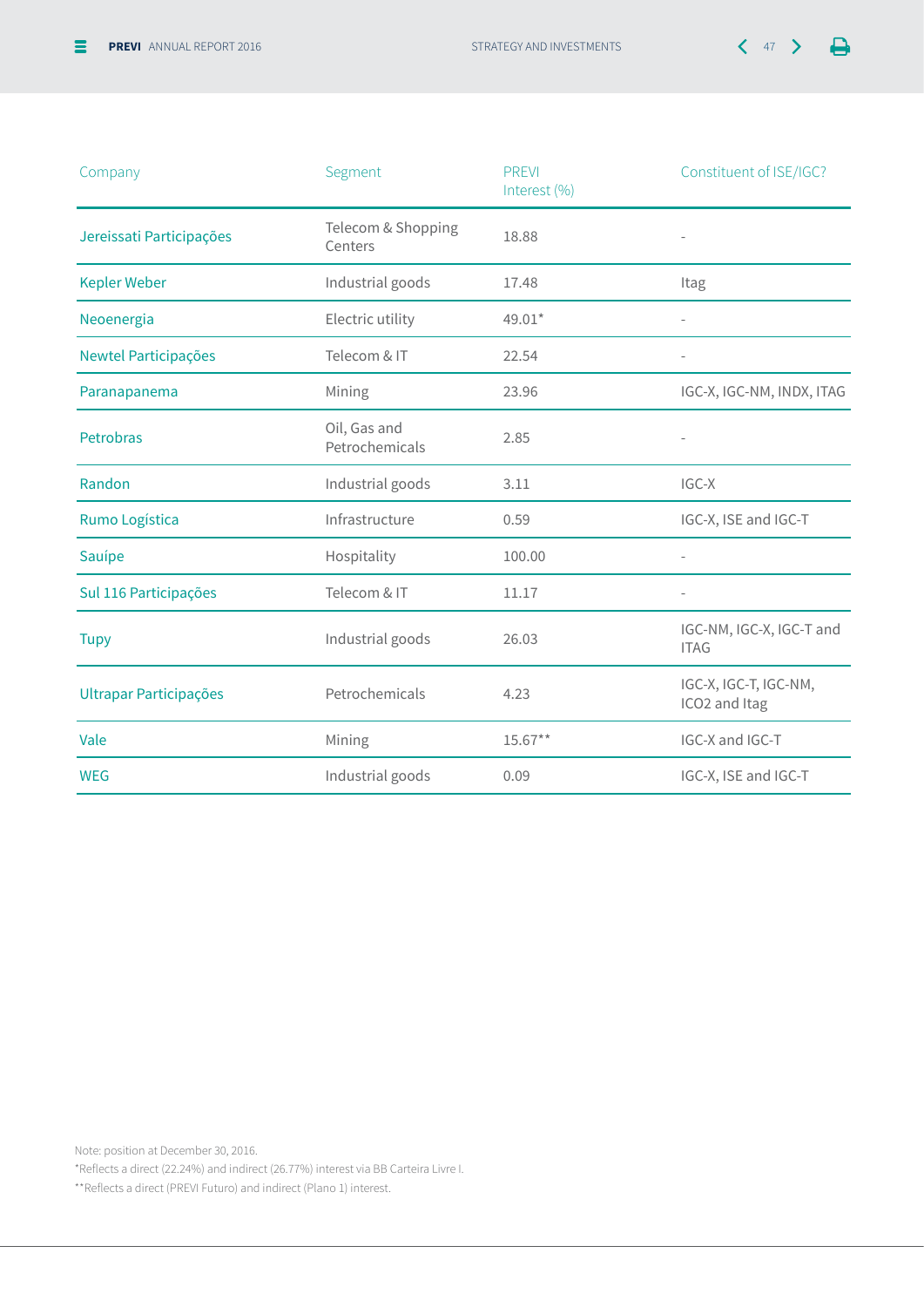—

### Corporate social and environmental responsibility and investments

PREVI's Corporate Social and Environmental Responsibility (CSER) Policy states that "combining financial returns with the principles of social and environmental responsibility is not only possible, but necessary". The Policy sets out guidance on social and environmental issues surrounding our business in areas such as investments, governance, people management, supplier relations and member relations.

#### **General principles underpinning PREVI's CSER Policy**

- Use and promote industry best corporate governance practices
- Combat practices involving discrimination, harassment, corruption or extortion
- Engage in ethical conduct
- Eradicate forced and child labor
- Generate and dispose of waste responsibly
- Improve working conditions
- Engage selectively in social and environmental responsibility projects and programs
- Promote equality
- Protect human rights
- Respect diversity
- Respect workers' rights to representation
- Use natural resources sustainably.

Our CSER policy and code of corporate governance practice are available to internal stakeholders through PREVI's internal documentation system and to the general public on the PREVI website: http://www.previ.com. br/a-previ/responsabilidade-socioambiental/ e http:// www.previ.com.br/investimentos/governanca/manuaise-codigos.

PREVI provides employees with CSER training and has a working group (CSER Facilitators) comprising employees from all functions who are responsible for promoting social and environmental responsibility culture and initiatives.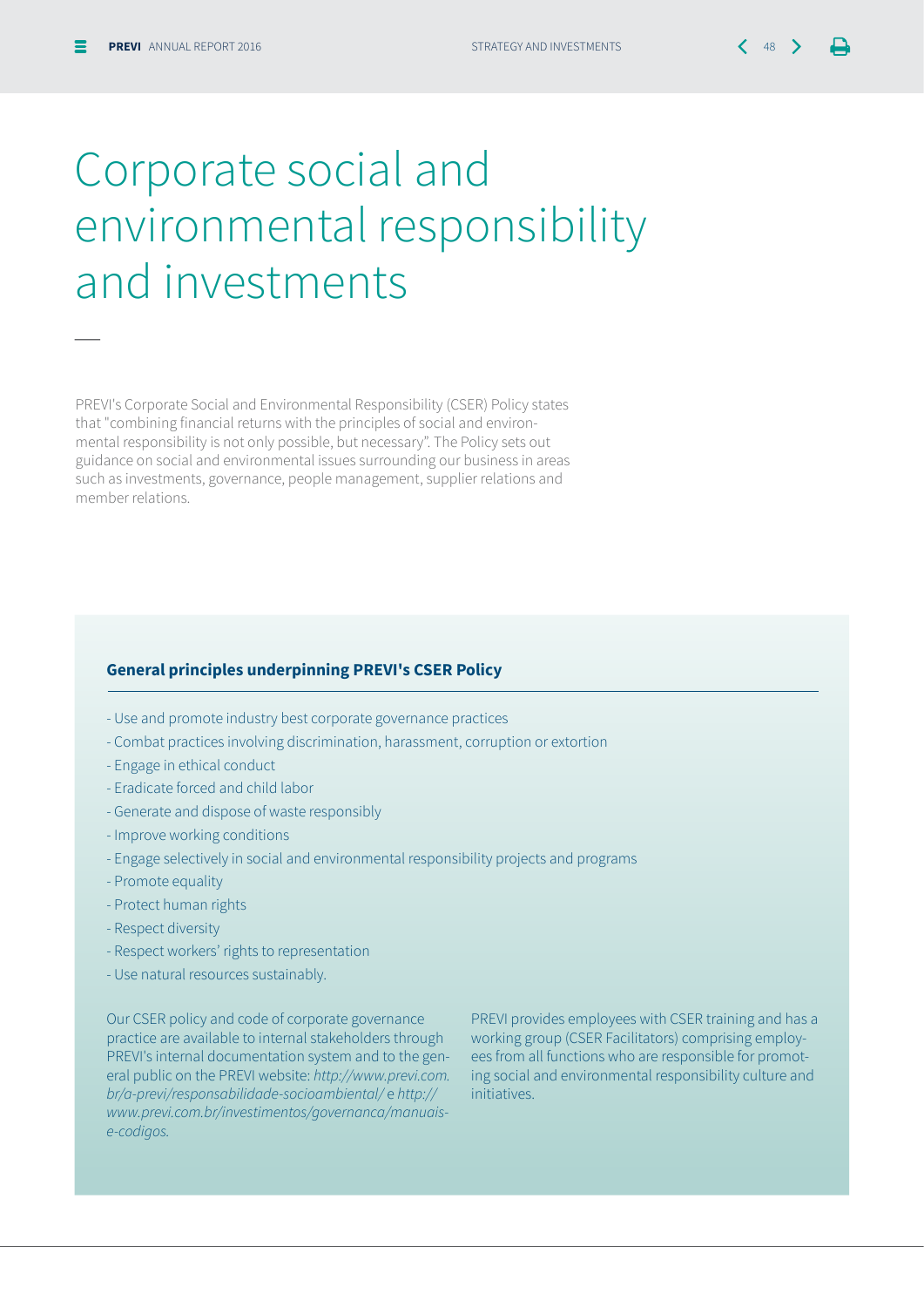These principles inform our investment decisions, relations with investees and our assessment of social, environmental and economic impacts arising from investees' business activities. PREVI primarily seeks out companies that have achieved a solid position in their markets through good governance. However, new opportunities and promising projects with good prospects of maturing in the medium and long term are also considered. Macroeconomic conditions are also considered in seeking companies that are likely to generate optimal returns on investment. Oversight of investees' corporate governance practices is an integral part of our Risk-Based Management approach.

**Investees' social and environmental responsibility initiatives**

Notable initiatives in 2016 by companies in PREVi's investment portfolio included:

Movimento Rio Como Vamos: the Rio de Janeiro subway company (Metrô Rio) and Instituto Invepar supported the initiative between 2012 and 2016, in partnership with Instituto Elo Carioca. Rio Como Vamos fosters debate about quality of life in Rio de Janeiro. The initiative conducted surveys and hosted meetings involving different sectors of society to discuss options and solutions.

#### **Compliance with the PREVI Corporate Governance Code**

On an annual basis, each company is assessed on conformity to the PREVI Corporate Governance Code. In 2016, 23 companies were evaluated in an assessment that produced the following key findings:

### **100%**

of Boards of Directors evaluate disclosures;

### **81% 69%**

### **100% 94%**

of annual reports contain sufficient information for an assessment of business performance;

of companies include sustainability practices in their